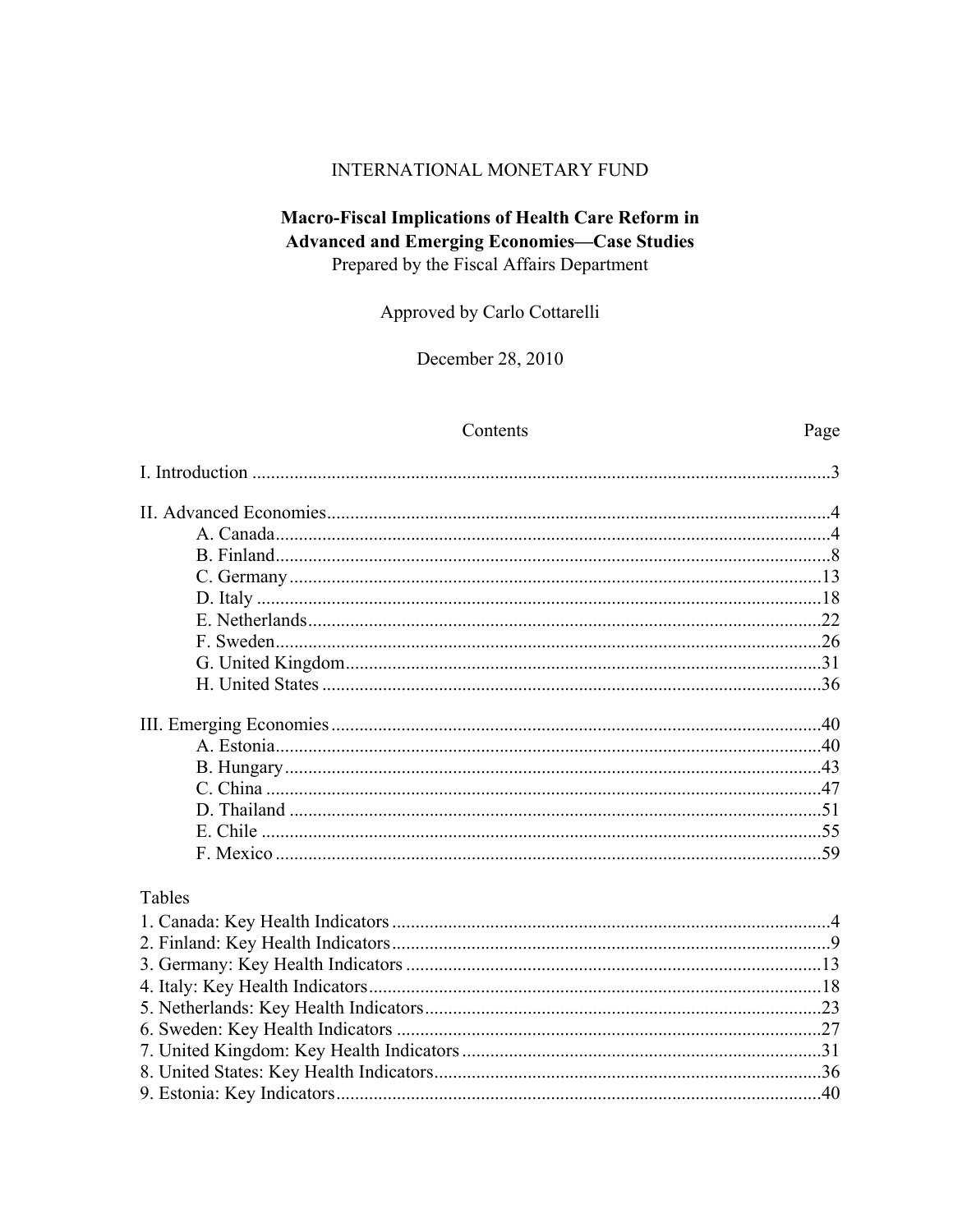# Figures

| 3. Finland: Public Health Spending         |  |
|--------------------------------------------|--|
|                                            |  |
| 5. Germany: Public Health Spending         |  |
|                                            |  |
| 7. Italy: Public Health Spending.          |  |
|                                            |  |
| 9. Netherlands: Public Health Spending.    |  |
|                                            |  |
|                                            |  |
|                                            |  |
|                                            |  |
|                                            |  |
| 15. United States: Public Health Spending. |  |
|                                            |  |
|                                            |  |
| Appendix                                   |  |
|                                            |  |
|                                            |  |
|                                            |  |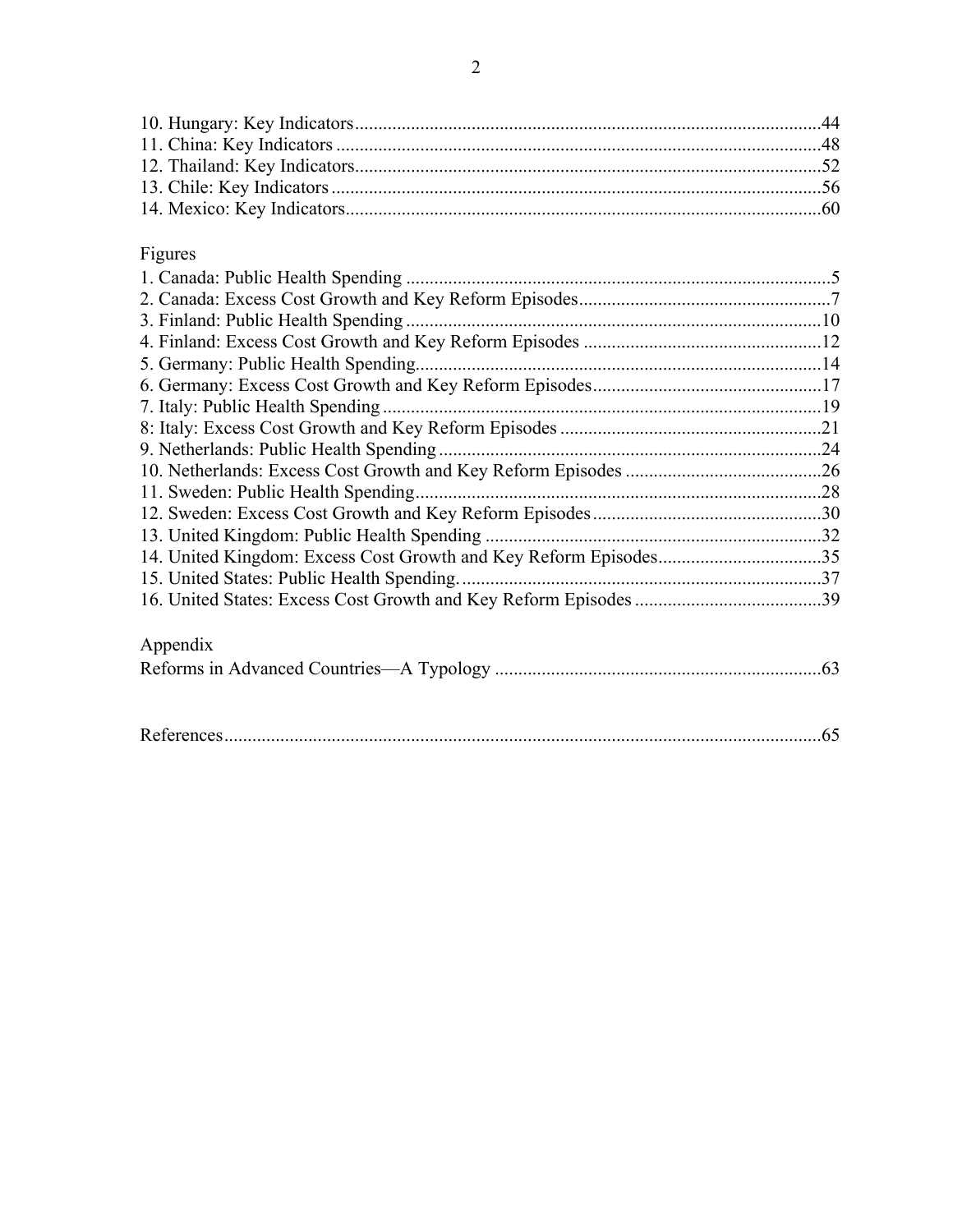### **I. INTRODUCTION**

1. **This supplement provides country case studies on public health care expenditures and reform experiences in eight advanced and six emerging market economies.** The case studies for the advanced economies seek to highlight specific episodes of success in containing public health spending during the past 30 years. For the emerging economies, the case studies take a broader approach and examine reform experiences and challenges during the past two decades rather than focusing exclusively on episodes of successful reform. The lessons from the case studies for other countries are integrated into the main Board paper.

2. **Section II examines the advanced economies.** In each of these episodes, the countries achieved a reduction in the ratio of public health spending to GDP that was sustained for a period of time, as well as a moderation in real spending growth rates.<sup>1</sup> The advanced countries and time periods covered are Canada (late 1970s and 1990s); Finland (1990s); Germany (2000–07); Italy (1990s); the Netherlands (early 1980s and 1990s); Sweden (1980s and early 1990s); the United Kingdom (1980s); and the United States (1990s). Each case study provides an overview of the health care system and comparative data on key health indicators and spending relative to the OECD average; a description of the reforms and an assessment of the impact of heath care reforms on spending trends before, during, and after the reforms; an assessment of the durability of the reforms; and lessons.

3. **Section III examines emerging economies.** The case studies, covering Estonia, Hungary, China, Thailand, Chile, and Mexico, were selected to provide a description of the diverse challenges facing emerging economies across emerging Europe, emerging Asia, and Latin America. Health care systems and reform experiences vary substantially across emerging economies, and the case studies illuminate both successes and remaining weaknesses in these systems. Each case study provides an overview of the health care system and comparative data on key health indicators relative to the appropriate comparator group (in terms of level of GDP per capita); a description of the experience with health reforms; the remaining challenges confronting the health care system; and lessons.

4. **The appendix provides a typology of reforms adopted by advanced economies.**  The description of reforms offers a source of reference for comparing the reforms in the case studies with the general range of reforms undertaken in other economies. These reforms can be grouped into three categories: (i) macro-level controls, constraining inputs, outputs, and prices; (ii) micro-level reforms, improving public management and coordination, contracting methods and efficiency; and (iii) demand-side reforms.

<sup>&</sup>lt;sup>1</sup> For all of the countries, the five-year moving average of public health spending to GDP declined.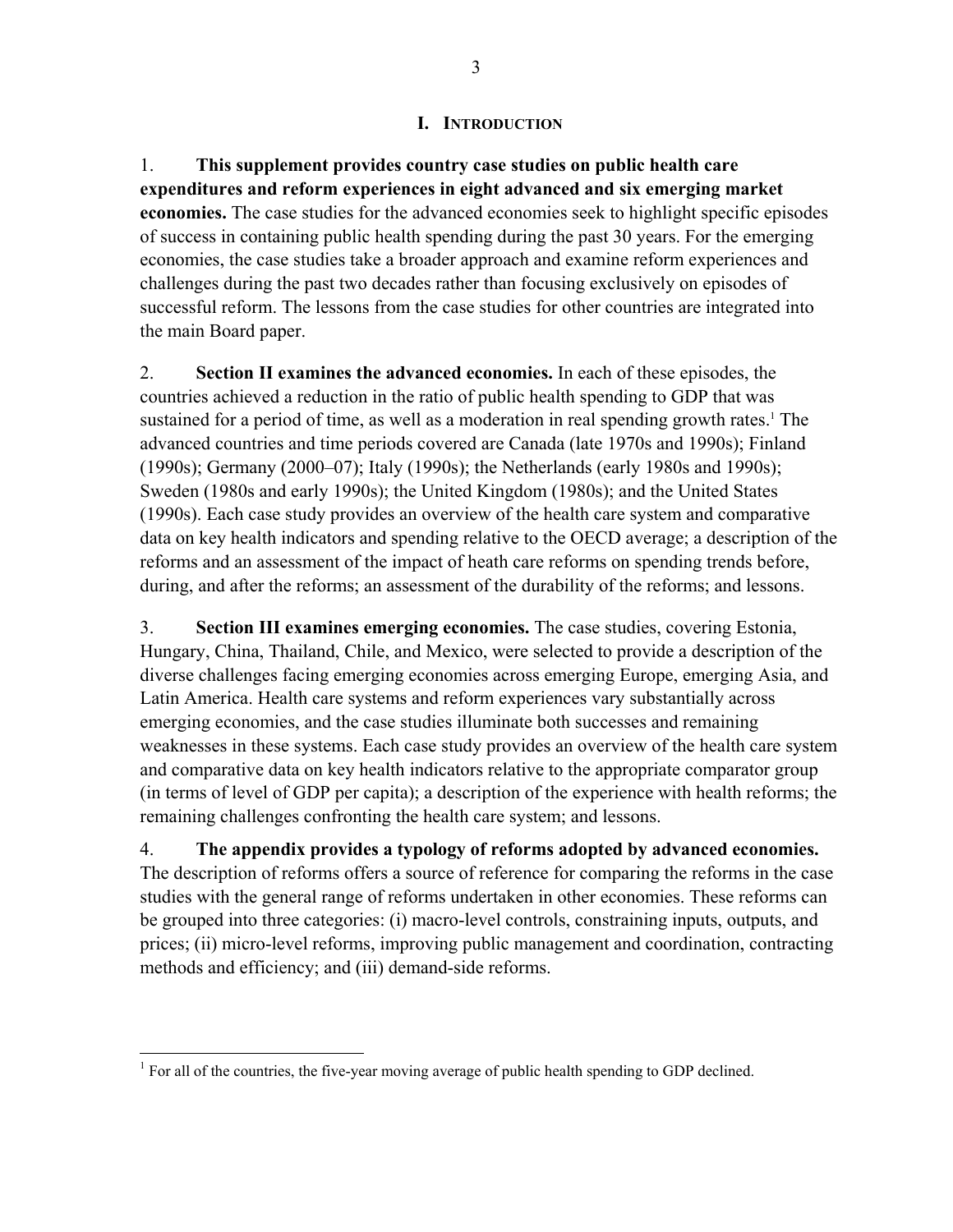#### **II. ADVANCED ECONOMIES**

#### **A. Canada**

#### **Overview of health care system**

5. The health care system in Canada (known as Medicare) is a public contract model: publicly financed with private provision. Canada has maintained a predominantly tax-financed public system since the 1960s, and gatekeeping by primary care physicians is a central element.<sup>2</sup> The health care system is decentralized to the provinces and provides universal coverage.<sup>3</sup> In 2008, total health spending to GDP was 10.4 percent, compared with the OECD advanced economies average of 9.3, while public health spending was 7.3 percent of GDP, compared with the OECD average of 6.9. Private spending (in percent of GDP) has roughly doubled since 1980 and made up 30 percent of total health expenditure in 2008.

|                                                         | 1970     | 1980     | 1990     | 2000     | 2008     | <b>OECD</b>       |
|---------------------------------------------------------|----------|----------|----------|----------|----------|-------------------|
|                                                         |          |          |          |          |          | 2008 <sup>2</sup> |
| GDP per capita (US\$, PPP)                              | 4,272    | 11,066   | 19,565   | 28,482   | 39,288   | 35,617            |
| Primary balance (percent of GDP)                        | $\cdots$ | 1.4      | 3.6      | 10.1     | 4.0      | 1.5               |
| General government primary expenditure (percent of GDP) | $\cdots$ | 36.6     | 36.5     | 34.9     | 34.9     | 40.4              |
| Total health spending (percent of GDP) $3$              | 6.9      | 7.0      | 8.9      | 8.8      | 10.4     | 9.3               |
| public (percent of GDP)                                 | 4.9      | 5.1      | 6.3      | 6.2      | 7.3      | 6.9               |
| private (percent of GDP)                                | 2.1      | 1.7      | 2.3      | 2.6      | 3.1      | 2.5               |
| Public health spending per capita (US\$)                | 190      | 582      | 1,387    | 1,465    | 3,293    | 2,028             |
| Out-of-pocket spending (share of total health spending) | $\cdots$ | $\cdots$ | 14.4     | 15.9     | 14.7     | 16.8              |
| Formal health care coverage (share of population)       | 100.0    | 100.0    | 100.0    | 100.0    | 100.0    | 99.0              |
| Life expectancy (years at birth)                        | 72.9     | 75.3     | 77.6     | 79.0     | 80.7     | 79.9              |
| Measles immunization (share of children 12-23 months)   | .        |          | 85.0     | 96.2     | 92.7     | 89.6              |
| Physicians (per 1,000 population)                       | $\cdots$ | $\cdots$ | $\cdots$ | $\cdots$ | $\cdots$ | 3.1               |
| Hospital beds (per 1,000 population)                    | $\cdots$ | 6.8      | 6.0      | 3.8      | 3.5      | 5.6               |

## **Table 1. Canada: Key Health Indicators**<sup>1</sup>

Sources: OECD; WHO; WDI; and IMF staff estimates.

 $1$  Years as indicated or latest available.

 $\overline{a}$ 

2 OECD advanced economy unweighted average.

<sup>3</sup> Health spending components may not add up to the total. Public health spending data (as a share of GDP) have been adjusted to account for structural breaks.

<sup>&</sup>lt;sup>2</sup>Gatekeeping is a system in which a primary physician manages a patient's health care services, coordinates referrals, and helps control healthcare costs by screening out unnecessary services.

<sup>&</sup>lt;sup>3</sup>Universal health coverage has a long history in Canada. Universal hospital coverage and universal access to essential medical services were introduced in all provinces by 1958 and 1971, respectively.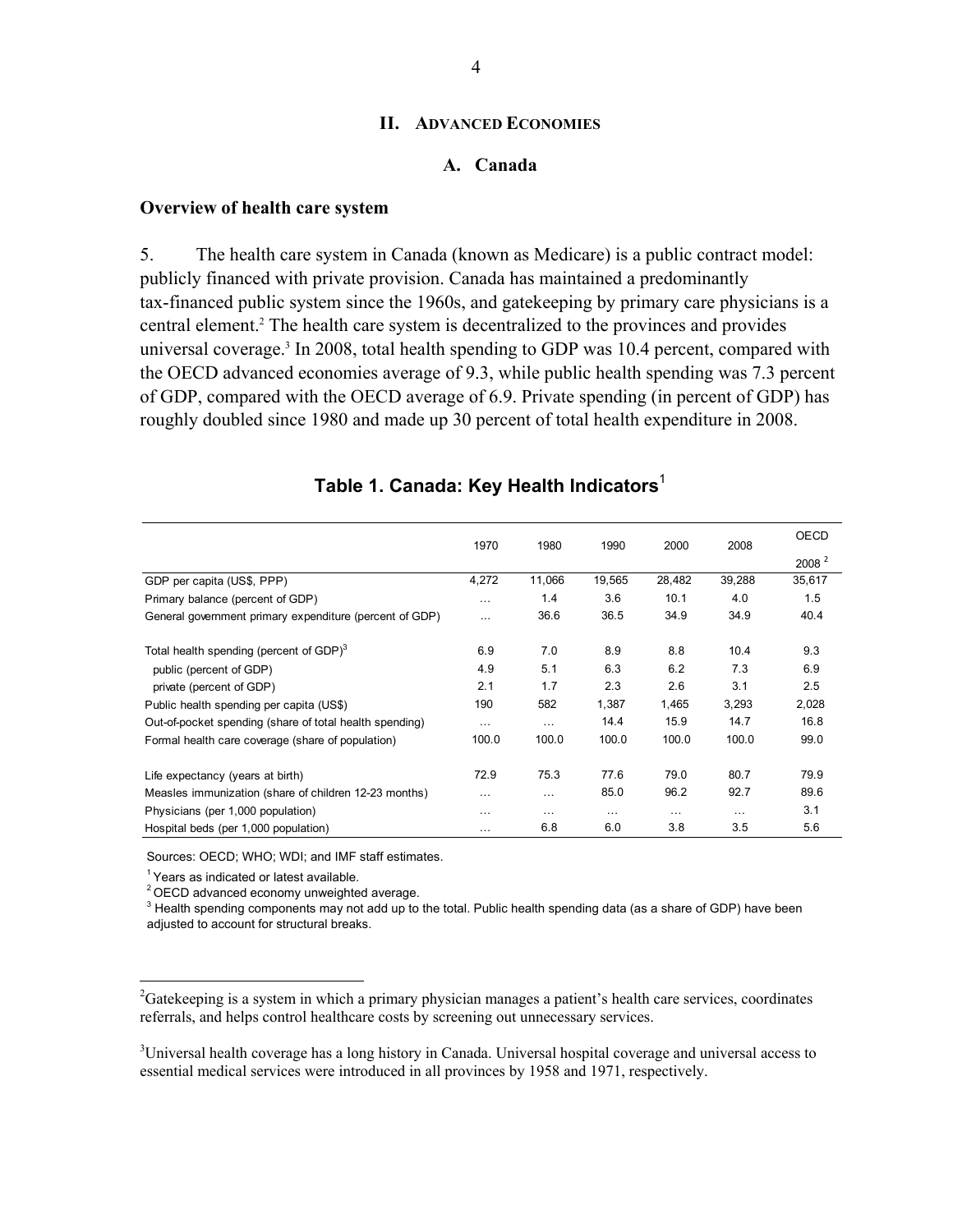### **Experience with health reforms: late 1970s and 1990s**

### *Spending trends*

6. Canada experienced a significant increase in public health expenditure between 1970 and 1992, despite a brief period of stabilization in the late 1970s as recessions in the early 1980s and early 1990s led to jumps in the share of health spending to GDP. Over this period, real per capita public health care expenditure in Canada increased at an average annual rate of 3–4 percent, and spending rose to 6.9 percent of GDP from 4.8 percent in 1970. From 1992 onwards, the government exerted a strong cost-containment policy and the ratio of public health expenditure to GDP declined to 6.2 by 1999. Between 1993 and 1998, the real growth rate of per capita public health spending averaged -1.2 percent. Public health expenditure increased by 3.5 percent per year in the 2000s. Public health expenditure in Canada increased rapidly as a share of GDP during recessions and was generally followed by periods of cost containment.



Sources: OECD Health Data and IMF staff estimates.

### *Cost containment reforms*

7. The most successful cost-containment reforms in Canada took place in the late 1970s and during the 1990s. Health reforms focused on the introduction of budget caps, supply constraints, and price controls. Budget caps and price controls were part of a broader fiscal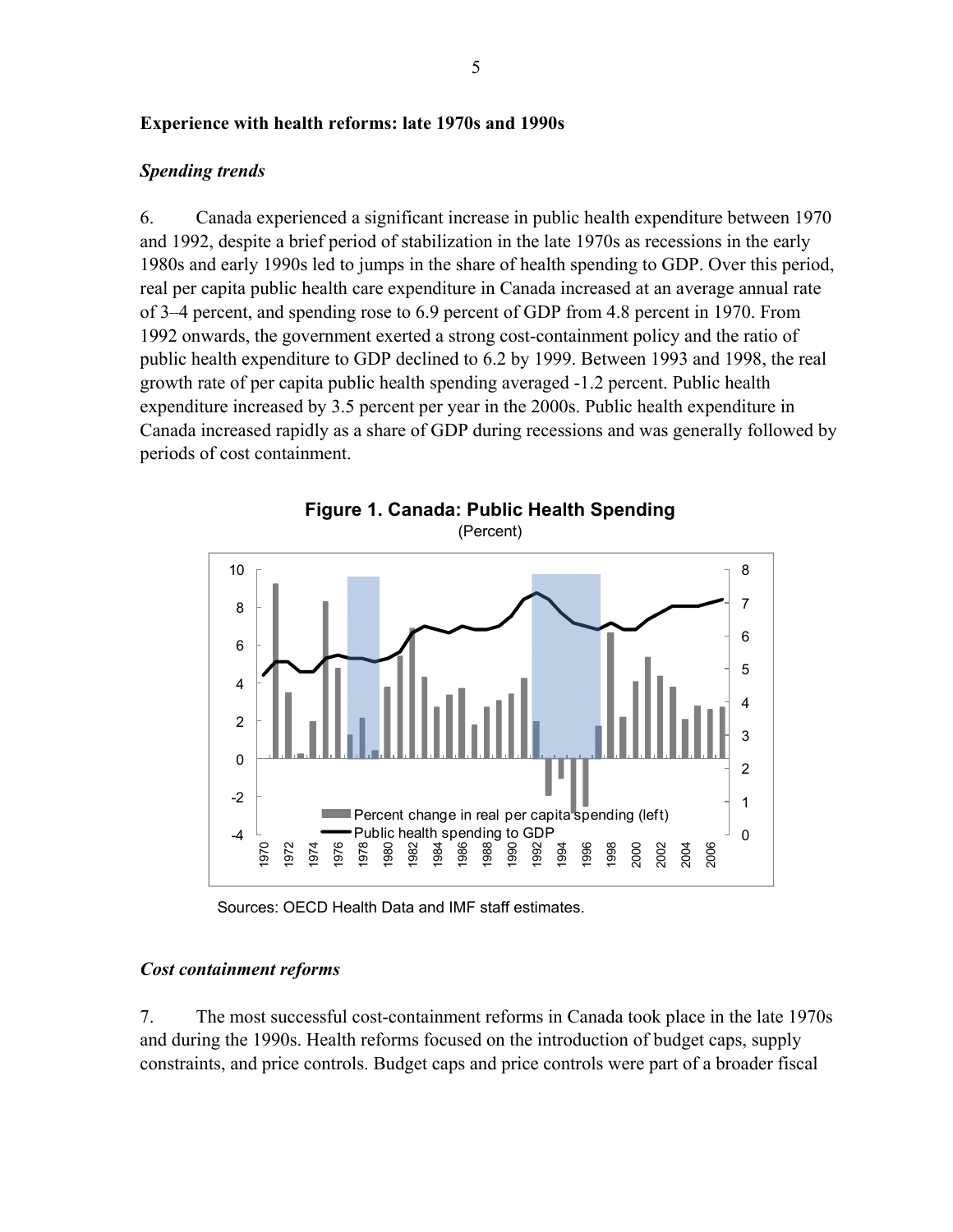consolidation effort that took place during the mid-1990s and delivered fiscal surpluses for over a decade.

8. **Budget caps and supply constraints.** A 1977 federal-provincial fiscal program4 reformed funding arrangements for health care, including hospitalization, medical care, and extended health care. Under the new system, the federal government adjusted funding to each province according to an "escalator" that took into consideration per capita growth and inflation—federal transfers were established prospectively and were no longer based on actual provincial expenditures. Initially, each province received an equal per capita transfer for health insurance. The provincial and territorial governments had flexibility to spend the transfer based on their needs and priorities.<sup>5</sup> Per capita transfers were frozen in the early 1990s, before resuming in the late 1990s, but at a rate below GDP growth.

9. In 1992, budgets for hospitals and physicians were capped in one of the most important cost-containment policies of the 1990s. Since nearly all hospitals and physicians are financed by federal funds in the Canadian health system, and implementing a budget cap was relatively simple. Canadian physicians are mostly funded by fee-for-services, reimbursed by the public system. The fee-for-service rates were also controlled by the federal government in the 1990s and were set to decline once having reached a certain level of service.<sup>6</sup> In addition, the federal government limited the enrolment in medical schools starting in 1991, effectively imposing supply constraints—albeit with a significant time lag.

10. **Price controls.** Pharmaceutical policies differ substantially among the provinces. Since 1994 reimbursement price freezes have been used in at least two provinces (Ontario and Québec). British Columbia was the first province using internal or therapeutic price referencing.7

## *Impact and durability of reforms*

 $\overline{a}$ 

11. The growth rate of health care expenditure per capita declined from 15.7 percent in 1975 to 1.2 percent in 1977. The impact of spending can also be examined by looking at

<sup>6</sup>In some Canadian provinces where individual physicians are reimbursed according to a fee-for-service schedule, once a certain billing threshold is reached, a declining fraction of the negotiated fee is reimbursed.

Therapeutic price referencing relates the value of an innovative patented product to the price of the established treatments on the market, including off-patent products deemed therapeutically equivalent.

<sup>&</sup>lt;sup>4</sup>The legislative act that incorporates these reforms was the Established Program Financing Act (1977).

<sup>&</sup>lt;sup>5</sup>Federal funding for provinces had two components: a tax transfer and a cash transfer. Since 1977, the cash component was derived by linking the growth rate of the transfer to the growth rate in per capita output—in effect, a budget cap. This "escalator" factor was extended to all transfers in 1982. Since then, the government has regularly adjusted the escalator to contain costs: the escalator was reduced twice, in 1986 and 1989, to increase 2 percentage points and 3 percentage points below the growth of Gross National Product, respectively.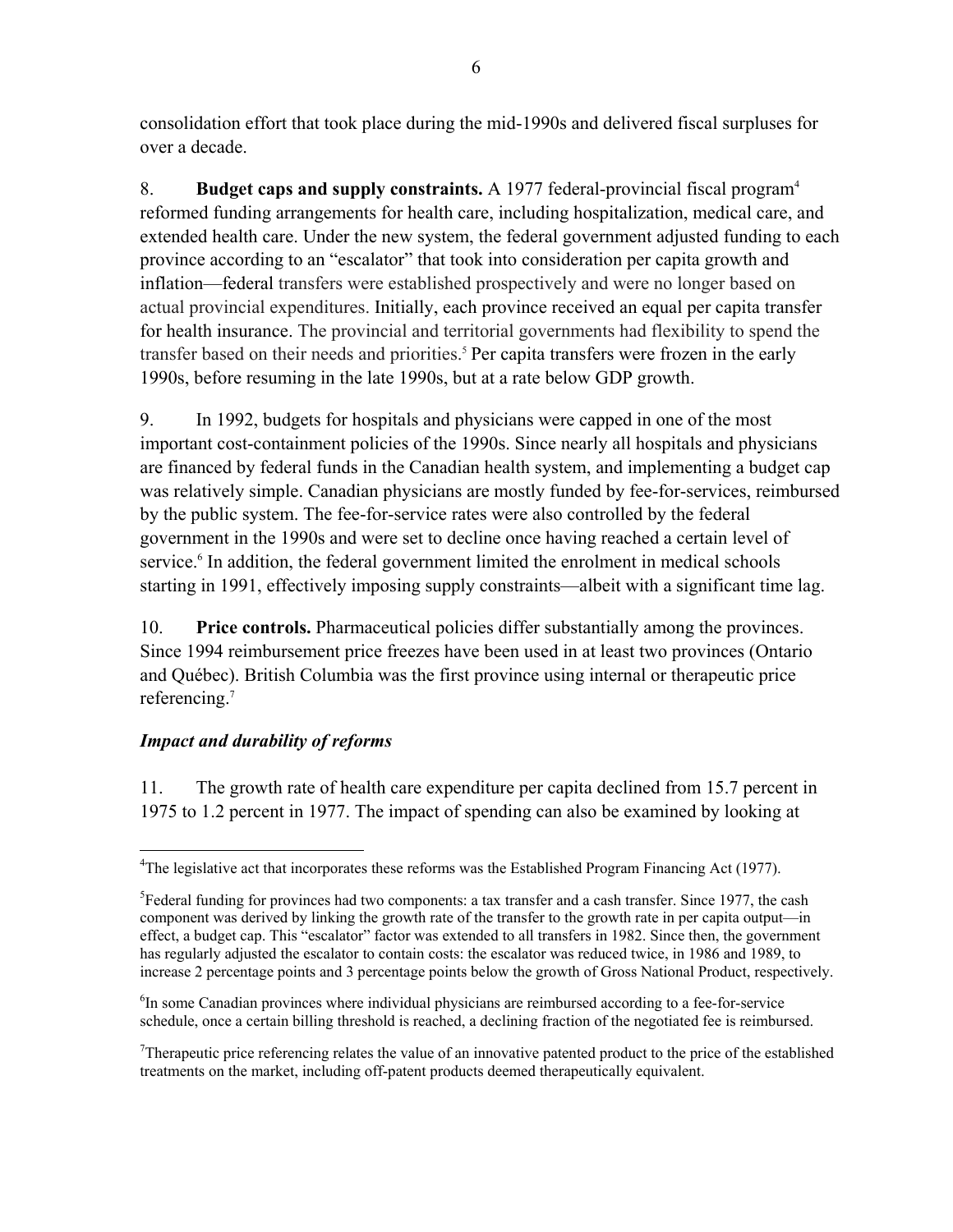excess cost growth—that is, real growth of per capita public health spending minus real per capita GDP growth. The average excess cost growth in the five years following the 1977 reform was 2.9 percent compared with 0.6 percent in the five preceding years.<sup>8</sup> The cost-containment effects of federal-provincial funding arrangement of 1977 were thus short lived and excess cost growth increased after two years.

12. The cost-containment reforms in the 1990s considerably reduced public expenditure and were more durable than the 1970s reform. Per capita public spending on health stood at US\$1,299 in 1996 compared with US\$1,516 in 1991. Excess cost growth was high during the deep recession in early 1990s—although real growth in total public expenditure was relatively strong as well. However, annual excess cost growth averaged -2.3 over the rest of the 1990s following the cost-containment efforts. Public expenditure on in-patient care declined strongly, from US\$743 in 1991 to US\$563 in 1995. As a result of the budget squeeze, hospitals that reduced the number of beds were closed or merged. This led to a decline in the number of both hospitals and beds over the 1990s (Rapoport and others, 2008). Reductions in spending during the 1990s may also have resulted in increases in waiting times for treatment of breast cancer (Mayo and others, 2001).



**Figure 2. Canada: Excess Cost Growth and Key Reform Episodes**  (Percent)

Source: OECD Health Database; and IMF staff estimates.

 $\overline{a}$ 

 ${}^{8}$ Excess cost growth is defined as the difference between real public health spending growth and real GDP growth.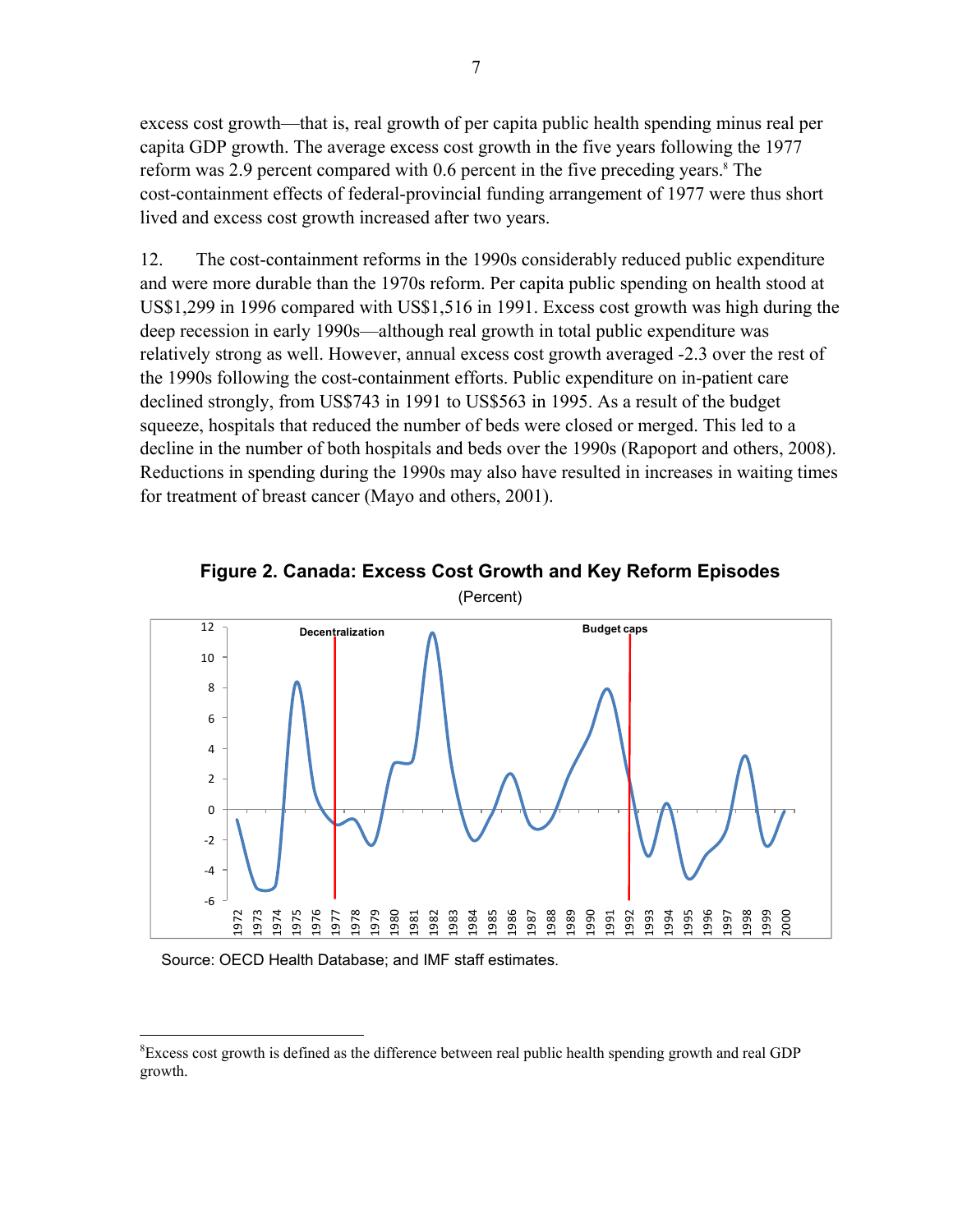13. The structure of health financing has been affected by reform. The share of public spending in total health spending declined from 74 percent in 1990 to 70 percent in 2008. Nonetheless, per capita spending in Canada has been higher than the average of OECD countries through the last four decades. As an example, Australia with similar health outcomes managed to spend on average less on health care services.

#### **Lessons**

 $\overline{a}$ 

14. The Canadian experience shows that budget caps and supply constraints can be successful in limiting increases in health care spending. A single-payer system can facilitate the implementation of cost-cutting reforms and help control administrative costs. While health indicators remain strong in Canada, this strength is achieved with a lower level of health sector inputs (e.g., hospital beds per thousand). For public contract systems such as Canada's, an important issue is the role of private insurance in the provision of health services. At present, this is allowed only for services not covered by the public sector (pharmaceuticals and dental services).9 Expanding the role of private insurance in Canada could potentially reduce waiting lists for services, but would likely increase total health spending.

#### **B. Finland**

#### **Overview of health care system**

15. The health care system in Finland is based on public insurance and provision and offers universal coverage. There is a public spending target for health care, which however, is not binding. Patients have limited choice and gatekeeping is strictly applied. The system is decentralized, with municipalities responsible for health care delivery. Municipal taxes, state subsidies and user charges are the financing sources for municipal services, including health care. In 2008, total health spending to GDP was 8.4 percent, below OECD advanced economy average of 9.3 percent. Public expenditure on health services was 6.1 of GDP. The role of the private sector is small, although it has grown through the last two decades—it peaked at 29 percent of total health expenditure in 2000 and stood at 26 percent in 2008.

<sup>&</sup>lt;sup>9</sup>In the United Kingdom, in contrast, private insurance is allowed for a large number of services and generally used as a top up to the NHS, although many treatments are not covered or are restricted.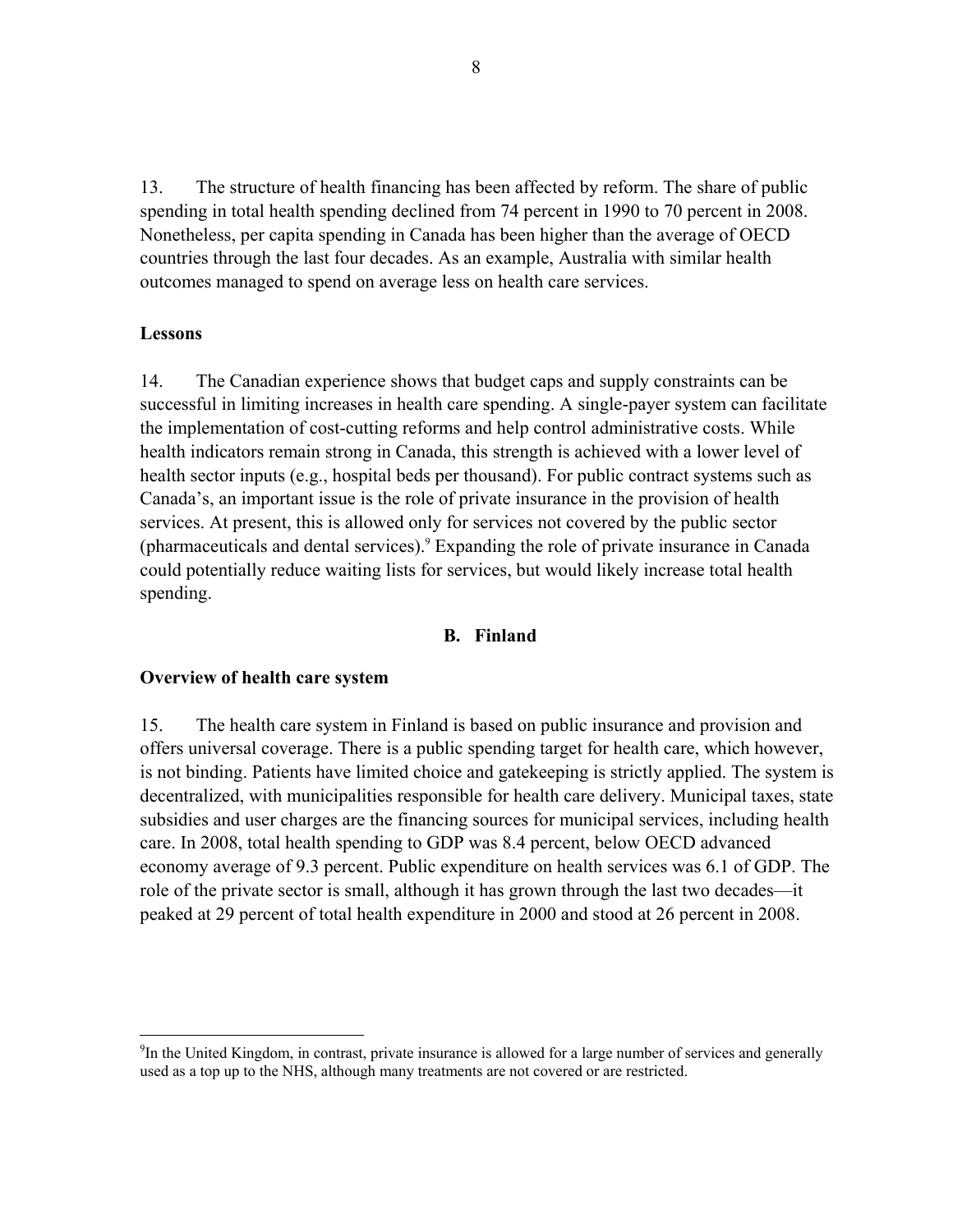|                                                         | 1970     | 1980     | 1990   | 2000   | 2008   | OECD              |
|---------------------------------------------------------|----------|----------|--------|--------|--------|-------------------|
|                                                         |          |          |        |        |        | 2008 <sup>2</sup> |
| GDP per capita (US\$, PPP)                              | 3,328    | 9,033    | 17,608 | 25,653 | 35,853 | 35,617            |
| Primary balance (percent of GDP)                        | $\cdots$ | 3.1      | 7.0    | 9.6    | 5.6    | 1.5               |
| General government primary expenditure (percent of GDP) | $\cdots$ | 39.6     | 42.2   | 40.8   | 40.8   | 40.4              |
| Total health spending (percent of GDP) <sup>3</sup>     | 5.5      | 6.3      | 7.7    | 7.2    | 8.4    | 9.3               |
| public (percent of GDP)                                 | 3.3      | 4.1      | 5.1    | 5.1    | 6.1    | 6.9               |
| private (percent of GDP)                                | 1.5      | 1.3      | 1.5    | 2.1    | 2.2    | 2.5               |
| Public health spending per capita (US\$)                | 99       | 549      | 1,752  | 1,203  | 3,179  | 2,028             |
| Out-of-pocket spending (share of total health spending) | 23.8     | 18.4     | 15.5   | 22.3   | 19.4   | 16.8              |
| Formal health care coverage (share of population)       | 100.0    | 100.0    | 100.0  | 100.0  | 100.0  | 99.0              |
| Life expectancy (years at birth)                        | 70.8     | 73.6     | 75.0   | 77.7   | 79.5   | 79.9              |
| Measles immunization (share of children 12-23 months)   | $\cdots$ | 70.0     | 87.0   | 96.0   | 98.7   | 89.6              |
| Physicians (per 1,000 population)                       | .        | $\cdots$ | 2.2    | 2.5    | 2.7    | 3.1               |
| Hospital beds (per 1,000 population)                    | $\cdots$ | .        | 8.3    | 7.5    | 6.5    | 5.6               |

## **Table 2. Finland: Key Health Indicators**<sup>1</sup>

Sources: OECD, WHO, WDI, and IMF staff estimates.

 $<sup>1</sup>$  Years as indicated or latest available.</sup>

<sup>2</sup> OECD advanced economy unweighted average.

<sup>3</sup> Health spending components (as a share of GDP) may not add up to the total. Public health spending data have been adjusted to account for structural breaks.

### **Experience with health reforms: 1990s**

#### *Spending trends*

16. From the mid-1960s through the 1980s, public health care spending in Finland grew substantially, rising from 3.2 percent of GDP in 1965 to 6.3 percent in 1990 and then surging to 7.2 percent by 1992 as Finland suffered from a deep recession. The central government fiscal balance deteriorated rapidly from the surpluses in the years before the 1991 crisis, reaching a deficit of over 10 percent of GDP by 1994. The ratio of public health expenditure to GDP dropped to 5.1 percent in 2000. However, the decline was partially offset in subsequent years as the share of public spending on health to GDP in 2008 remained roughly at the same level as in 1990. Public health spending per capita was US\$3,179 in 2008, above the OECD advanced economies average.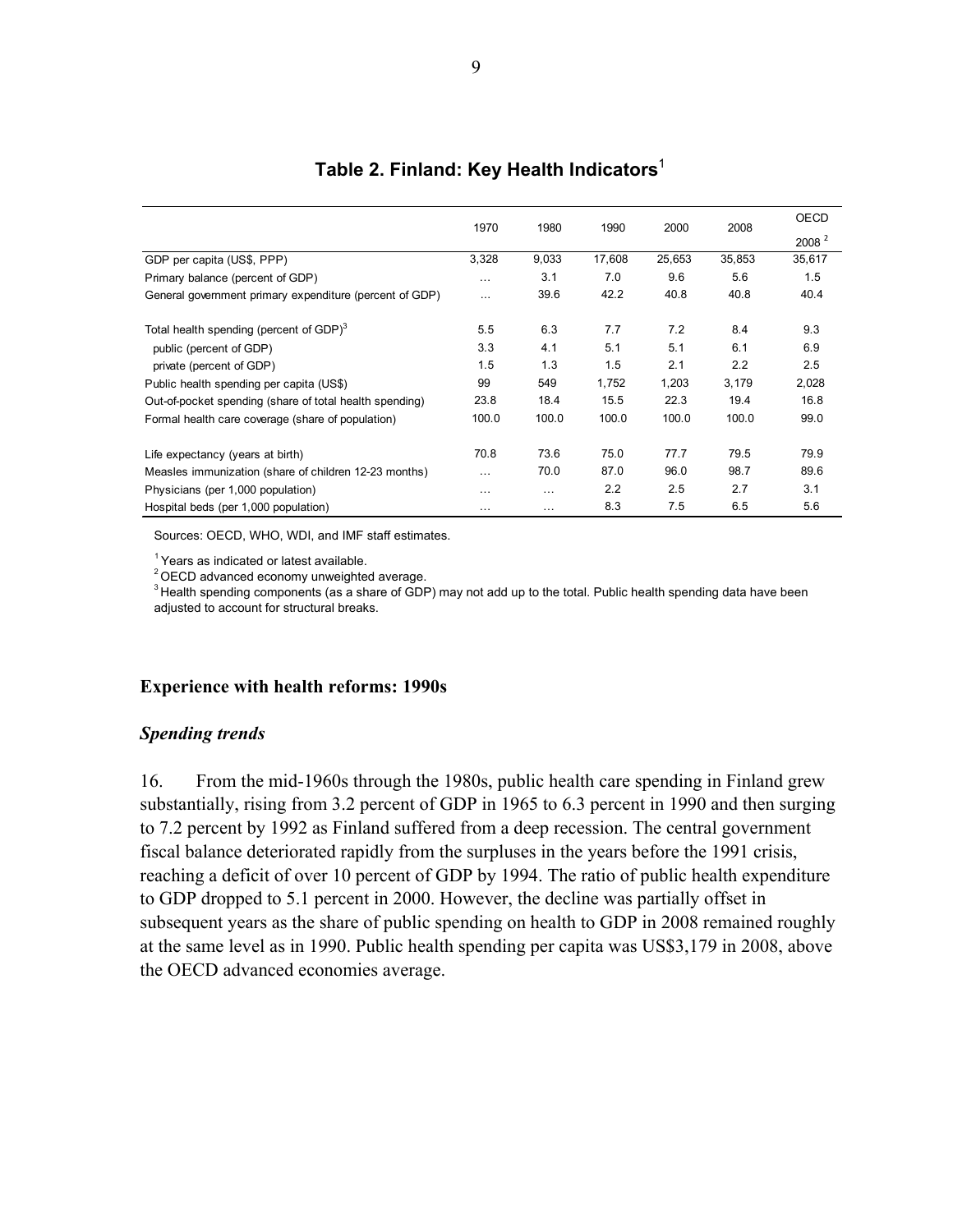

**Figure 3. Finland: Public Health Spending** 

Sources: OECD Health Data and IMF staff estimates.

## *Cost containment reforms*

1

17. Cost containment in Finland in the 1990s was achieved through a comprehensive set of reforms that acted at the macro- and micro-levels and included supply constraints, budget caps, price controls, and public management and coordination reforms.

18. **Public management and coordination.**<sup>10</sup> All municipal hospitals were brought under the ownership and management of 21 health care districts in order to improve coordination within districts and reduce the duplication of services. In 1991 multi-purpose hospital districts were created with each municipality required to be a member of a hospital district.

19. **Supply constraints and price controls.** The early 1990s also saw a push to reduce the number of bed in hospitals and the move from an integrated system to a public contract model. In 1997, two hospital districts moved to case-based, Diagnostic Related Group (DRG) pricing, and by 2000 most hospital districts followed suit.<sup>11</sup>

<sup>&</sup>lt;sup>10</sup>The Hospital Act (1990); the Specialized Medical Care Act (1991).

 $<sup>11</sup>DRGs specify treatment protocols and medical conditions and provide an associated price schedule. DRGs can$ </sup> help control spending by reducing incentives for unnecessary treatments to address a given medical condition. Where reimbursement is based on DRGs, health providers are not compensated for costs of treatment that go above the price schedule associated with a given DRG.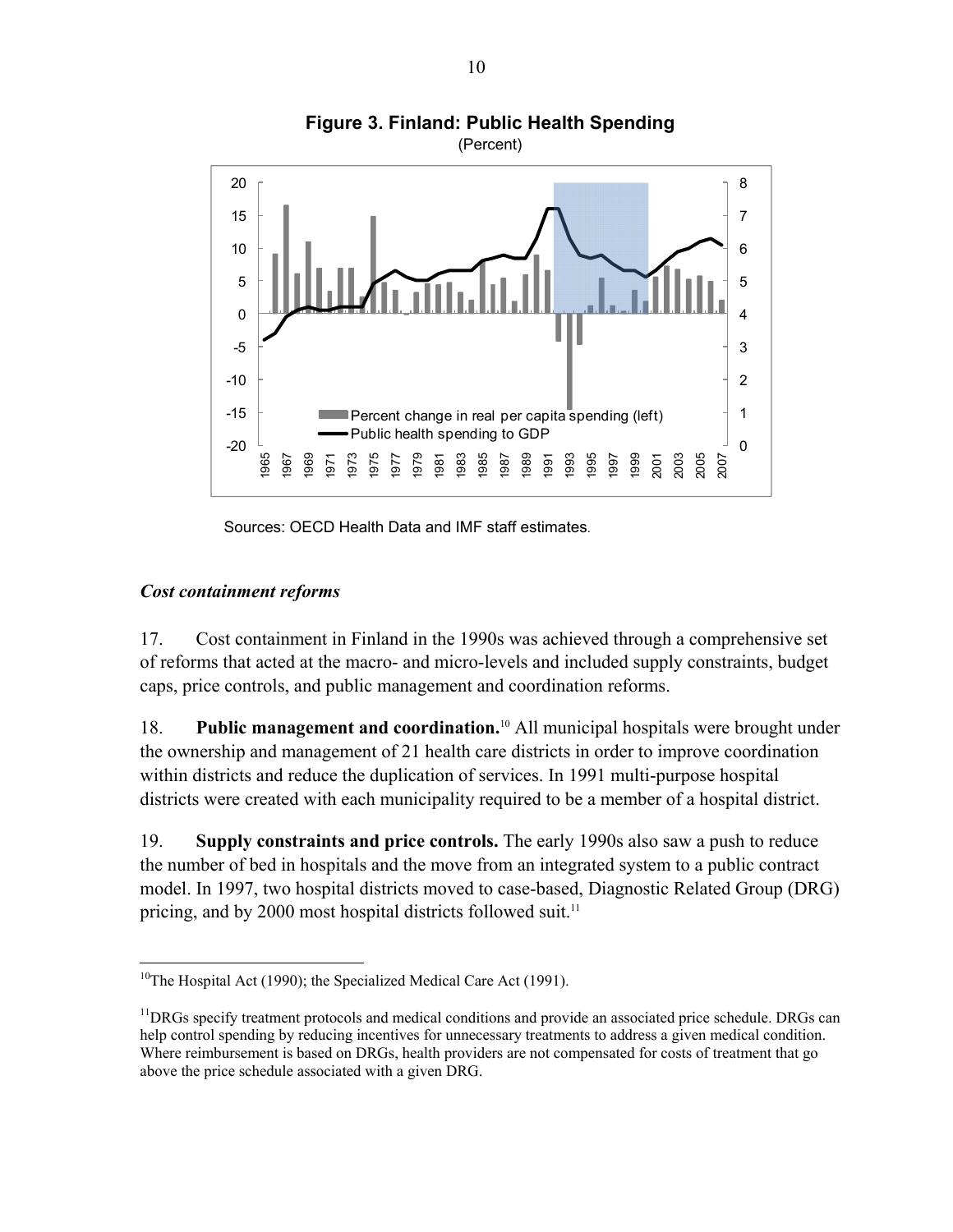20. **Budget caps.** Central subsidies to local governments were reduced and greater responsibility devolved to municipalities as the main purchasers of health care services. The financing of operating costs also changed and hospitals revenues became dependent on the type and number of services that municipalities purchased from them.12 Under the new system, subsidies were calculated prospectively according to weighted capitation that is based on the expected population of patients. This helped address incentives for overprovision of health care services present under a system where expenditures are reimbursed, ex-post.<sup>13</sup> Local governments were given more freedom on decisions related to administration, user charges, and arrangement of services. Subsequently, the share of municipal taxes in financing increased. In addition, out-of-pocket payment increased during 1990s with the abolition of tax deduction for medical expenses and increased user charges.

21. **Pharmaceutical cost sharing.** Early policies mainly focused on increasing cost sharing. Subsequently, controlling the prices of drugs became the key issue at the end of 1990s. The fixed deductible for drugs increased three times in 1990, 1992, and 1994. In 1993 regulations were changed allowing pharmacists to substitute the prescribed drug with cheaper generic options.

## *Impact and durability of reforms*

22. Cost containment reforms had a significant impact on expenditure in 1990s and health outcomes remain strong. Per capita public spending on health stood at US\$1,203 in 2000, compared with US\$1,752 in 1990. In 2008, life expectancy in Finland stood at 79.5 years, slightly below the OECD advanced economies average of 79.9 years.

23. In-patient care—per capita expenditure on in-patient care decreased from US\$743 to US\$563 during 1991–95. However, by 2008 it rose to US\$792. As a result of supply-side reforms, hospital beds per 1,000 people decreased from 8.3 in 1,990 to 6.5 in 2008. Average excess cost growth in the five years following the state subsidy reforms of 1993 was -3.3, compared with 4.4 in the five preceding years.

24. The introduction of DRG case-based pricing in hospitals happened gradually between 1997 and 2000. The average excess cost growth for total public health expenditure during this period was -2.9, although it increased again after 2000. This may have reflected the government's attempt to eliminate waiting times by awarding earmarked funding to municipalities and hospital districts in 2001 (Hakkinen, 2005).

<sup>1</sup>  $12$ Before 1993 hospitals received around half of their revenues from state and the other half from municipalities.

 $<sup>13</sup>$ In the previous system, past expenditures were used as the basis for calculating subsidies.</sup>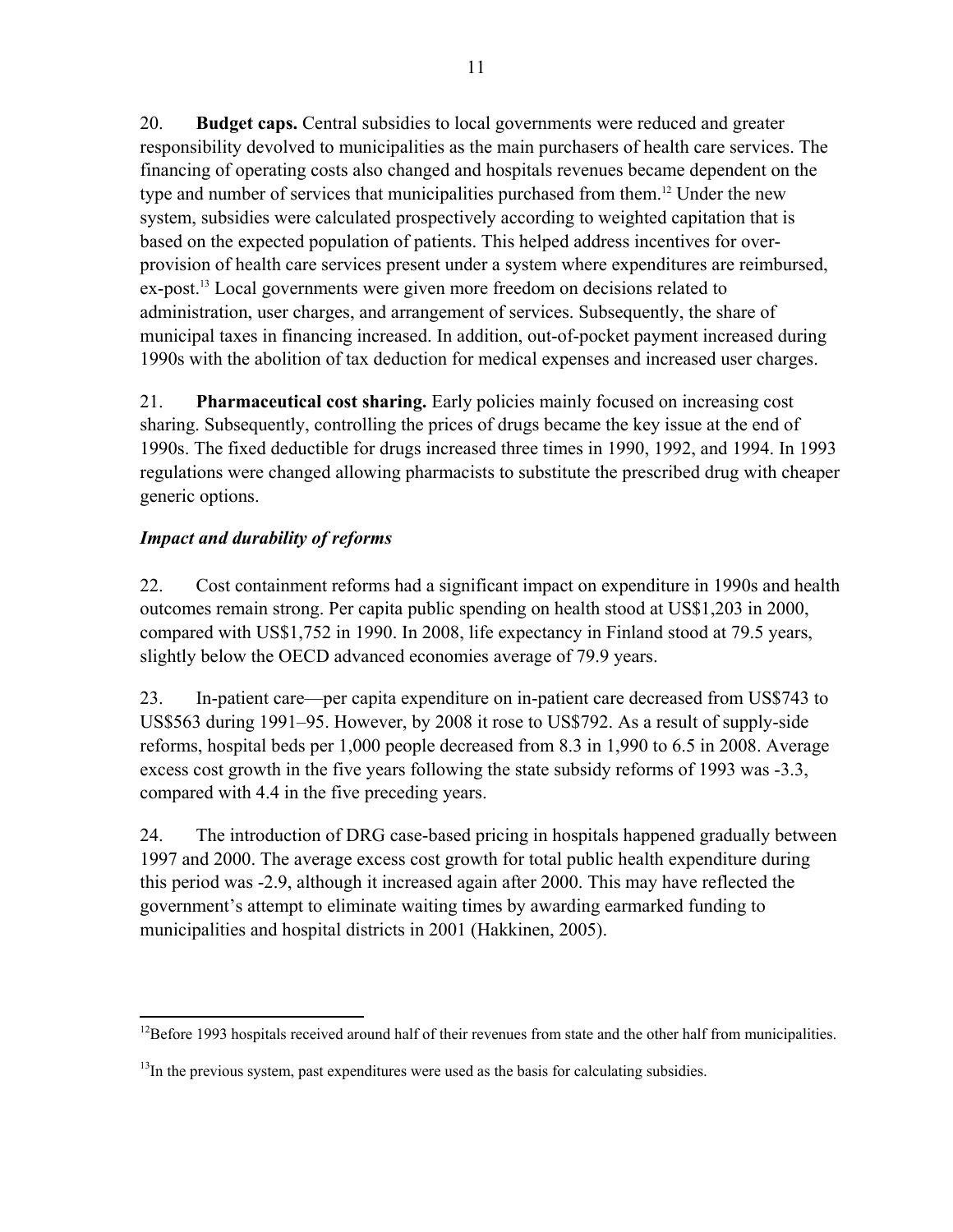25. Public expenditure on pharmaceuticals has grown rapidly since 1990, rising from 5.5 percent to 8.4 percent of health expenditure during 1991–95; by 2000 it increased to 10 percent. The substitution of in-patient care with pharmaceutical care may have been one of the reasons behind the increase in pharmaceutical expenditure during the 1990s.

**Figure 4. Finland: Excess Cost Growth and Key Reform Episodes** 



Source: OECD Health Database and IMF staff estimates.

## **Lessons**

26. The 1990s in Finland witnessed in the health sector a number of reforms, acting on different fronts that successfully contained spending. The reform of subsidies in 1993 was implemented during a severe crisis and under a generalized fiscal consolidation effort. The case of Finland is indicative of how costs are better controlled when growth of spending is addressed through a combination of measures acting at various levels — when macro-level reforms are supplemented with micro-level, efficiency-enhancing measures.

27. The push toward decentralized health provisions has had some unintended consequences, including inequality between regions. In 2005, the difference in expenditure levels between municipalities was  $\epsilon 1,000$  per capita (Rapoport and others, 2009). Municipalities have different coverage, and moreover, hospital districts have different waiting times; small municipalities cannot benefit from the economies of scale to provide specialized health services; and there is no nationally set guideline to determine prices for hospital services. The two-tier financing system (state subsidies and municipal financing) also encourages cost shifting from municipal to non-municipals institutions. For example,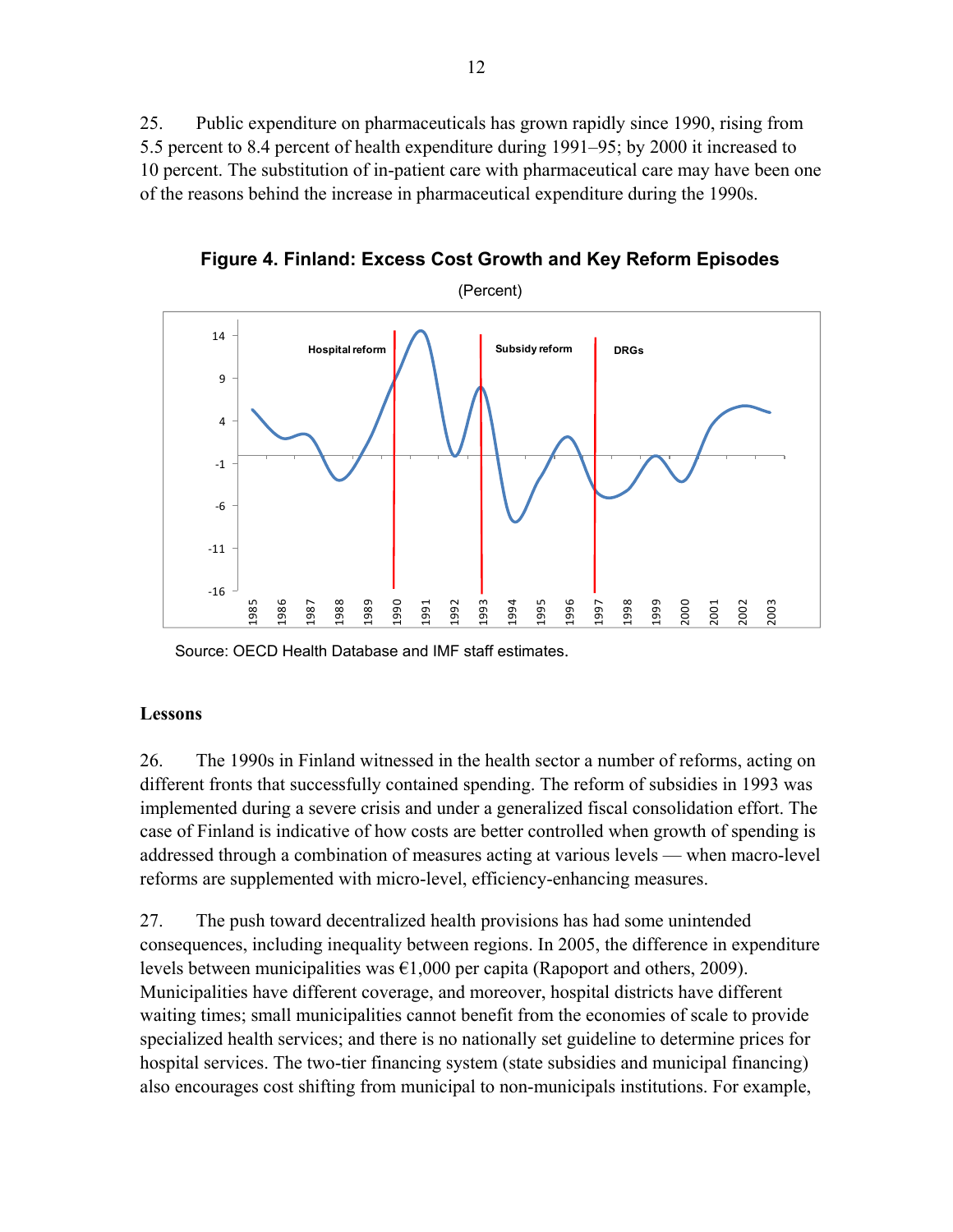municipalities and the state cover the drugs used in in-patient care and out-patient care, respectively. This provides incentive for hospitals to use out-patient drug therapy.

### **C. Germany**

#### **Overview of health care system**

28. Germany's health system is primarily financed by mandatory health insurance premiums and follows a public contract model. Recipients of these premiums are sickness funds that compete for patients by offering slightly different benefit packages above a set standard. Premiums are based on income up to a ceiling. Those earning above a certain level may opt out of public insurance and take up private insurance coverage. Sickness funds cannot reject applicants and about 90 percent of the German population has public insurance coverage. A "risk compensation scheme" redistributes contributions among sickness funds (from 1994). Health care is delivered through a combination of public and private providers. In 2008, public expenditure on health was 8.1 percent of GDP, compared with an OECD advanced economies average of 6.9. The role of private sector is relatively small— 2.5 percent of GDP in 2008 close to the OECD advanced economies average.

|                                                         | 1970     | 1980     | 1990     | 2000   | 2008   | OECD              |
|---------------------------------------------------------|----------|----------|----------|--------|--------|-------------------|
|                                                         |          |          |          |        |        | 2008 <sup>2</sup> |
| GDP per capita (US\$, PPP)                              | 4,462    | 11,477   | 21,286   | 25,945 | 35,436 | 35,617            |
| Primary balance (percent of GDP)                        | 1.1      | $-0.9$   | 0.5      | 4.5    | 2.8    | 1.5               |
| General government primary expenditure (percent of GDP) | $\cdots$ | 45.7     | 41.9     | 44.5   | 40.9   | 40.4              |
| Total health spending (percent of GDP) <sup>3</sup>     | 6.0      | 8.4      | 8.3      | 10.3   | 10.5   | 9.3               |
| public (percent of GDP)                                 | 4.4      | 6.6      | 6.3      | 8.2    | 8.1    | 6.9               |
| private (percent of GDP)                                | 1.6      | 1.8      | 2.0      | 2.1    | 2.5    | 2.5               |
| Public health spending per capita (US\$)                | 139      | 913      | 1,572    | 1,889  | 3,618  | 2,028             |
| Out-of-pocket spending (share of total health spending) | 13.9     | 10.3     | 11.1     | 11.1   | 13.0   | 16.8              |
| Formal health care coverage (share of population)       | 89.2     | 92.3     | 88.8     | 99.8   | 99.9   | 99.0              |
| Life expectancy (years at birth)                        | 70.6     | 72.9     | 75.3     | 78.2   | 80.0   | 79.9              |
| Measles immunization (share of children 12-23 months)   | $\cdots$ | $\cdots$ | $\cdots$ | 91.1   | 95.4   | 89.6              |
| Physicians (per 1,000 population)                       | .        | $\cdots$ | 2.8      | 3.3    | 3.6    | 3.1               |
| Hospital beds (per 1,000 population)                    | $\cdots$ | $\cdots$ | 10.1     | 9.1    | 8.2    | 5.6               |

### **Table 3. Germany: Key Health Indicators**<sup>1</sup>

Sources: OECD, WHO, WDI, and IMF staff estimates.

 $<sup>1</sup>$  Years as indicated or latest available.</sup>

 $2$  OECD advanced economy unweighted average.

 $3$  Health spending components (as a share of GDP) may not add up to the total. Public health spending data have been adjusted to account for structural breaks. No adjustment was made for German unification.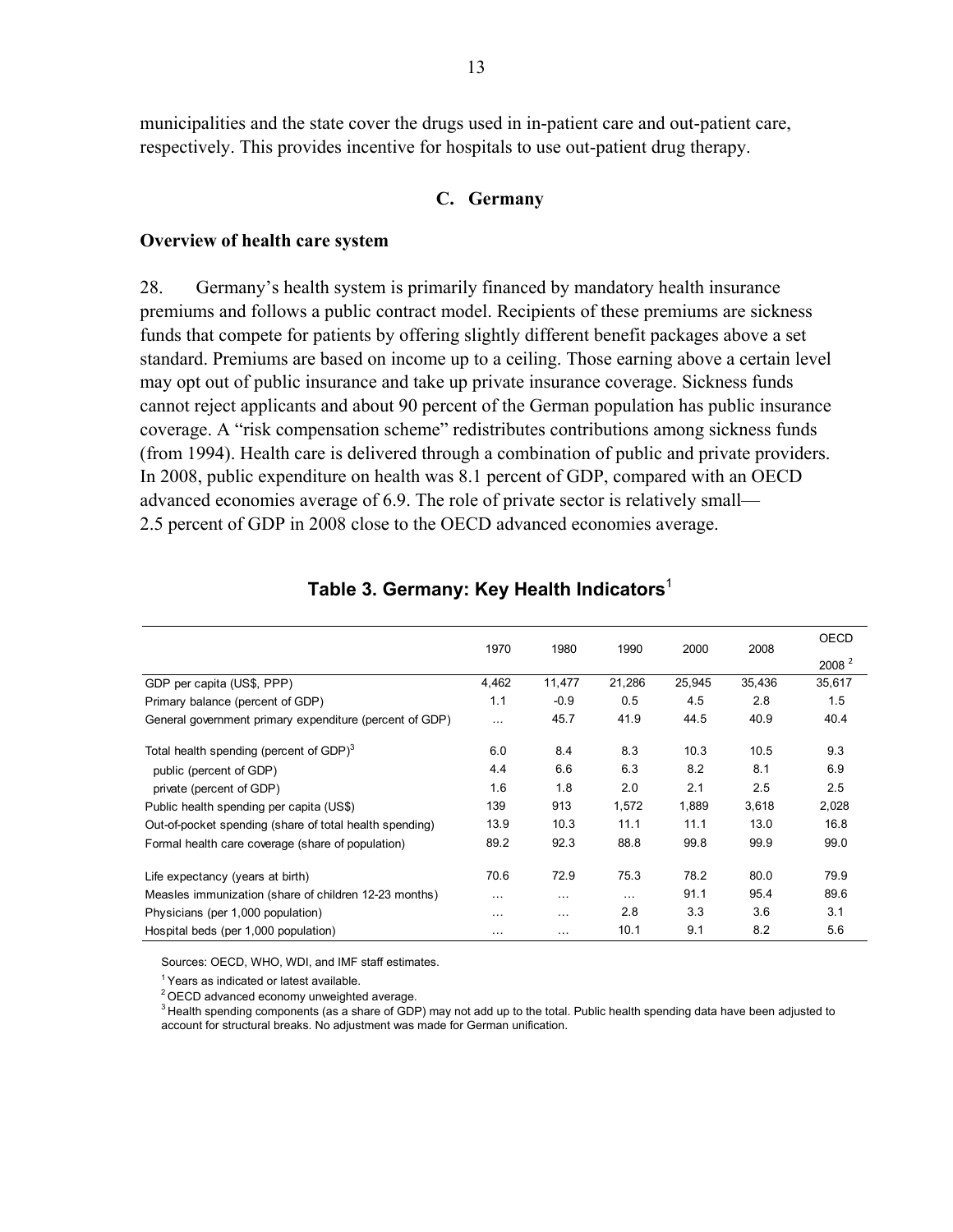### **Experience with health reforms: 2000–07**

### *Spending trends*

29. Germany has one of the highest levels of health care expenditure in the European Union. Public health spending increased from 6.3 percent of GDP in 1990 to 7.8 percent in 1992 as a result of the reunification. Between 2000 and 2007, health expenditure declined slightly by 0.2 percent of GDP to 8.0 percent—during this period the two coalition governments had a strong commitment to fiscal discipline—following an increase of about 2 percent of GDP in the 1990s. Real per capita growth was lower than in any previous decade at 1.3 percent. In line with the trend exhibited in the second half of the 1990s, growth of private spending on health was a few percentage points higher than that of public spending and below the OECD average.



Sources: OECD Health Data and IMF staff estimates.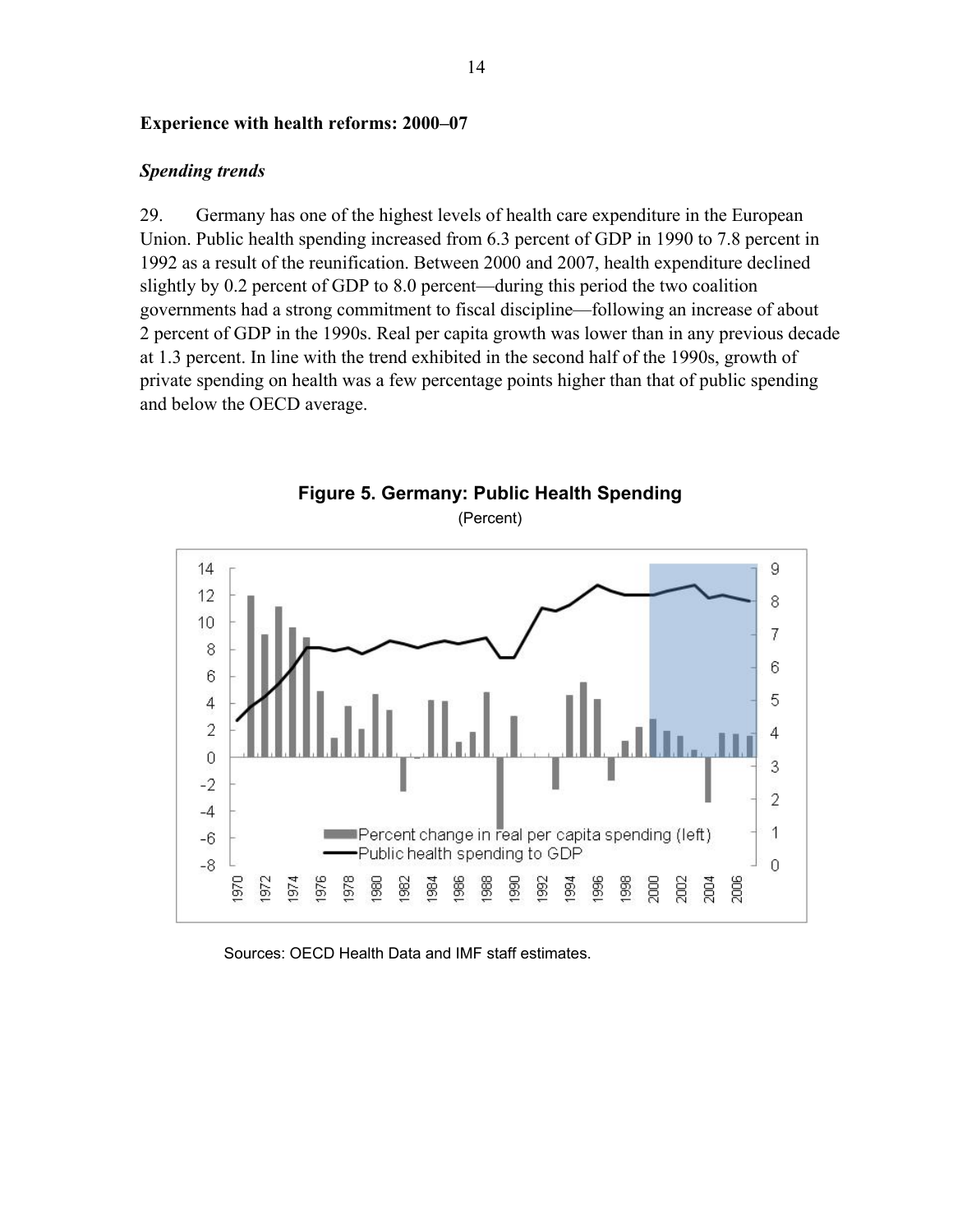## *Cost containment reforms14*

30. During 2000–07, Germany introduced a combination of macro- and micro-level reforms affecting both the supply and demand for public health services. They included supply constraints, price controls, cost sharing, and budget caps. Micro-level reforms aimed at reforming public management and coordination, and contracting methods.

31. **Supply constraints and cost sharing.** Measures to strengthen health technology assessment were introduced in 2000, and ineffective technologies and pharmaceuticals were removed from the sickness funds benefits coverage. In 2004, many charges and restrictions were introduced for insurers and consumers, such as cutting minor benefits, increasing user charges, and shifting the mix of financing of the statutory health insurance from employers to the insured. Over-the-counter drugs were excluded from coverage and new copayments and cost-sharing were introduced, with the general exemption for the poor abolished (Worz and Busse, 2005).15

32. **Public management and coordination.** Incentives to promote voluntary gatekeeping by primary physicians were created in 2000 by allowing sickness funds to award a bonus to members accessing specialists through primary physicians. Moreover, the reform included a mandate to introduce a new payment system for hospitals based on uniform case fees.

33. **Contracting methods.** In 2002, a new regulatory framework was specified together with a schedule for the phased introduction of DRGs payments. Ambulatory and hospital budgets were frozen in 2003 except for hospitals opting for DRGs, which became the dominant payment method by 2004.

34. **Price controls and pharmaceutical measures.** In 2002, pharmacies were forced to make payments on non-reference priced drugs they prescribed to the sickness funds. In effect, this reduced the price paid for these drugs to the pharmacies. This was done to encourage greater use of less-costly drugs on the reference price list. These payments were also introduced to wholesalers and manufacturers of non-reference priced drugs. In 2003, incentives for pharmacists to choose the cheapest active substance in a class of pharmaceuticals were also introduced. Later, in 2004, wholesalers' markups were cut and the pharmacists' markup fixed. Incentives to control the volumes were introduced together with price competition (Busse and Riesberg, 2004).

 $\overline{a}$  $14$ Over 2000–07 various acts and regulations affecting health spending were passed: The 2000 Reform of Statutory Health Insurance Act; in 2001, The Diagnosis Related Groups Financing in Hospitals Act and the Pharmaceutical Budget Redemption Act; in 2002, The Case Fees Act and the Pharmaceutical Expenditure Limitation Act and the Contribution Rate Stabilization Act; and in 2004, The Health System Modernization Act.

 $15$ The Act introduced community-rated flat-rate insurance for dentures. This was followed by, the Act to Adjust the Financing of Dentures, which was introduced in July 2005. This imposed a 0.4 percent of gross income copayment for dentures (Busse and Riesberg, 2004).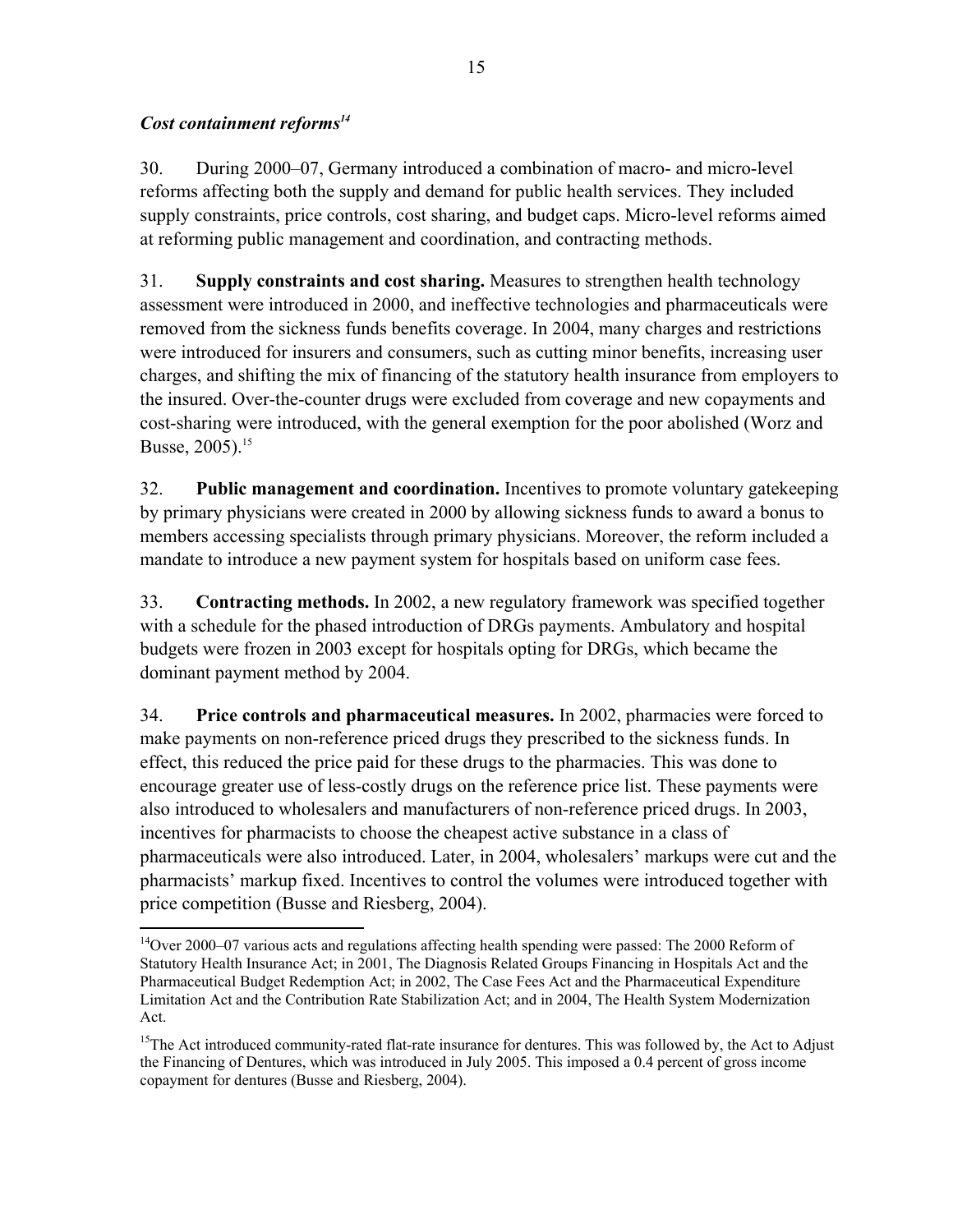35. **Budget caps.** Ambulatory care and hospital budgets were negotiated at the regional level with legally set limits throughout most of the period. Only in 2003 were budgets fixed (Busse and Riesberg, 2004). Controls on physician incomes were also imposed through the introduction of a "point" system. Physicians had been reimbursed mostly via fee-for-service since the 1960s. In 2003, a reform introduced a cap on the number of "points" for each physician practice. The number of points depends on the number of patients treated in any quarter and the conditions treated.<sup>16</sup> In effect, this limited the income of doctors and reduced incentives to increase the volume of patients with additional treatments. No minimum or fixed remuneration is guaranteed, making this system distinct from capitation.<sup>17</sup>

## *Impact and durability of reforms*

36. While real per capita spending increased in 2000–07, health care expenditure was kept constant in percent of GDP, decreasing slightly during the period of strong GDP growth. In 2000–07 excess cost growth averaged -0.3 percent.

37. At the sectoral level, the decline in spending was most pronounced in dental care (0.2 percent GDP), out-patient basic medical and diagnostic services (0.2 percent GDP) and in-patient care. Spending on therapeutic equipment was successfully controlled as well as specialized out-patient, home and day care, and ancillary services; which remained constant in percent of GDP.<sup>18</sup>

38. After dipping in 2004 when reimbursement was lowered, expenditure on pharmaceuticals resumed its growth, reaching quickly the level recorded in 2002 as a percent of GDP. It appears that the 2003 reform was effective, yet short lived. Pharmaceutical expenditures were better contained from 1993 to 2000 than in the following years until strict price and rebate measures were introduced.

 $\overline{a}$ <sup>16</sup>Each service is allocated a number of points and lists certain preconditions for claiming reimbursement, such as particular indications for use or exclusions of other services during the same visit. At the end of each quarter, every office-based physician invoices the physicians' association for the total number of service points delivered. The actual reimbursement will depend on a number of factors including the available budget allocation.

 $17$ Under a system of capitation, physicians generally are guaranteed a minimum income, even if they see a small number of patients.

<sup>&</sup>lt;sup>18</sup>Spending on care provided by allied health professionals, medical devices, and transport/emergency services was less effectively curbed.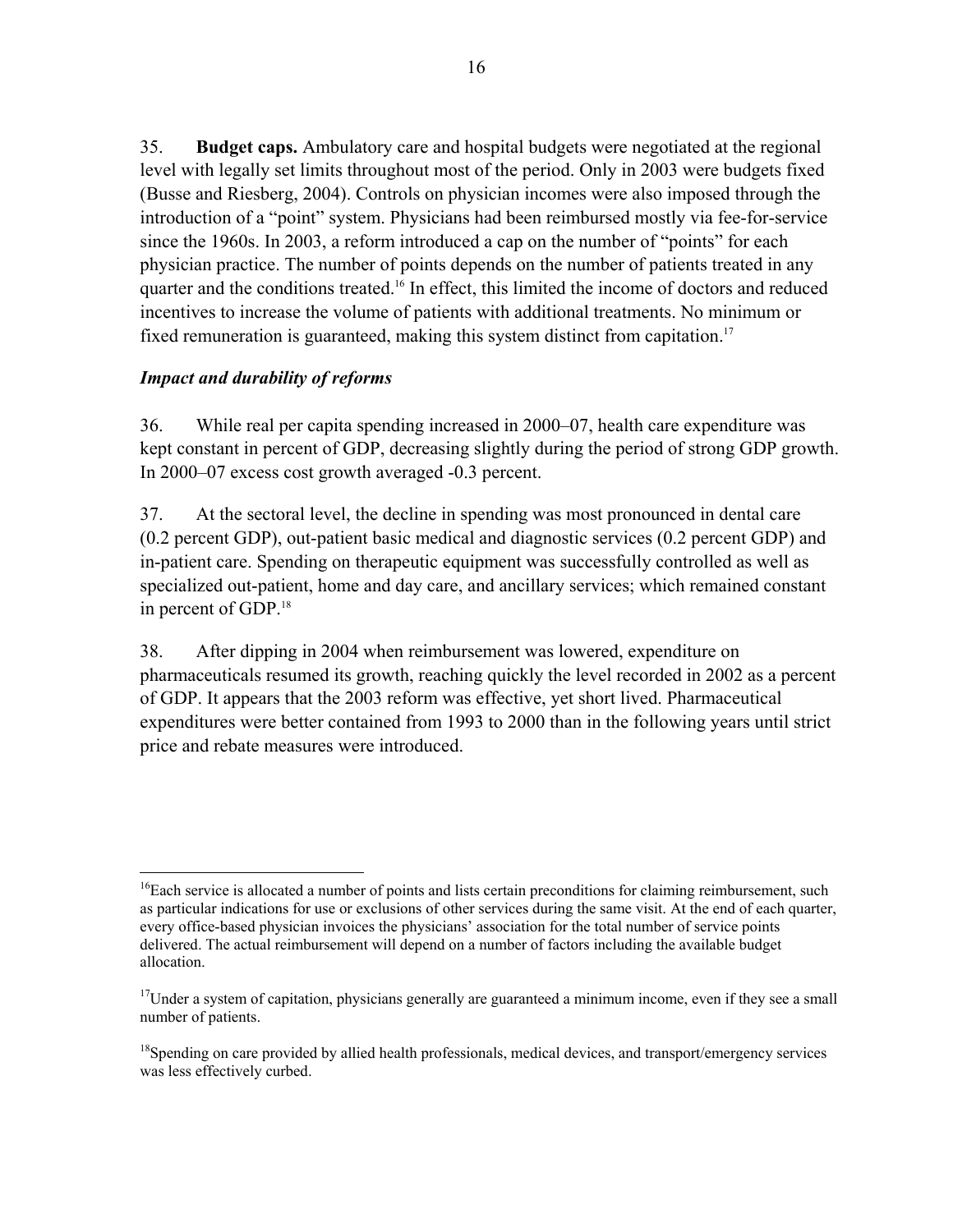

**Figure 6. Germany: Excess Cost Growth and Key Reform Episodes** 

(Percent)

Source: OECD Health Database and IMF staff estimates.

### **Lessons**

39. The experience of Germany suggests that control of prices and cost-sharing can be effective cost-containment measures only for the short run. Savings are often not durable as companies find solutions to circumvent reference pricing. Meanwhile, patient demand for more expensive drugs may be inelastic.<sup>19</sup>

40. Provider payment and contracting reforms were crucial to containing in-patient costs by limiting reimbursement through tighter budgets for hospitals and physicians (2000), and through introduction of DRGs (2002). Improved gatekeeping has also contributed to lower in-patient care expenditure, made possible by the Reform Act of 2000 that allowed contracts between the sickness funds and groups of providers; and the SHI Modernization Act that required all funds to offer integrated care with various bonus incentives for members.

 $\overline{a}$ <sup>19</sup>This regulation led to lower-than-calculated savings for two reasons. First, pharmaceutical companies partly introduced "dummy" drugs with high prices. In effect, this meant that drugs being heavily used were no longer expensive relative to other options (that is, the newly introduced dummy drug). The heavily used drug, therefore, would be unaffected by the reference pricing system and the requirement to use relatively inexpensive drugs. After the change in the reference pricing system in 2004, this strategy was no longer effective. Second, the regulation failed because the companies often did not comply with it (Busse and Riesberg, 2004). For an overview of pharmaceutical reforms in Germany, see Paris and Docteur (2008).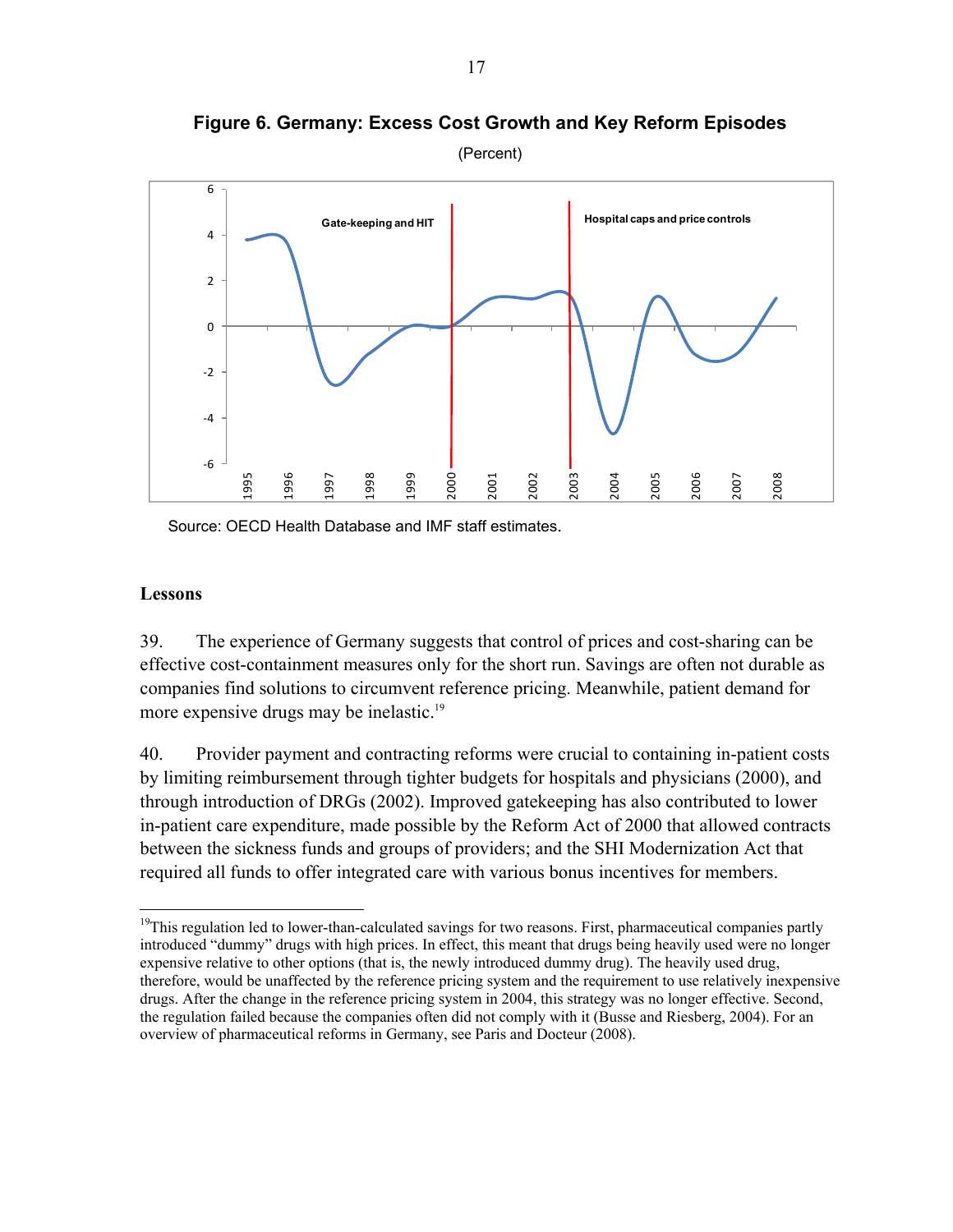#### **D. Italy**

#### **Overview of health care system**

41. The National Health Care System coverage is universal, covering citizens and permanent residents. It is a public integrated model, financed through payroll and general taxation, with both private and public provision of services. Since the reforms initiated in 1992, the system has been highly decentralized, with regions and local health units bearing strong administrative and financial independence. The state sets "essential levels of care," namely a positive list of services that must be uniformly provided by all regions.<sup>20</sup> Delivery rests with the local public enterprises (*Aziende Sanitarie Locali*—ASL), vertically integrated and funded by the region through capitated budgets. In 2008, public expenditure on health services was 7.0 percent of GDP, compared with an OECD advanced economies average of 6.9. The role of the private sector has remained broadly stable over the last decade at just over 2 percent of GDP, below the OECD average.

|                                                         | 1970     | 1980     | 1990   | 2000     | 2008     | <b>OECD</b>       |
|---------------------------------------------------------|----------|----------|--------|----------|----------|-------------------|
|                                                         |          |          |        |          |          | 2008 <sup>2</sup> |
| GDP per capita (US\$, PPP)                              | 3,387    | 9,210    | 17,595 | 25,597   | 31,709   | 35,617            |
| Primary balance (percent of GDP)                        | $\cdots$ | $\cdots$ | $-1.4$ | 5.5      | 2.5      | 1.5               |
| General government primary expenditure (percent of GDP) | $\cdots$ | $\cdots$ | 42.4   | 41.7     | 42.9     | 40.4              |
| Total health spending (percent of GDP) $3$              | $\cdots$ | .        | 7.7    | 8.1      | 9.1      | 9.3               |
| public (percent of GDP)                                 | $\cdots$ | $\cdots$ | 6.1    | 5.8      | 7.0      | 6.9               |
| private (percent of GDP)                                | $\cdots$ | $\cdots$ | 1.6    | 2.2      | 2.1      | 2.5               |
| Public health spending per capita (US\$)                | .        | $\cdots$ | 1,222  | 1,122    | 2,737    | 2,028             |
| Out-of-pocket spending (share of total health spending) | $\cdots$ | $\cdots$ | 17.1   | 24.5     | 19.5     | 16.8              |
| Formal health care coverage (share of population)       | 93.0     | 100.0    | 100.0  | 100.0    | 100.0    | 99.0              |
| Life expectancy (years at birth)                        | 72.0     | 74.0     | 77.1   | 79.8     | 81.5     | 79.9              |
| Measles immunization (share of children 12-23 months)   | $\cdots$ | .        | 43.0   | 74.1     | 89.5     | 89.6              |
| Physicians (per 1,000 population)                       | $\cdots$ | .        | .      | $\cdots$ | $\cdots$ | 3.1               |
| Hospital beds (per 1,000 population)                    | 10.6     | 9.6      | 7.2    | 4.7      | 3.8      | 5.6               |

## **Table 4. Italy: Key Health Indicators**<sup>1</sup>

Sources: OECD, WHO, WDI, and IMF staff estimates.

<sup>1</sup> Years as indicated or latest available.

 $\overline{a}$ 

2 OECD advanced economy unweighted average.

<sup>3</sup> Health spending components (in percent of GDP) may not add up to the total. Public health spending data have been adjusted to account for structural breaks.

 $^{20}$ In practice, essential levels of care are hard to define.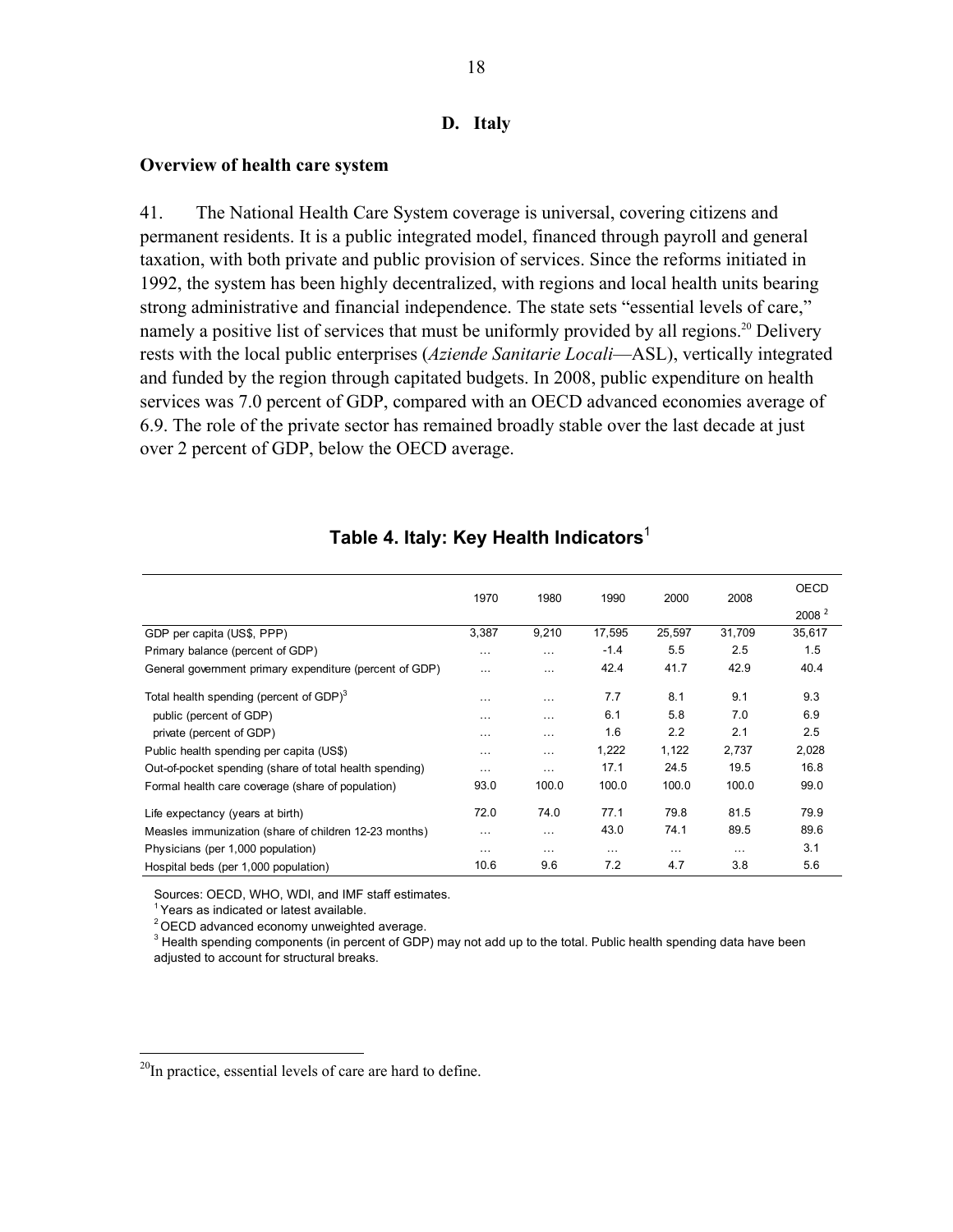#### **Experience with health reforms: 1991–99**

#### *Spending trends*

42. The 1990s were a period of fiscal consolidation and falling inflation, after an earlier combination of loose fiscal and tight monetary policy. Between 1992 and 1995, the general government primary balance swung into a surplus exceeding 4 percent of GDP and the debt ratio recorded its first decline in many years. The consolidation involved a shift from revenue-based adjustment in the period up to 1993 to expenditure-based adjustment in 1994– 95. Public spending on health declined from 6.3 percent in 1991 to 5.5 percent of GDP in 1999. Real per capita growth of public spending was negative, declining by 4.6 percent on average over 1993–95. For most of the period under consideration real growth of public spending was below the OECD average. Private spending continued to grow, albeit at a slower pace than earlier.



**Figure 7. Italy: Public Health Spending** 

(Percent)

#### Sources: OECD Health Data and IMF staff estimates.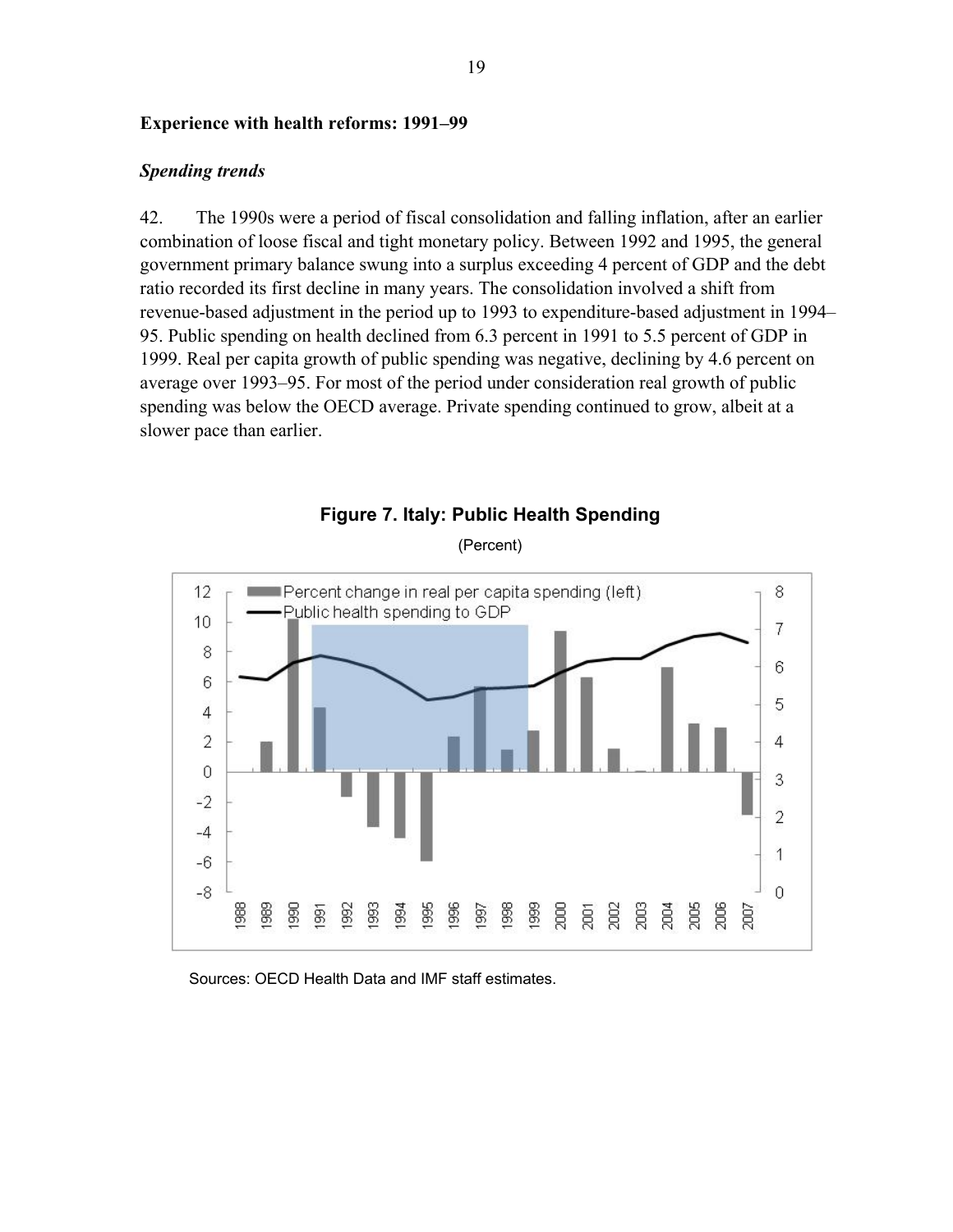## *Cost containment reforms*

 $\overline{a}$ 

43. Italy's health care cost containment efforts in the 1990s focused mainly on the control of doctors' salaries and on pharmaceutical expenditure, and were part of the wider fiscal consolidation strategy.

44. **Price controls.** Italy's share of doctors to residents is among the highest in the European Union. All doctors employed by the NHS are salaried and have civil servant status. General practitioners (GPs) and pediatricians are paid on the basis of capitation. During 1991–95, control of NHS salaries was achieved in three ways: (i) renewal of national contracts was postponed several times; (ii) increases in salaries were less generous than in the past and were in line with inflation; and (iii) bonuses and compensation for overtime were cut.

45. The pharmaceutical sector was also targeted for cost control. In 1994 the positive list was re-defined and fixed charges were introduced for all prescriptions.<sup>21</sup> Moreover, a ceiling on the pharmaceutical budget for 1994 was set 2.4 percent lower than in 1993 in nominal terms. Government funding for several hundreds of active ingredients was suspended. A new system of prices was also defined that could not exceed average European prices. In 1995 a generalized price cut was mandated by the government, and a year later, a version of reference pricing was introduced. However, prices were not freed, which resulted in delisting of over 400 drugs.<sup>22</sup> Further, in 1997, pharmacists were forced to sell at discount to the NHS with margins that were smallest for the highest priced drugs (Fattore, 1999).

46. **Public management and coordination reforms.** These were implemented in 1992, granted administrative and financial independence to ASLs (and to hospitals) and reduced in number. The reform also introduced quasi-markets in which providers competed for contracts. The design was different from the one used in the United Kingdom, but it never materialized fully as the separation between purchasing and provision was left to the regions that maintained a dominant role in managing the system.

47. **Supply constraints and contracting methods.** Hospitals were not the direct target of cost containment measures in early 1990s, mainly because the pressure to contain costs at the regional level was weaker and because the introduction of mixed markets (see below) was in conflict with that. However, in 1996, a national program for bed closure was launched and DRGs were introduced in 1994 (and made operational in 1996) with the aim of introducing market competition, containing costs, and enhancing efficiency. Another cost-containment

<sup>&</sup>lt;sup>21</sup>A positive list is a list of drugs that are reimbursable. At times governments define negative lists which include medicine that cannot be reimbursed.

 $^{22}$ Delisting implies that a drug will no longer be eligible for reimbursement from the public sector.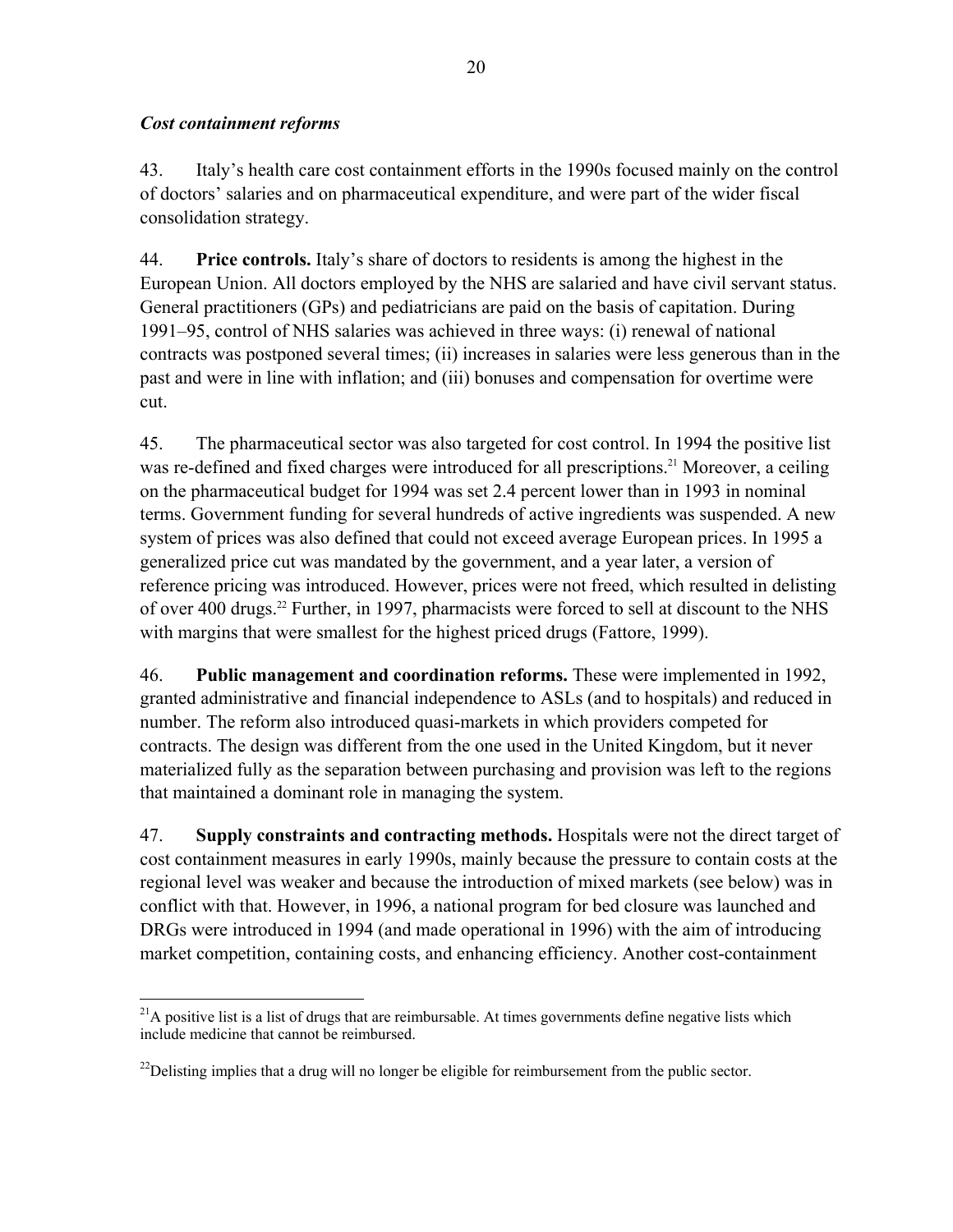measure was to cut capital expenditure, which in 1995 equaled only 0.3 percent of current expenditure.

## *Impact and durability of reforms*

48. Italy has been very effective in cutting public expenditure on pharmaceuticals. Between 1991 and 1995, pharmaceutical expenditure declined by 35 percent in nominal terms. However, delisting has in some cases increased private spending, whose share in total spending on drugs increased from 20 percent in 1990 to over 35 percent in 1995. (Fattore, 1999).

49. Drug copayments were abolished in 2001 and restrictions on prescribing were reduced. As a result, doctors prescribed more expensive and newer drugs. Consequently, early reductions in expenditure on drugs were reversed. Subsequent measures cut prices to drug industry sales to the NHS, introduced reference prices for drugs no longer covered, reintroduced restrictions on prescribing, and imposed a ceiling on drug spending by NHS.



**Figure 8. Italy: Excess Cost Growth and Key Reform Episodes** 

(Percent)

Source: OECD Health Database and IMF staff estimates.

50. The new payment system provided incentives for the regions to cut hospital tariffs or individual DRG tariffs when expenditure exceeded a predetermined level, also discouraging the provision of certain services. Combined with that, tighter limits on the number of beds led to a decline in hospitalization rates and length of stay. The measures aimed at controlling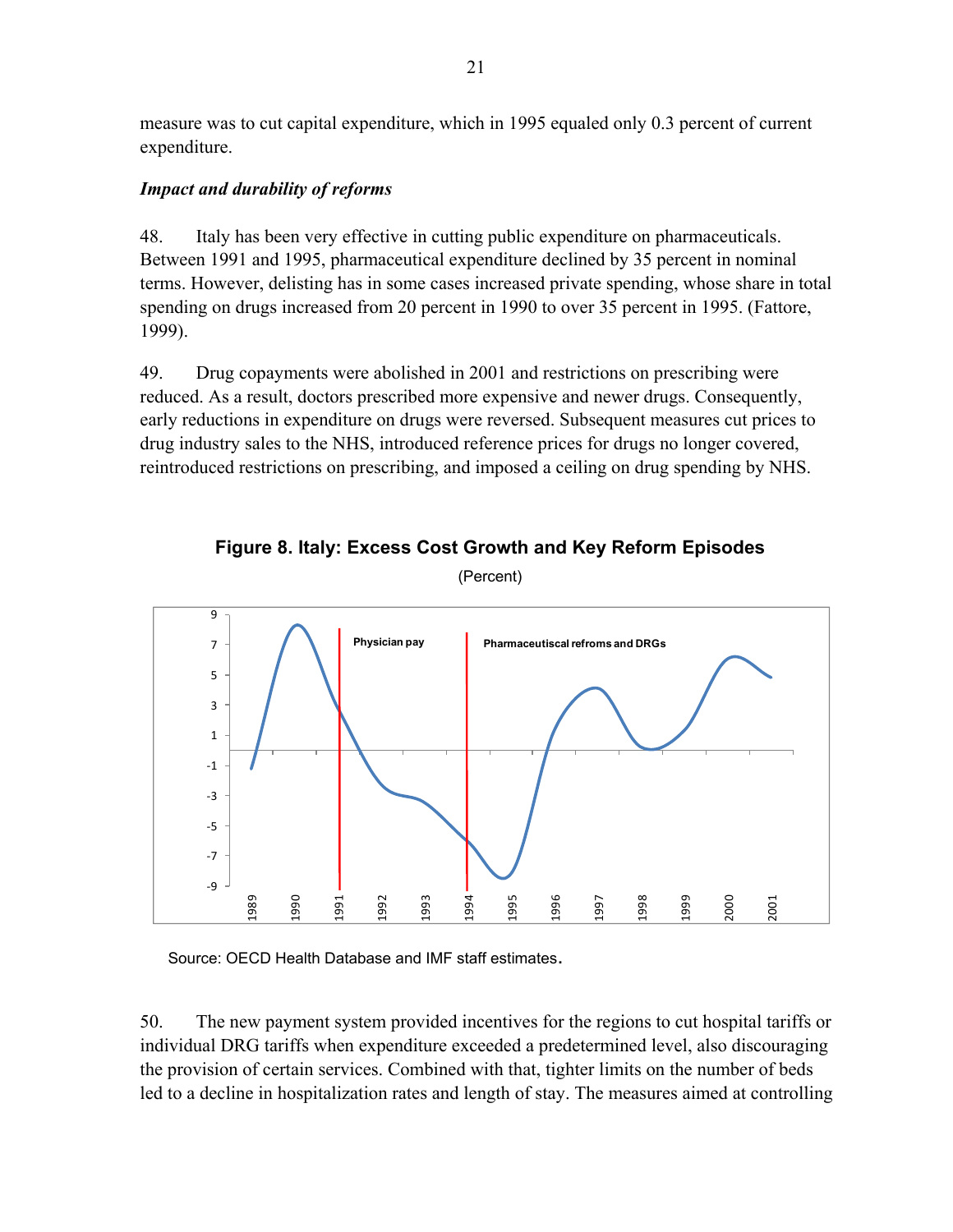salaries were very effective, curbing their growth to less than 8 percent over the entire 1991– 95 period. The decline in public sector spending on health over the same period was only partly compensated for by a growth of private sector spending. Total expenditure on health declined by 7.2 percent, with excess cost growth of public health spending of 3.7 percent during 1992–96.

51. However, measures aimed at containing growth of NHS salaries were durable only in part. First, the postponement of contracts only postponed expenditure; it did not cut it, since the new contracts included compensation for the period not covered by the previous contract (Fattore, 2005). Moreover, the control of the variable part of salaries may have weakened incentives and decreased health sector output, leading to a shifting of some services to the private sector.

## **Lessons**

52. The Italian experience of the 1990s demonstrates that control of prices and costsharing can represent very effective cost-containment measures that have an immediate effect on public health care spending. Their durability is, however, questionable. Restraint of salaries can provide incentives to reduce output and create pressures to increase salaries in the future. Increases in co-payments beyond a certain level may undermine the system's equity objectives and be subsequently reversed.

53. What appears to have been crucial to the success of Italy's cost-containment was the shared recognition that, in contrast with past experience, the central government would not bail out regional health systems burdened with large deficits. This belief was made possible by the preceding severe financial crisis and the Maastricht constraints for joining the EMU. Indeed, health spending accelerated again after it was clear that Italy would join the EMU (Bordignon and Turati, 2009).

## **E. Netherlands**

## **Overview of health care system**

54. The Dutch health care system is a public contract model with a social insurance tradition. A single compulsory insurance scheme was introduced in 2006 and changed the role of health insurers and patients. There is little reliance on regulation of prices paid by third-party payers to control public spending growth. GPs play the role of gatekeepers and their referral is required for the hospital care and specialist care. The health insurance system has three sectors: (i) compulsory social health insurance for high-risk patients (AWBZ); (ii) a sickness fund scheme (ZVW); and (iii) voluntary health insurance (VHI). AWBZ is financed with contributions linked to the level of income. The basic insurance is financed by a flat-rate premium and an employer contribution. The supervision of the system has been passed on from the government to independent bodies. In 2008, total health spending to GDP was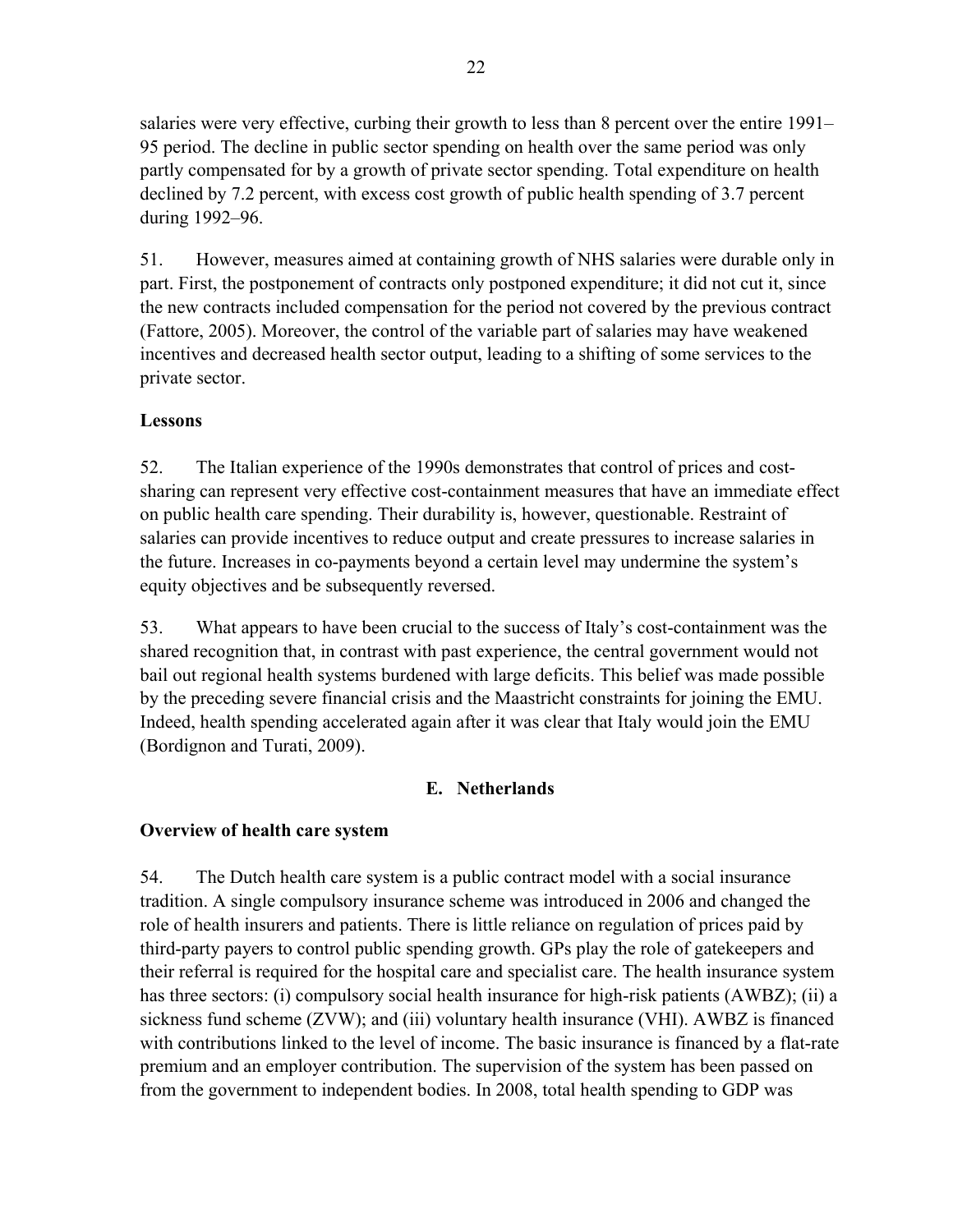9.9 percent, ½ percent higher than the OECD average of 9.3 percent; while public health spending was 7.4 percent of GDP.

|                                                         |           | 1970<br>1980 | 1990     | 2000     | 2008     | <b>OECD</b>       |
|---------------------------------------------------------|-----------|--------------|----------|----------|----------|-------------------|
|                                                         |           |              |          |          |          | 2008 <sup>2</sup> |
| GDP per capita (US\$, PPP)                              | 4,013     | 9,869        | 17,624   | 29,403   | 41,189   | 35,617            |
| Primary balance (percent of GDP)                        | $\cdots$  | $\cdots$     | $\cdots$ | 5.6      | 2.5      | 1.5               |
| General government primary expenditure (percent of GDP) | $\ddotsc$ | $\cdots$     | $\cdots$ | 42.2     | 43.0     | 40.4              |
| Total health spending (percent of GDP) $3$              | $\cdots$  | 7.4          | 8.0      | 8.0      | 9.9      | 9.3               |
| public (percent of GDP)                                 | 4.3       | 5.3          | 5.5      | 5.2      | 7.4      | 6.9               |
| private (percent of GDP)                                | 2.7       | 2.3          | 2.6      | 2.9      | 2.5      | 2.5               |
| Public health spending per capita (US\$)                | $\cdots$  | 659          | 1,055    | 1,209    | 3,971    | 2,028             |
| Out-of-pocket spending (share of total health spending) | $\cdots$  | $\cdots$     | $\cdots$ | 9.0      | 5.7      | 16.8              |
| Formal health care coverage (share of population)       | 69.0      | 68.3         | 61.4     | 97.6     | 98.8     | 99.0              |
| Life expectancy (years at birth)                        | 73.7      | 75.9         | 77.0     | 78.0     | 80.2     | 79.9              |
| Measles immunization (share of children 12-23 months)   | $\cdots$  | 91.0         | 94.0     | 96.0     | 96.0     | 89.6              |
| Physicians (per 1,000 population)                       | $\cdots$  | $\cdots$     | $\cdots$ | $\cdots$ | $\cdots$ | 3.1               |
| Hospital beds (per 1,000 population)                    | .         | $\cdots$     | 5.8      | 4.9      | 4.3      | 5.6               |

### **Table 5. Netherlands: Key Health Indicators**<sup>1</sup>

Sources: OECD, WHO, WDI, and IMF staff estimates.

 $<sup>1</sup>$  Years as indicated or latest available.</sup>

 $2$  OECD advanced economy unweighted average.

<sup>3</sup> Health spending components (in percent of GDP) may not add up to the total. Public health spending data have been adjusted to account for structural breaks.

### **Experience with health reforms: early 1980s and 1990s**

#### *Spending trends*

55. Per capita public health expenditures increased significantly in the 1970s, growing at an average real rate of about 4 percent between 1972 and 1982, and the ratio of public health expenditure to GDP increased from 4.1 percent to 5.5. Between 1982 and 1990, public health expenditure growth declined considerably, averaging less than 2 percent. Health spending picked up again in the early 1990s, reaching 6.2 percent of GDP by 1993. There followed a period of negative average annual growth rates (1995 to 2000) and the share of public health expenditure as percent of GDP declined to 5.0 percent in 2000. By 2008 public health spending per capita was US\$3,971, compared with the OECD average of US\$2,032.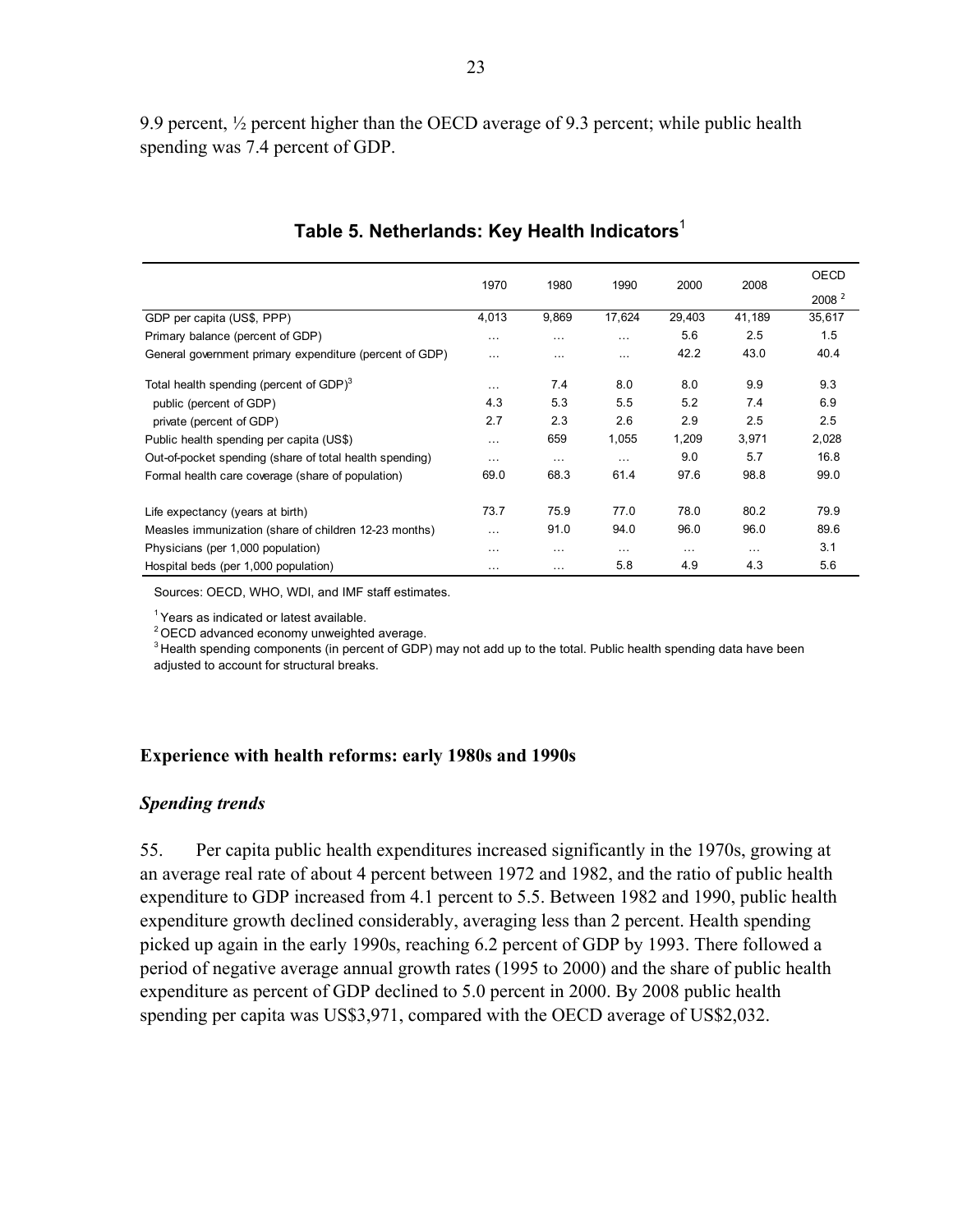

**Figure 9. Netherlands: Public Health Spending** 

(Percent)

Sources: OECD Health Data and IMF staff estimates.

### *Cost containment reforms*

1

56. There were three waves of cost containment reform in the Netherlands in the 1980s and 1990s, focusing first on hospitals' budgets, then managed competition, and the final wave starting in 1994 after a change in government focusing on greater use of budget caps and pharmaceutical reform.

57. **Budget caps.** The main focus of policies in the early 1980s was reigning in the inpatient sector. The change in the hospital reimbursement system started in 1983 and the government replaced the open-ended reimbursement system by a global budget system. In 1984, the government expanded the scope of budget controls to all in-patient care, moving to annual budgets calculated prospectively. In 1985, part of the budget was made variable, which was prospectively determined and depended on the agreement between hospitals and health insurers in four types of in-patient care.<sup>23</sup> Under prospective payment, payment is no longer made on the basis of a reimbursement of expenditures, but based on an assessment of what expenditures should be based on expected demand and provision of services at a reasonable cost. In 1988, the weight in the budget formula increased for hospitals that

<sup>&</sup>lt;sup>23</sup>Number of expected in-patient days, admissions, day-treatments, and visits to the out-patient clinics per hospital per year were considered.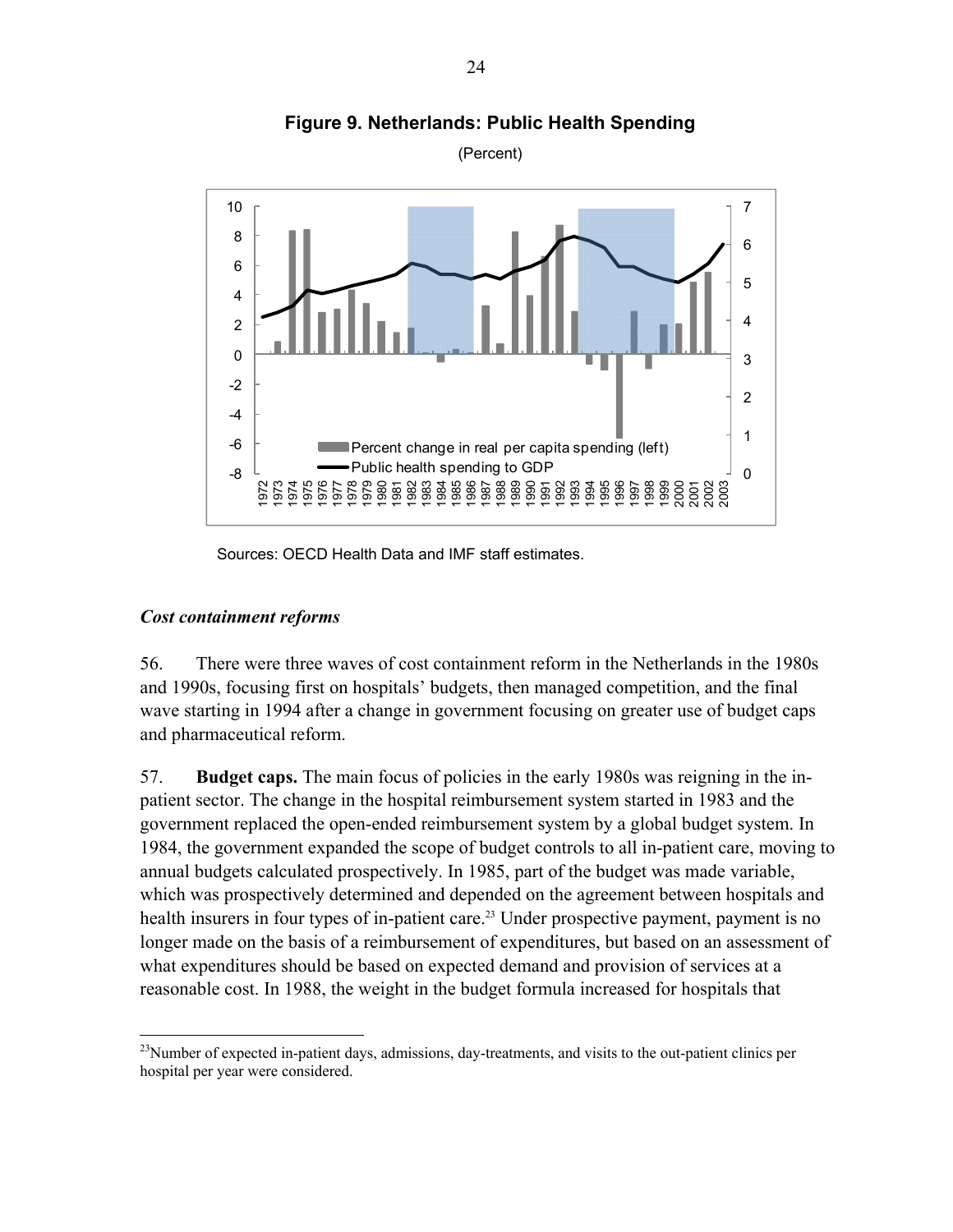provided more sophisticated medical services. During the reforms beginning in 1994, there was also an expansion of global budgets. In addition, certain services were delisted from compulsory social health insurance and sickness funds (dental care, non-prescription drugs, and physiotherapy, among others).

58. **Public management and coordination.**24 The original proposals to introduce managed competition in 1987 and 1989 were never fully implemented. The reform attempted to implement a single national insurance provider. The 1994 reforms for managedcompetition reform reversed some of the previous elements. For instance, reform of the financing system was suggested to replace provision of basic health insurance for all citizens. The new health insurance scheme addressed this by introducing the following features: (i) a risk equalization scheme has been set up between health insurers with risk adjustments such as age, gender, labor status, and health status;<sup>25</sup> and (ii) moving from an overall budget scheme and introducing diagnosis related groups reimbursement (Schut, 1996).

59. **Pharmaceutical supply and price reforms.** In 1996, reference pricing was introduced and the government set maximum prices on two thirds of prescription drug covered by social health insurance. Moreover, between 1993 and 1998 government limited the inclusion of innovative medicines in the benefit package of social health insurance.

## *Impact and durability of reforms*

60. Budgetary control on the hospital sector in mid-1980s seemed to slow growth of public health expenditure (in-patient care has the highest share of public health expenditure). Average excess cost growth in the five years following 1983 was -1.3 percent compared with 2.5 percent in the five preceding years. Public health expenditure as a percent of GDP declined from 5.5 percent to 5.4 percent over 1982–1988. However, public health spending rose again to 6.7 percent of GDP in 1993 during the unsuccessful attempts to introduce managed-competition. This implies per capita public spending grew at an average of 5 percent a year during 1987–1993.

61. Public health expenditure started to decline again in early 1990s, despite increasing coverage, although the main cost-containment reform started after change in the government in 1994. The decline in expenditure may be attributed to introducing the Drug Reimbursement System in 1991, which defined limits for reimbursement of drugs by the sickness fund and by delisting of some health services (e.g., cosmetic surgery in 1991and eye treatment in 1993).

 $\overline{a}$  $^{24}$ Dekker Plan (1987) and Simons Plan (1989).

 $^{25}$ Pharmaceutical cost groups and diagnostic cost groups are proxies for health status.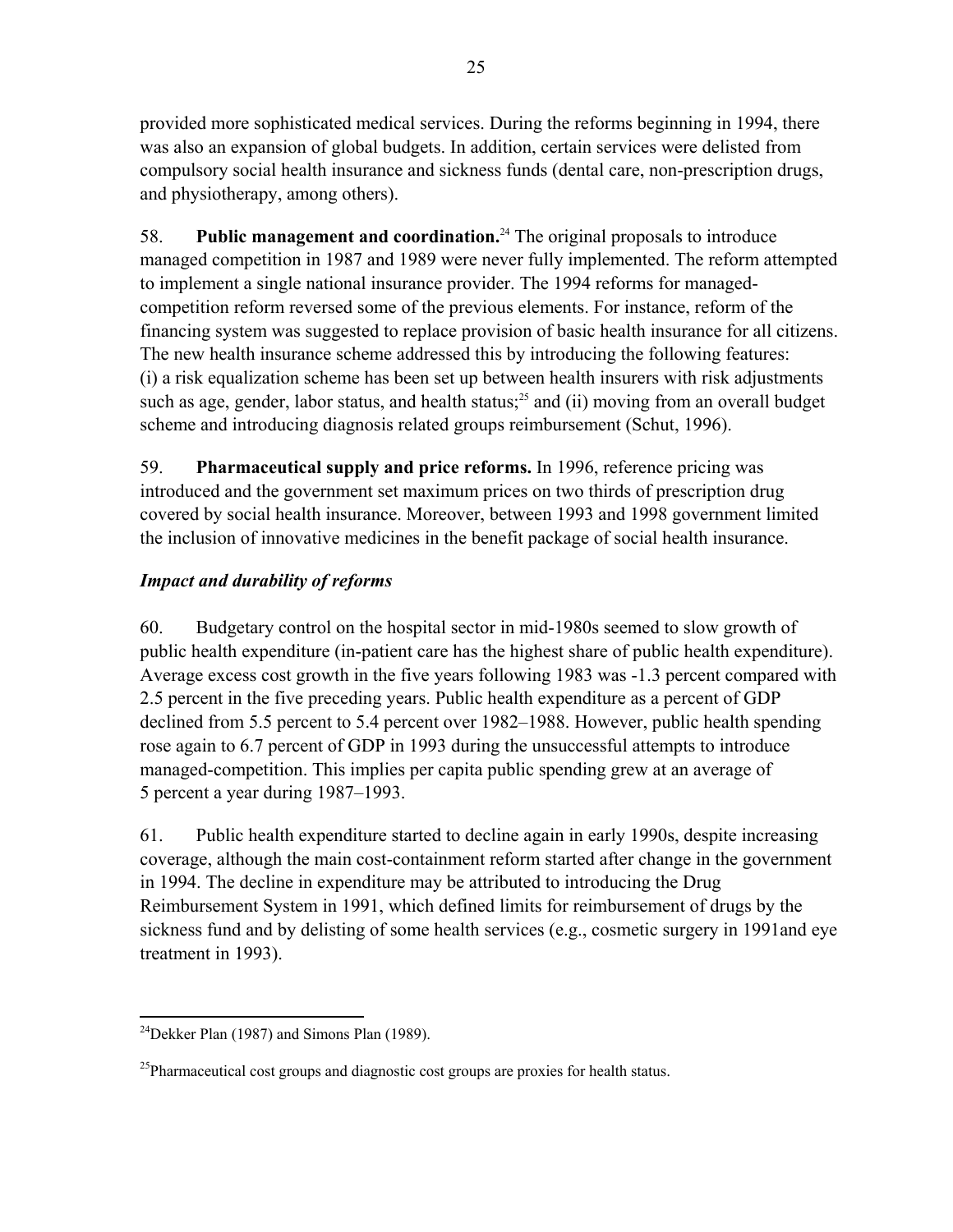

**Figure 10. Netherlands: Excess Cost Growth and Key Reform Episodes** 

(Percent)

Source: OECD Health Database and IMF staff estimates.

62. The mix of different cost-containment reforms introduced by the coalition government (1994) reduced the public health expenditure substantially. Average excess cost growth five years after 1994 was -3.3 compared with 4.4 percent in the preceding years. Public health expenditure as a percent of GDP declined from 6.5 percent in 1994 to 5.2 percent in 2000. Reforms in this period changed the form of financing expenditure. The role of private spending increased (i.e., share of private spending in total spending increased from 21.6 percent to 32 percent between 1993 and 2000).

## **Lessons**

63. The Netherlands succeeded with cost-containment despite having multiple public and private insurers. Nonetheless, the history of the managed-competition reform in the Netherlands indicates that implementing radical reform of the system is difficult and takes time.

### **F. Sweden**

## **Overview of health care system**

64. Sweden has a decentralized, public-integrated healthcare system, and delivery of health care is primarily the responsibility of the 18 country councils and two regional bodies. There is no gatekeeping. Automatic health coverage is provided to the entire population and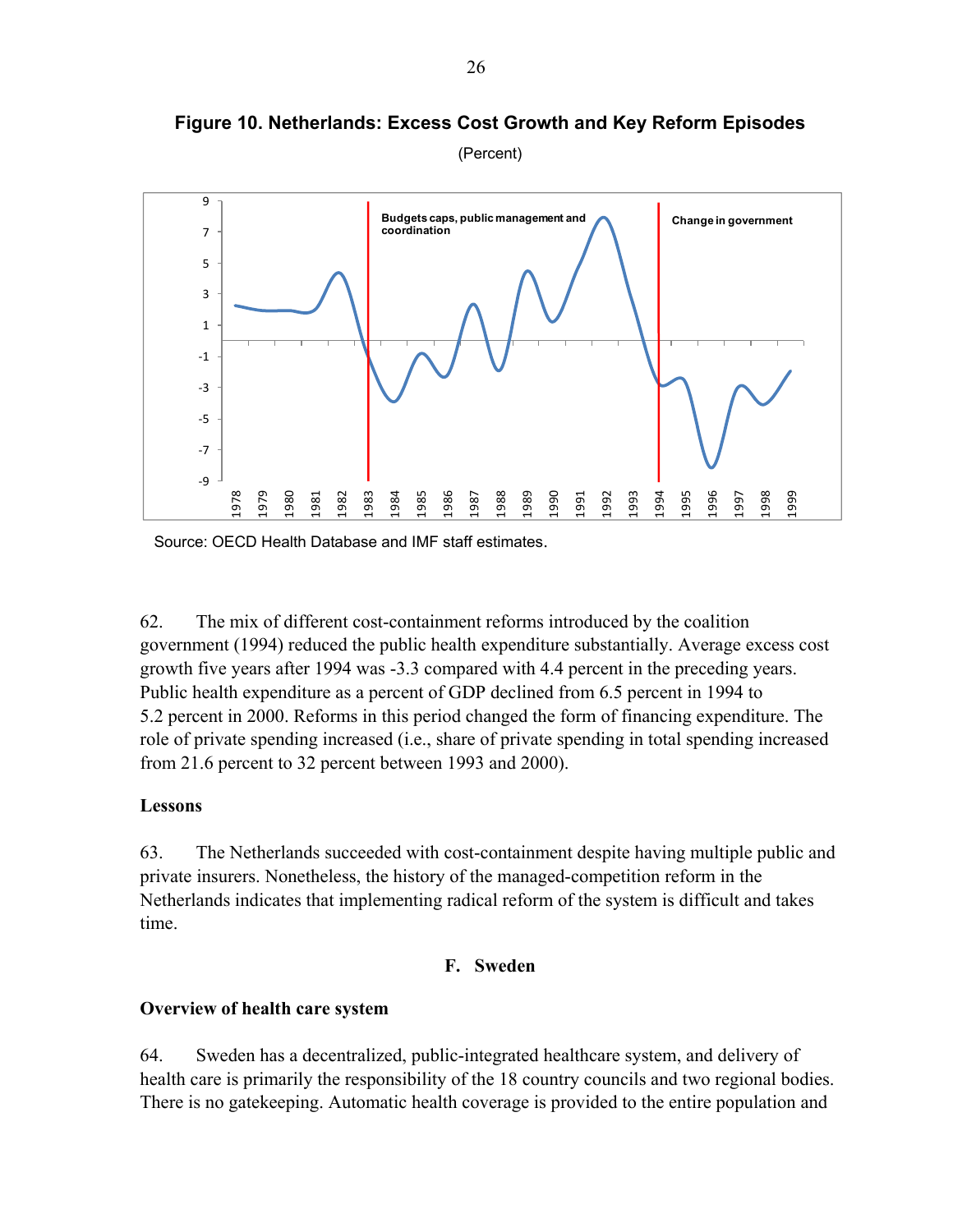financed from taxes. In 2008, total health spending to GDP was 9.4 percent, in line with the OECD average for advanced economies; while public health spending was 7.7 percent of GDP, compared with 6.9 in advanced OECD countries. Private spending has increased from 0.7 to 1.7 percent of GDP in the last three decades.

|                                                         | 1970     | 1980     | 1990     | 2000     | 2008     | <b>OECD</b>       |
|---------------------------------------------------------|----------|----------|----------|----------|----------|-------------------|
|                                                         |          |          |          |          |          | 2008 <sup>2</sup> |
| GDP per capita (US\$, PPP)                              | 4,586    | 10,578   | 19.319   | 27,761   | 36.946   | 35,617            |
| Primary balance (percent of GDP)                        | $\cdots$ | $-1.8$   | 8.1      | 7.2      | 4.1      | 1.5               |
| General government primary expenditure (percent of GDP) | $\cdots$ | $\cdots$ | $\cdots$ | 50.0     | 48.0     | 40.4              |
| Total health spending (percent of GDP) <sup>3</sup>     | 6.8      | 8.9      | 8.2      | 8.2      | 9.4      | 9.3               |
| public (percent of GDP)                                 | 5.9      | 8.3      | 7.5      | 7.2      | 7.7      | 6.9               |
| private (percent of GDP)                                | 0.9      | 0.7      | 0.8      | 1.2      | 1.7      | 2.5               |
| Public health spending per capita (US\$)                | 257      | 1,310    | 2,116    | 1,936    | 3,994    | 2,028             |
| Out-of-pocket spending (share of total health spending) | $\cdots$ | $\cdots$ | $\cdots$ | $\cdots$ | 15.6     | 16.8              |
| Formal health care coverage (share of population)       | 100.0    | 100.0    | 100.0    | 100.0    | 100.0    | 99.0              |
| Life expectancy (years at birth)                        | 74.7     | 75.8     | 77.6     | 79.7     | 81.0     | 79.9              |
| Measles immunization (share of children 12-23 months)   | $\cdots$ | $\cdots$ | 96.0     | 91.0     | 96.0     | 89.6              |
| Physicians (per 1,000 population)                       | 1.3      | 2.2      | 2.6      | 3.1      | 3.6      | 3.1               |
| Hospital beds (per 1,000 population)                    | $\cdots$ | $\cdots$ | .        | $\cdots$ | $\cdots$ | 5.6               |

## **Table 6. Sweden: Key Health Indicators**<sup>1</sup>

Sources: OECD; WHO; WDI; and IMF staff estimates.

 $1$  Years as indicated or latest available.

 $2$  OECD advanced economy unweighted average.

<sup>3</sup> Health spending components (in percent of GDP) may not add up to the total. Public health spending data have been adjusted to account for structural breaks.

## **Experience with health reforms: 1980s and early 1990s**

### *Spending trends*

65. Public spending on health as a share of GDP was the highest in OECD in the 1980s and 1990s. However, since then, near zero excess cost growth has seen it fall to around seventh. In line with wider public spending, health expenditures expanded considerably in the 1960s and 1970s—growing at an average real rate of about 4.5 percent between 1970 and 1982, and increasing by over 2 percentage points of GDP. Between 1982 and 1994, expenditure growth slowed dramatically with a mildly negative average annual growth rate over this period—as a percent of GDP, public health spending declined from 8.5 percent of GDP to 7.2 percent of GDP. However, figures include two changes in definition—in 1985, care for the mentally handicapped was excluded from health and classified under education and social services and in 1992 care for the elderly was transferred to social services. Public health care spending picked up after 1995, but by 2007 was still below the levels seen in 1982.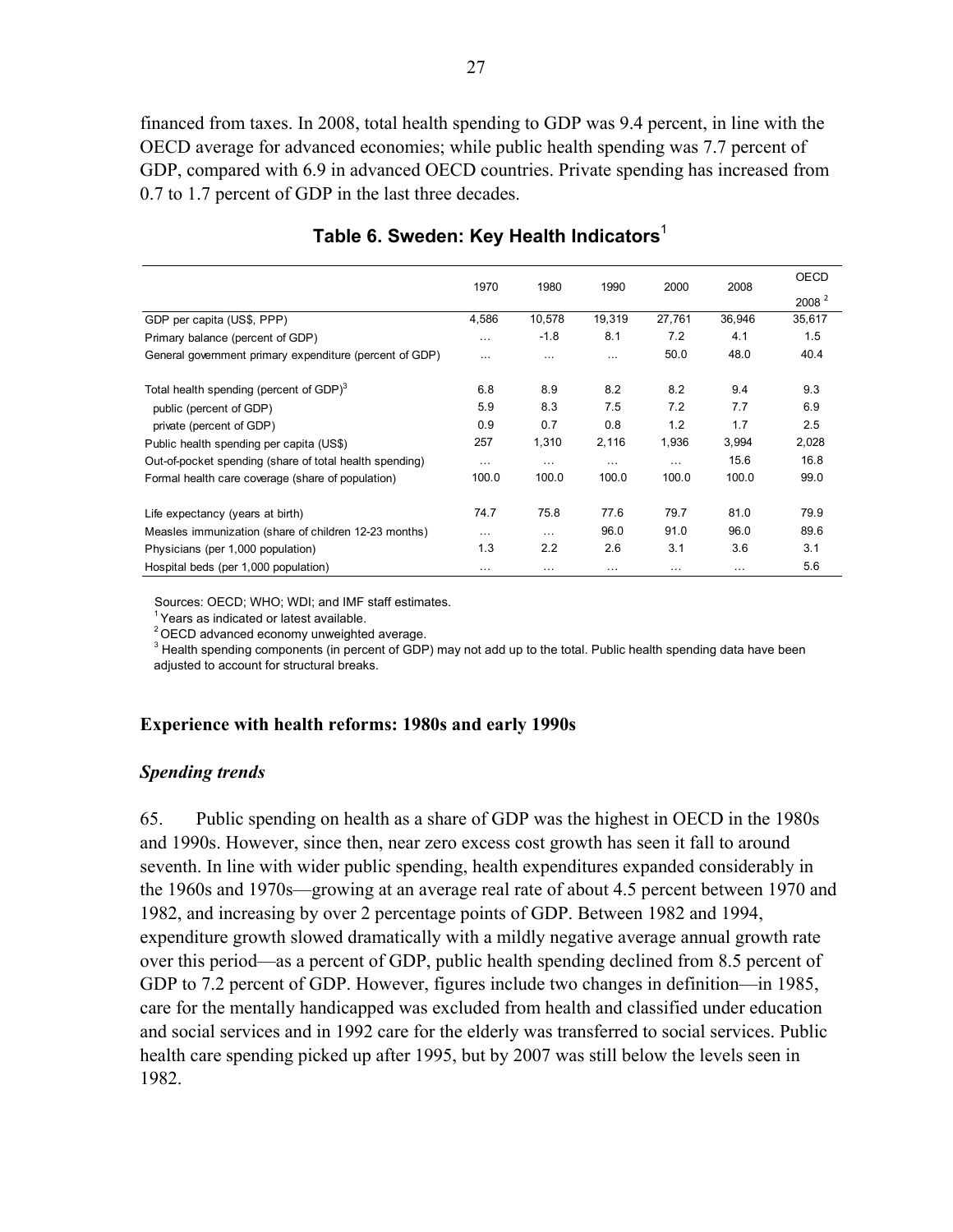

**Figure 11. Sweden: Public Health Spending** 

Sources: OECD Health Data and IMF staff estimates.

## *Cost containment reforms*

66. The reforms of the 1980s focused on budget caps, public management and coordination (including greater decentralization), and price controls. Market mechanisms were introduced in the early 1990s.

67. **Budget caps, public management and coordination reforms, and increased involvement of local governments.**<sup>26</sup> In 1982, the power over health care activities of county councils, the second level of government, was consolidated. County councils gradually got more responsibility for planning and resource allocation and started using global budgets for recurrent and capital expenses, connected to both formal and informal rules on how to carry out activities. These reforms were introduced at different times and with different strategies across county councils.

68. In 1985, regulatory and planning capacity of county councils was further strengthened by transferring responsibility for costs of both publicly and privately owned ambulatory health care that previously lay with the Swedish Social Insurance Agency. The main purpose was to cap central government grants allocated to health sector. Before the reform, out-patient services from both public and private providers were paid for by Social Insurance

 $\overline{a}$ <sup>26</sup>The Health and Medical Care Act (1982), the Dagmar reform (1985), and the  $\text{ADEL}$  reform (1992).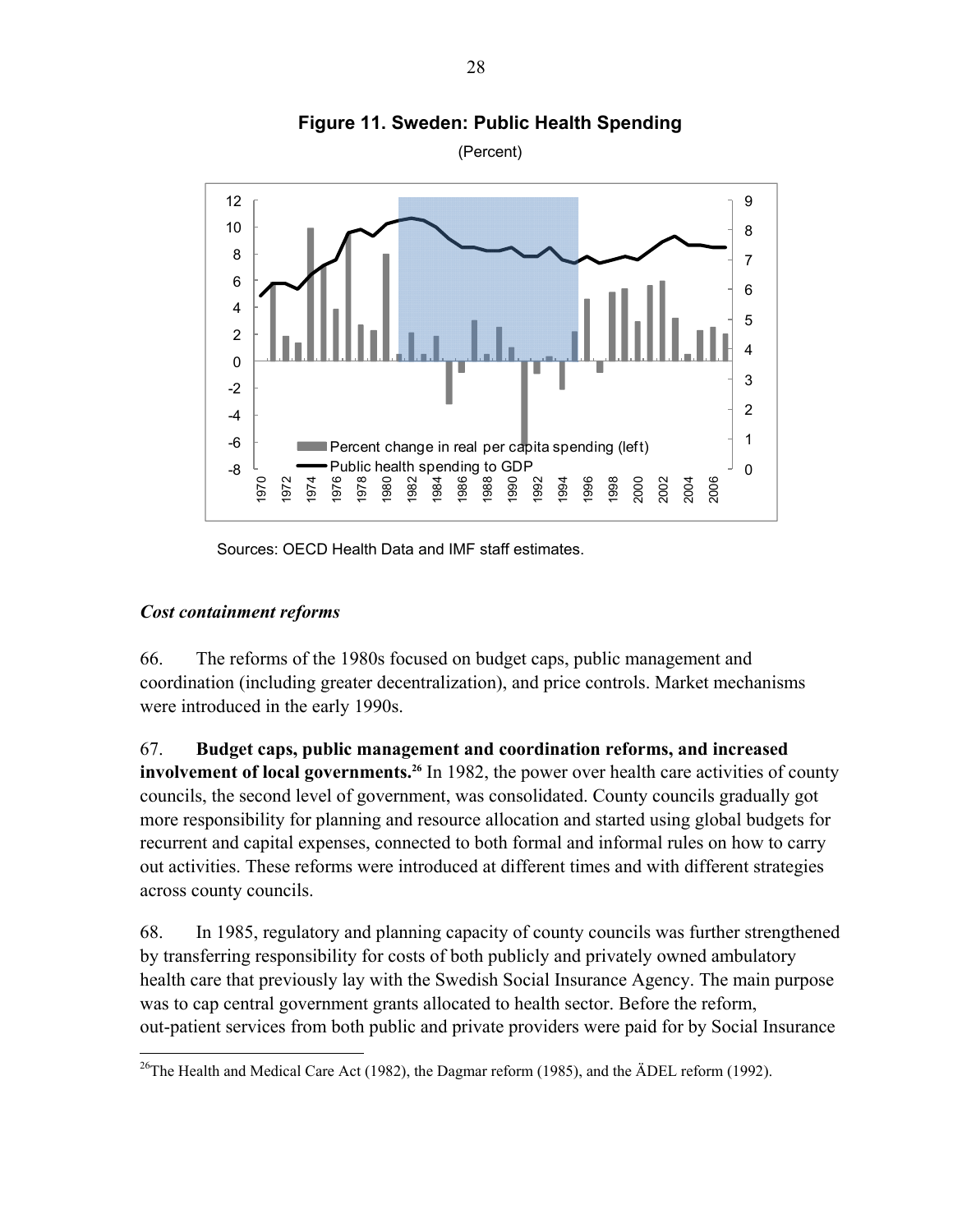Agency according to fee-for-service. After the reform, grants were disbursed to county councils based on weighted capitation—private practitioners were still paid on a fee-forservice basis, but had to negotiate with the council on volumes. In 1988, the parliament prohibited county councils and municipalities from raising income taxes starting in 1990, owing to concerns about the growth in expenditure. In 1991, decisions on copayment levels for outpatient were also devolved to county councils and these payments were increasingly used to steer patients toward primary care.

69. **Price controls.** In the late 1980s, the payment system changed; health-service providers were to be reimbursed through prospective per-case payments instead of through activity budgets. Reference prices for generic drugs were introduced in 1993. DRG pricing was also introduced in the 1990s, particularly in Stockholm County.

## 70. **Public management and coordination—improving incentives under**

**decentralization.** A more market-oriented approach took over from the earlier focus on planning and cost containment, following the election of a new conservative-led government in 1992. The reform involved the transfer of responsibility for providing long-term care to the elderly and disabled from the county councils to local municipalities. The objective was to integrate activities related to the care of the elderly and the mentally handicapped with the municipal social services, thereby improving quality and efficiency. Fees were levied on municipalities if they were not ready to receive discharges from hospitals, for example, if no nursing homes were lined up.

71. **Market mechanisms.** The 1990s also saw greater us of planned markets and purchaser-provider splits—by 1994, 14 out of the then 26 councils had separate purchasing organizations, which varied in form.27

## *Impact and durability of reforms*

72. Global budgets, introduced by county councils, clearly seemed to have slowed down the rate of health expenditure expansion—average excess cost growth in the five years following the 1982 reforms was -2.4 compared with 3.5 in the five preceding years. However, the introduction of global budgeting was not sufficient with regard to efficiency and cost containment. Although the system performed well with respect to cost containment, productivity was still considered low. In the five years following the 1985 reform to the payment system, excess cost growth was negative (-0.8).

 $\overline{a}$ <sup>27</sup>Purchaser-provider splits separate the role of purchasing and providing health care services within government, allowing for more active contracting for health care services by primary care providers (Italy, Sweden, and the United Kingdom).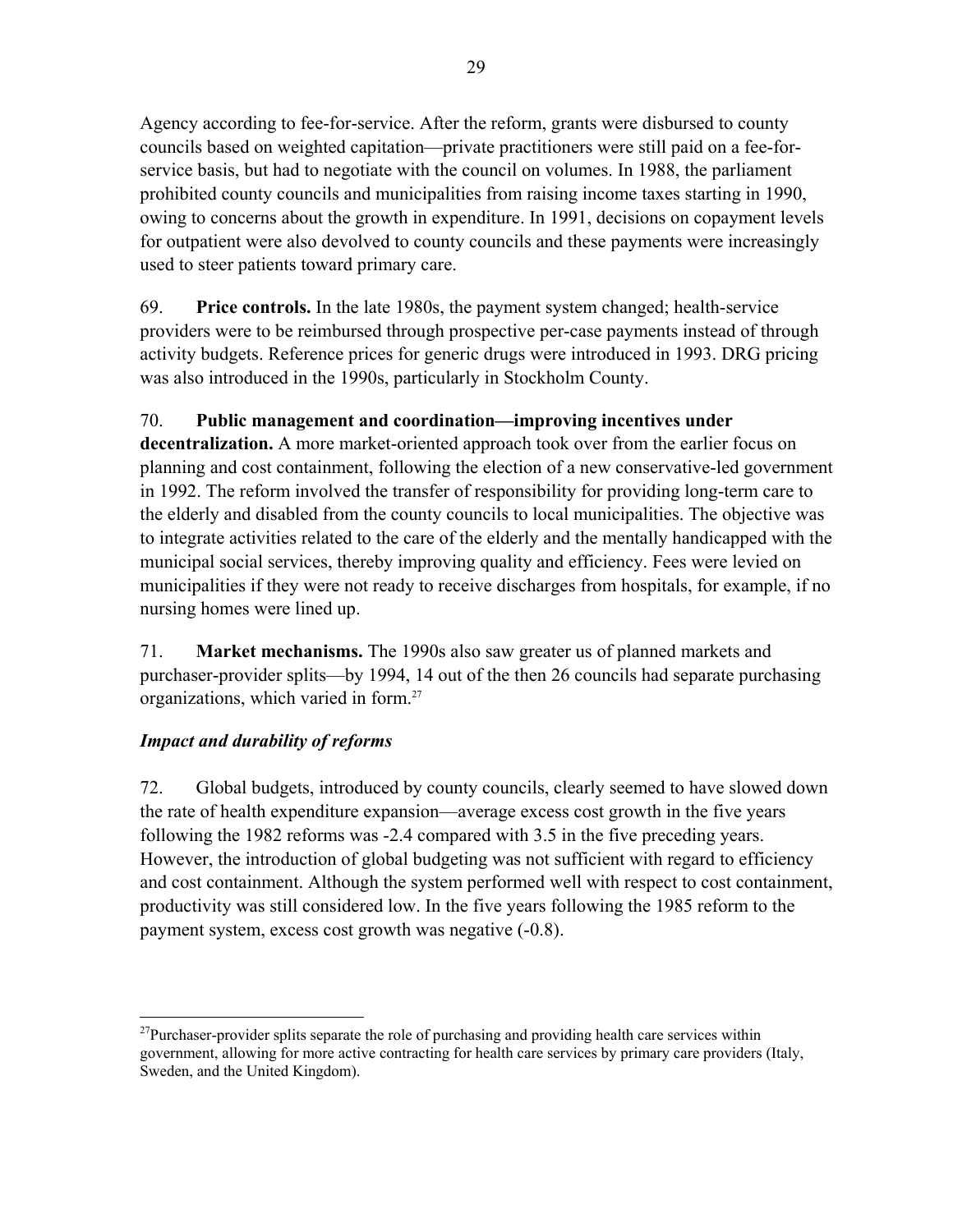73. The subsequent fiscal squeeze on county councils triggered by limits to taxation in 1990 led to the accumulation of debt and hospital closures. Long waiting lists arose, especially for elective care. To address this problem, in 1992, a three-month guarantee was issued for 12 selected treatments, with the patient offered treatment at a hospital in another county or at a private facility after three months. Nonetheless, long waiting lists for elective treatment continued to be a challenge for county councils and may have been one of the reasons behind the growing market for voluntary health insurance.

74. The reforms also led to changes in the level and composition of inputs. Since 1992, the number of hospital beds has decreased substantially, falling by more than 40 percent between 1993 and 2003. This reduction is partly due to a decline in the number of non-acutecare beds (e.g., for long-term patients, psychiatric patients), resulting from the 1992 reform. The number of health care staff has also decreased since the beginning of the 1990s, with the exception of physicians, nurses, and midwives. The number of staff employed in the health care sector, expressed per 1,000 people, dropped from 46.7 in 1992 to 31.9 in 2002. The main reason for this reduction in staff was the shift from hospital-based care toward primary care. Overall, health expenditure avoided the wider surge in total public expenditure in 1989–93.



**Figure 12. Sweden: Excess Cost Growth and Key Reform Episodes** 

(Percent)

Source: OECD Health Database and IMF staff estimates.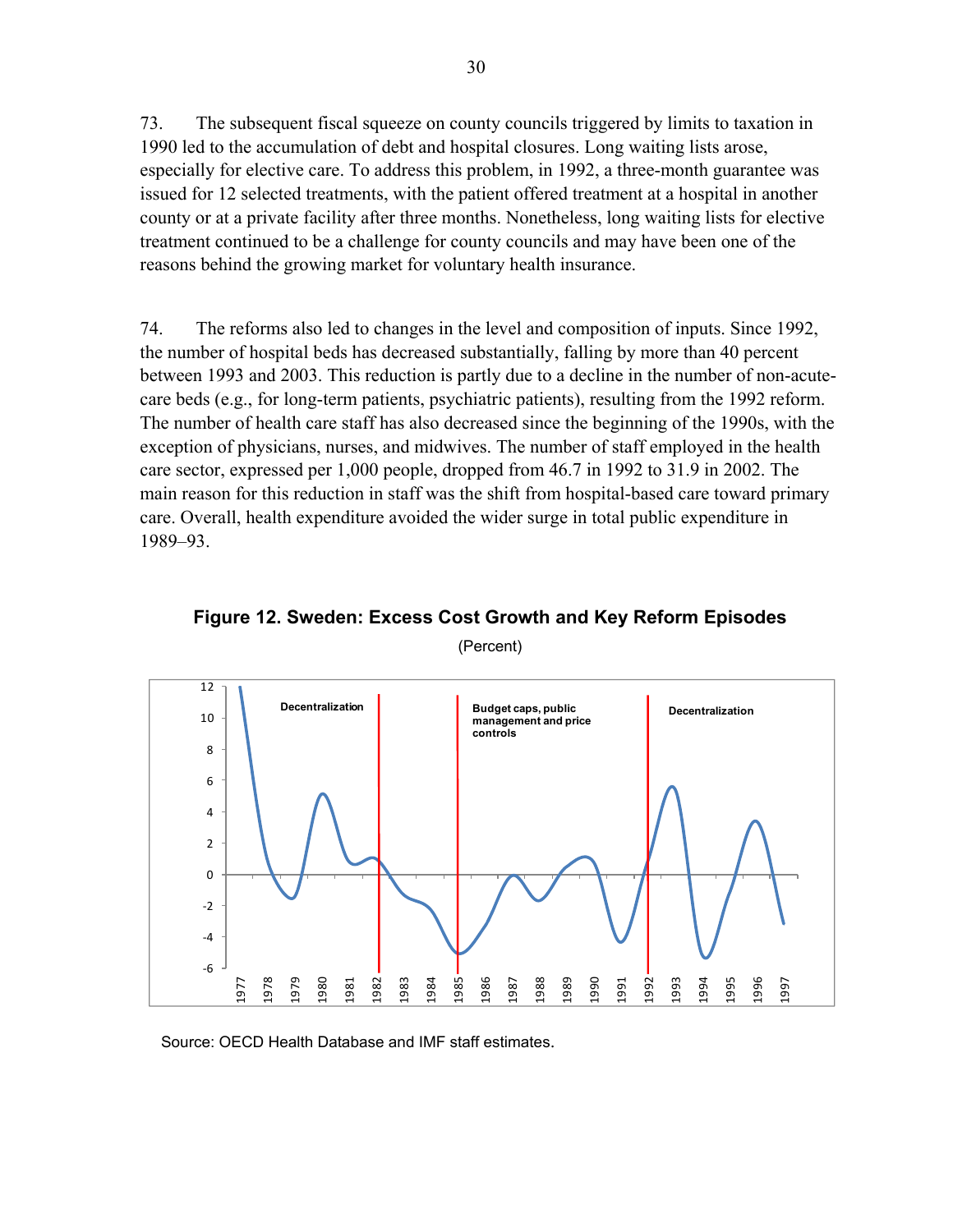75. Other reforms were pursued throughout the 1990s, which were not focused solely on cost containment, but also on performance. While there is some evidence of increases in productivity, it is hard to attribute this entirely to these reforms, which, at least to some degree, might have made achievement of cost-containment easier.

#### **Lessons**

76. Budget caps and public management and coordination reforms, in particular those related to strengthening accountability under decentralization, were successful in reigning in spending. However, some negative consequences on supply could not be avoided and reforms. To counter this, market mechanisms were introduced to improve efficiency.

#### **G. United Kingdom**

#### **Overview of health care system**

77. The United Kingdom had a public-integrated healthcare system*—*heavily regulated, with strict gatekeeping, little decentralization, and central government budget financing of health care provision. Hospital providers are part of the government sector. The 1990s reforms introduced elements of a public contract model. Health care is universal and free. In 2008, total health spending to GDP was 8.7 percent, compared with the OECD average of 9.3; while public health spending was 7.2 percent of GDP, compared with the OECD advanced economies average of 6.9 percent. Though small, private spending has more than doubled since 1980 as a percent of GDP.

|                                                         | 1970     | 1980  | 1990   | 2000   | 2008   | <b>OECD</b>       |  |
|---------------------------------------------------------|----------|-------|--------|--------|--------|-------------------|--|
|                                                         |          |       |        |        |        | 2008 <sup>2</sup> |  |
| GDP per capita (US\$, PPP)                              | 3,568    | 8,380 | 16,322 | 26,074 | 36,128 | 35,617            |  |
| Primary balance (percent of GDP)                        | $\cdots$ | 1.5   | 2.0    | 4.0    | $-2.7$ | 1.5               |  |
| General government primary expenditure (percent of GDP) | $\cdots$ | 35.9  | 34.1   | 34.9   | 38.3   | 40.4              |  |
| Total health spending (percent of GDP) <sup>3</sup>     | 4.5      | 5.6   | 5.9    | 7.0    | 8.7    | 9.3               |  |
| public (percent of GDP)                                 | 3.6      | 4.6   | 4.6    | 5.6    | 7.2    | 6.9               |  |
| private (percent of GDP)                                | 0.6      | 0.6   | 1.0    | 1.5    | 1.5    | 2.5               |  |
| Public health spending per capita (US\$)                | 86       | 480   | 875    | 1.403  | 3,171  | 2,028             |  |
| Out-of-pocket spending (share of total health spending) | $\cdots$ | 8.6   | 10.6   | 13.4   | 11.1   | 16.8              |  |
| Formal health care coverage (share of population)       | 100.0    | 100.0 | 100.0  | 100.0  | 100.0  | 99.0              |  |
| Life expectancy (years at birth)                        | 71.9     | 73.2  | 75.7   | 77.9   | 79.7   | 79.9              |  |
| Measles immunization (share of children 12-23 months)   | $\cdots$ | 53.0  | 87.0   | 88.0   | 85.9   | 89.6              |  |
| Physicians (per 1,000 population)                       | 0.9      | 1.3   | 1.6    | 2.0    | 2.6    | 3.1               |  |
| Hospital beds (per 1,000 population)                    | $\cdots$ | .     | .      | 4.1    | 3.4    | 5.6               |  |

### **Table 7. United Kingdom: Key Health Indicators**<sup>1</sup>

Sources: OECD, WHO, WDI, and IMF staff estimates.

<sup>1</sup> Years as indicated or latest available.

 $2$  OECD advanced economy unweighted average.

 $3$  Health spending components (in percent of GDP) may not add up to the total. Public health spending data have been adjusted to account for structural breaks.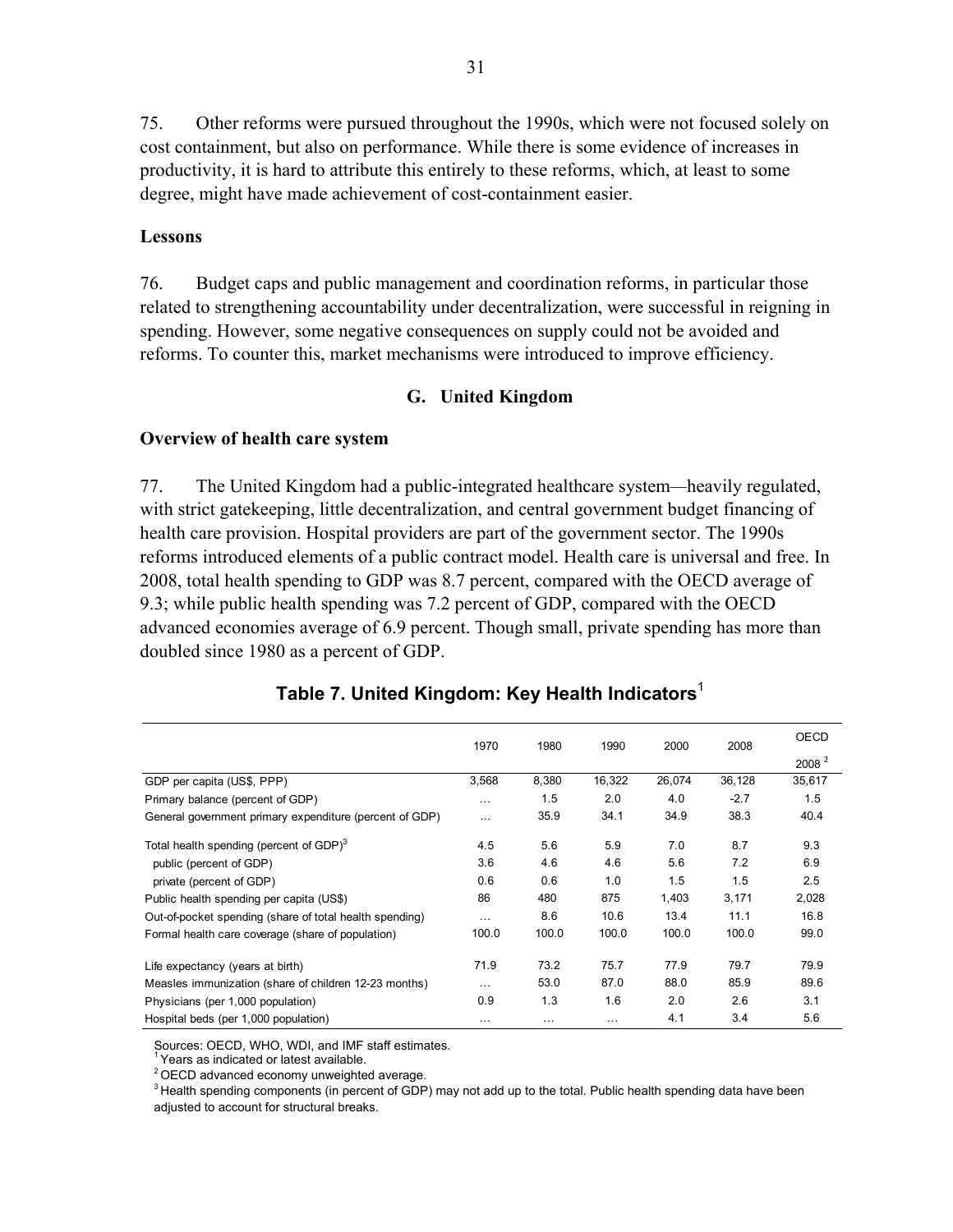#### **Experience with health reforms: late 1970s and 1980s**

#### *Spending trends*

78. From the 1960s through the mid-1970s health care spending in the United Kingdom grew at an average real rate of 4.8 percent per year—episodes of real declines in 1962 and 1969 were quickly reversed—and health expenditure climbed as a percent of GDP from 3.3 to almost 5 percent. Expenditure rose particularly fast as a share of GDP during the recession that followed the 1973 oil shock and the 1973–74 stock market crash. The late 70s saw a short period of negative or low real growth rates and a three year period of declining expenditure as a percent of GDP as first Labor and, and then the new Conservative government, tried to rein in spending. However, the public health spending to GDP ratio rose again during the recession of the early 1980s before falling from 4.9 percent in 1981 to 4.5 percent in 1989. Real growth rates of health spending during the first two Thatcher governments averaged 2.2 percent, compared with 4.2 percent in the preceding decade that included a both a Conservative and Labor government.



**Figure 13. United Kingdom: Public Health Spending** 

(Percent)

Sources: OECD Health Data and IMF staff estimates.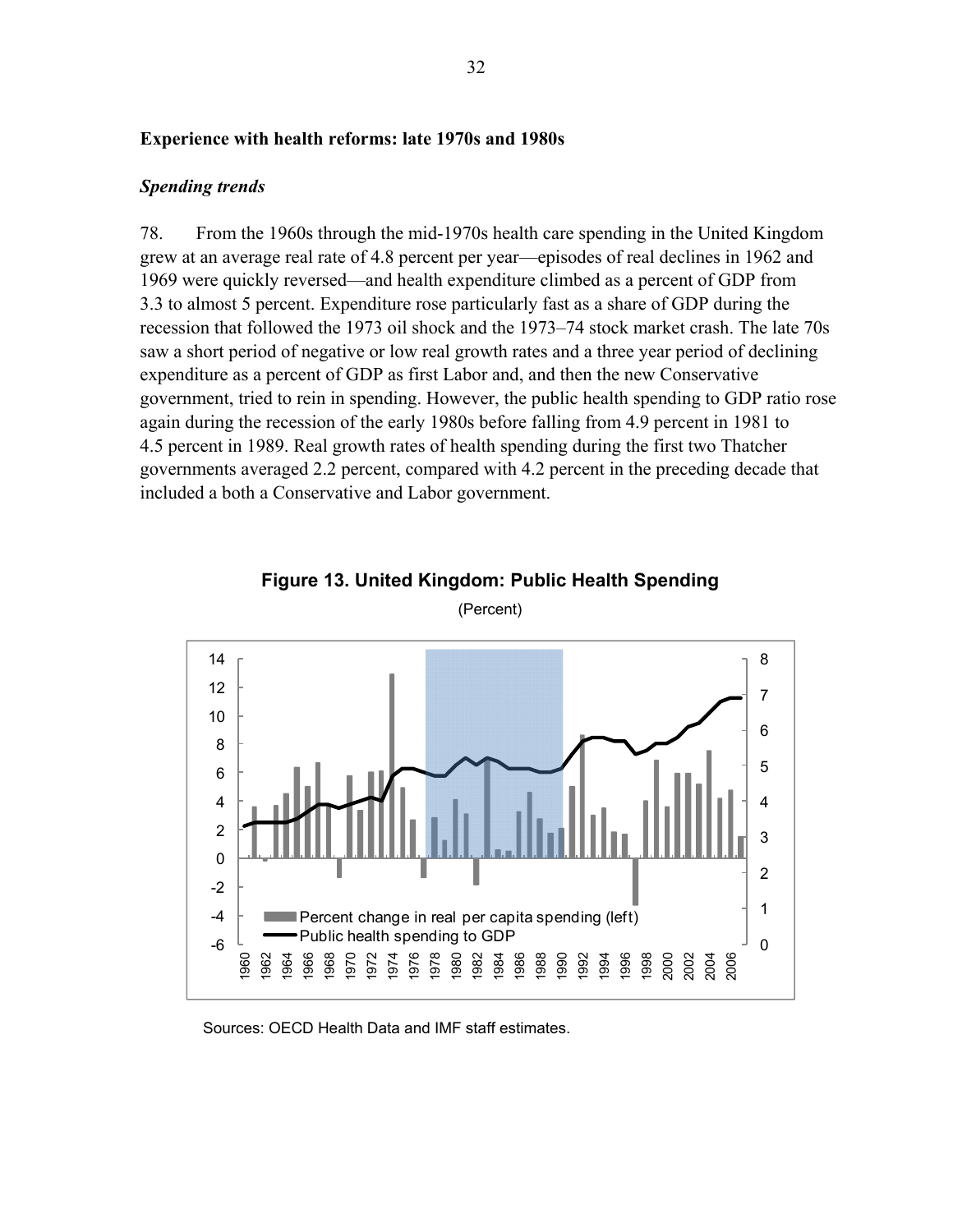## **Cost containment reforms**

79. Budget caps were implemented in the United Kingdom in the early 1970s, while the 1980s saw a number of public management and coordination reforms implemented.

80. **Budget caps.** Following the rapid growth in public spending on health in the first half of the 1970s, the government revised the budgeting process to strengthen the control function. Cash limits were introduced on departmental budgets that were not allowed to overshoot. The National Health Service (NHS) budget was set centrally and subject to these cash limits, which were determined by weighted capitation.<sup>28</sup>

81. **Public management and coordination.** A reform aimed at containing costs and reducing bureaucracy started in 1982, with the abolishment of 90 area health authorities (a level of administration that sat between the budget-holding regional health authority and the district management teams). Subsequently, in 1983, the Griffiths Report introduced the concept of "new public management" into the NHS—essentially replacing consensus-style teams with hierarchical general management. Managers were expected to hold health service professionals accountable for levels, types, and quality of services, and also for resource use.

82. **Introduction of market mechanisms and competition.** Another series of reforms was initiated in 1989, with the objective of introducing competition, to incentivize efficiency and responsiveness. The *Working for Patients* reform proposed introducing an internal market with a split between health care purchasers and health care providers. This created two types of purchasers: the district health authorities and GP groups (fund holders). The fund-holding GP could be described as "mini-ambulatory" Health Management Organization (HMO), that is, an entity that receives a fixed, prepaid sum of money from which it must deliver or arrange for the delivery of secondary health care to a defined population group. NHS Trusts (hospitals that became semi-independent) were established on the provider-side and had to compete to get a contract from GP fund-holders and district authorities to provide services. Other reforms to restrict the supply of certain outputs emerged in 1989 to reduce costs: access to eye tests and equipment was restricted.

83. **Pharmaceutical reforms.** Since 1957, the U.K. government has regulated the profitability of pharmaceutical companies instead of product prices. The *Pharmaceutical Price Regulation Scheme* (1993–98) limited the return on capital deriving from sales to the NHS. Other efforts to control costs have included limiting the supply of pharmaceutical outputs by delisting of products from NHS coverage (1985 and 1993) and attempting to reduce over-prescription by GPs.A prescribing scheme in 1992 and 1994 tried to increase awareness of GPs by comparing actual prescription costs with the target.

 $\overline{a}$  $^{28}$ Age structure, local inputs costs, and standardized mortality rates were originally used as weighting factors.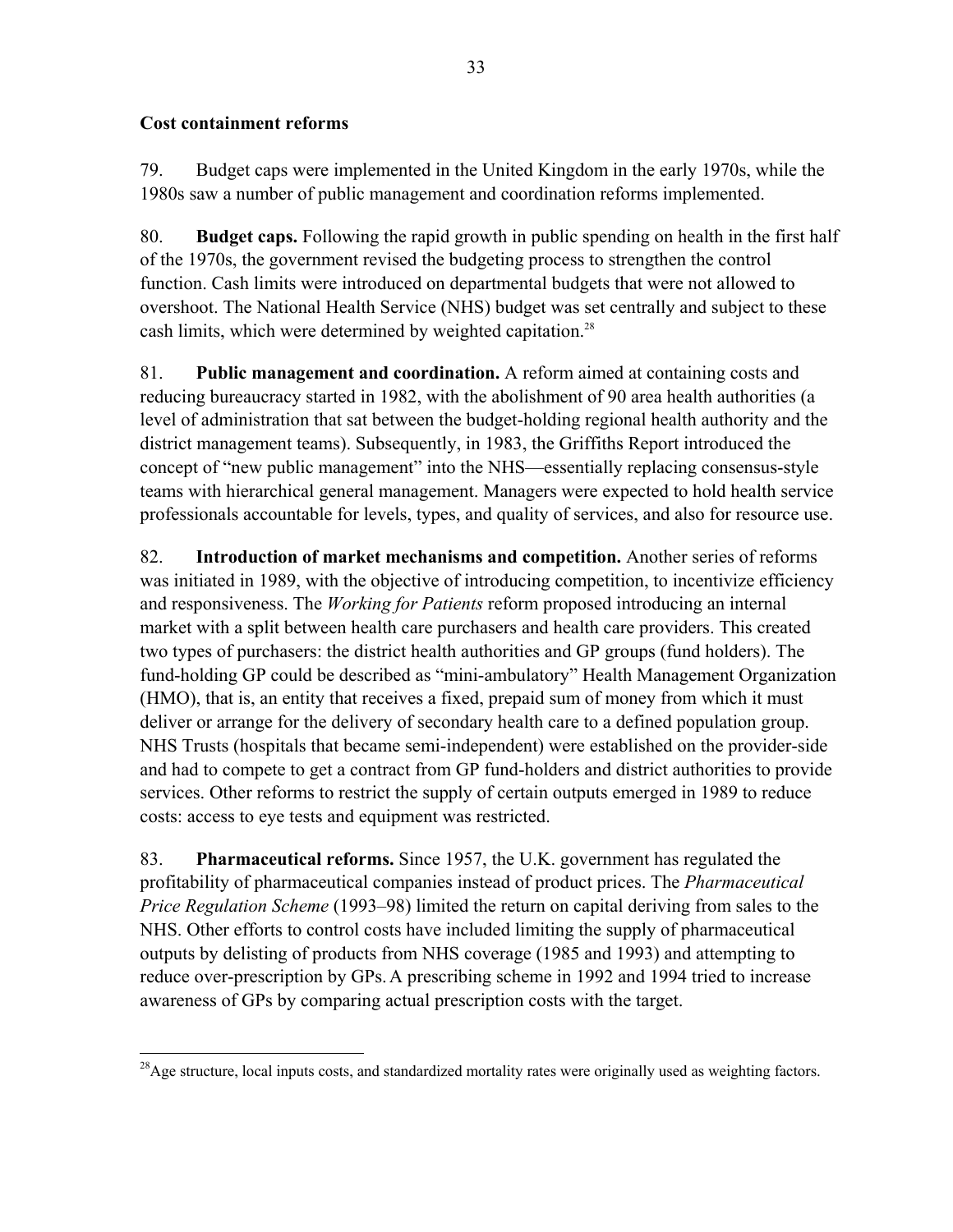84. **Other reforms.** Under a new labor government, the fund-holding scheme was replaced in 1998 by Primary Care Trusts (PCTs). Most GPs work in PCTs, which are financed by weighted capitation from the Department of Health budget—pharmaceutical spending is included in the budgets. This reform maintained the earlier focus on primary care-led health services. While effectively a mechanism to both control resources and coordinate care, the political imperative of the day was to increase health expenditure and close the performance gap with OECD countries.

85. In the 1990s efforts focused on improving performance in the NHS. The *Health of the Nation* Green Paper set out a public health strategy based on setting quantified targets and measuring performance against these targets. The *Patient's Charter* set out for the first time patients' rights and the standards of service they could expect from the NHS, such as reduced waiting times and increased responsiveness.

## *Impact and durability of reforms*

86. At 1.2 percent, excess cost growth in the five years following the cash limits was onefourth the growth rate in the five preceding years. Excess cost growth in the five years after the Griffiths Reforms was -1.3 percent, compared with 1.1 in the five years before. However, the Conservative government held total public spending broadly flat in real terms over most of the 80s, so it is hard to attribute the cost containment to these specific reforms as opposed to budget limits.

87. The impact of the internal market and GP fund holding on health expenditure is hard to determine. While *Working for Patients* was published in 1989, the reforms were legislated in 1990 and implementation started the following year. By then, the government had initiated other reforms more focused on improving performance, as opposed to efficiency. Moreover, further reforms followed to develop "primary care-led" health services—the *Health Authorities Act* (1995) led to closer integration of primary and secondary care through the creation of merged district health authorities and family health service authorities and in 1996, regional health authorities were replaced by offices of the NHS Executive.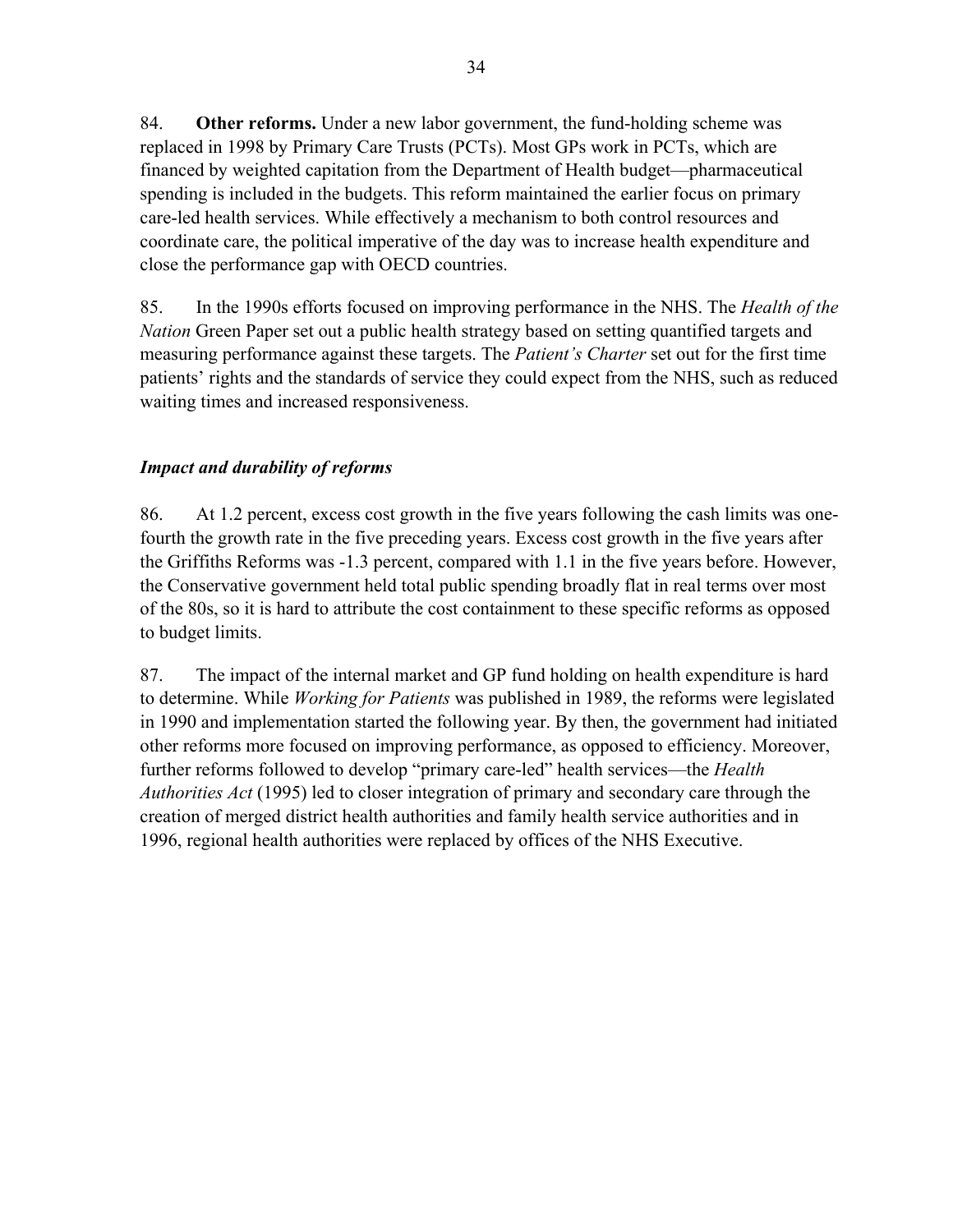

**Figure 14. United Kingdom: Excess Cost Growth and Key Reform Episodes** 

Source: OECD Health Database and IMF staff estimates.

#### **Lessons**

88. The 1976 cash limits imposed on the NHS appear to have temporarily reduced the growth of health expenditure. However, limits could be renegotiated every year and expenditure began to climb again in subsequent years. The abolishment of area health authorities and introduction of new management practices seems to be associated with more success in controlling expenditure growth, even five years after initial implementation.

89. Critics of the 1989 reforms point to increased transaction costs associated with the internal market, which may not have been offset by productivity gains, the emphasis on costs over quality, and increasing inequity. Others point to evidence that fund-holding GPs have seen less growth in prescription costs than non-fund-holders. A 1996 Audit Commission report on the topic was inconclusive.

90. Long waiting times for elective inpatient care have been a feature of the NHS since its formation in 1948 and have worsened during the cost-containment period. Since 2001 there has been a considerable effort to reduce long waiting times, driven by a strictly enforced system of waiting–time targets for individual hospital trusts. (Smith and Goddard, 2009).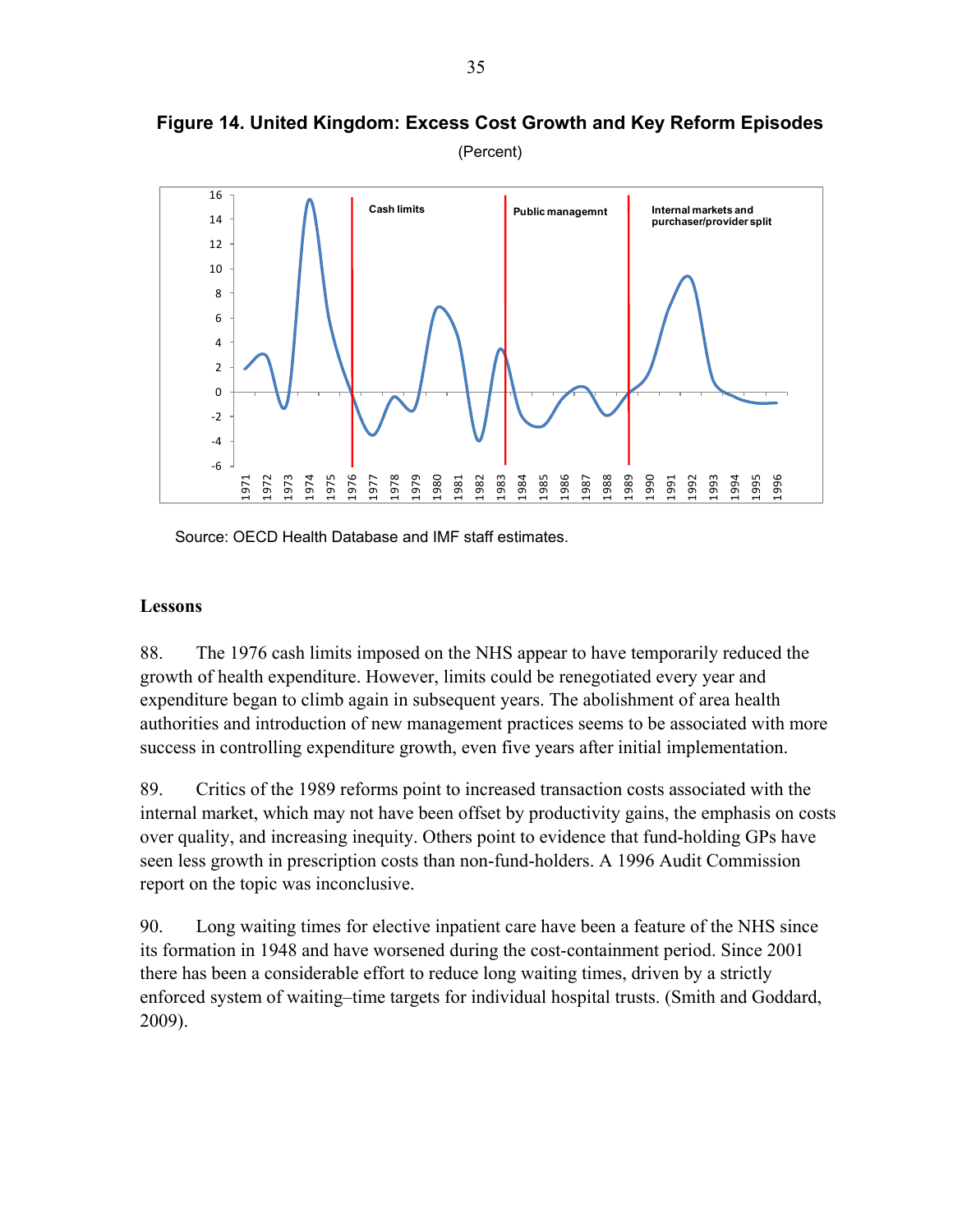#### **H. United States**

#### **Overview of health care system**

91. The United States has a mainly private insurance and provider healthcare system. Private insurance is largely tied to employment, but individuals can purchase policies in the non-group market. There are two large public insurance programs—Medicare for the elderly and Medicaid for the poor—each one covers about 15 percent of the population. Both Medicare and Medicaid were incorporated in the Social Security Act of 1965. There is some gatekeeping through managed care. In 2008, total health spending to GDP was 16 percent, compared with the OECD average for advanced economies of 9.3; while public health spending was 7.4 percent of GDP, compared with the OECD average of 6.9. Private spending has grown rapidly in recent decades, but less than public spending.

|                                                                      | 1970     | 1980     | 1990     | 2000     | 2008   | <b>OECD</b>       |
|----------------------------------------------------------------------|----------|----------|----------|----------|--------|-------------------|
|                                                                      |          |          |          |          |        | 2008 <sup>2</sup> |
| GDP per capita (US\$, PPP)                                           | 4,998    | 12,180   | 23,054   | 35,078   | 47,193 | 35,617            |
| Primary balance (percent of GDP) <sup>3</sup>                        | $\cdots$ | .        | $\cdots$ | $\cdots$ | $-3.9$ | 1.5               |
| General government primary expenditure (percent of GDP) <sup>3</sup> | $\cdots$ | $\cdots$ | $\cdots$ | 31.3     | 33.6   | 40.4              |
| Total health spending (percent of GDP) <sup>4</sup>                  | 7.1      | 9.0      | 12.2     | 13.4     | 16.0   | 9.3               |
| public (percent of GDP)                                              | 2.6      | 3.7      | 4.8      | 5.8      | 7.4    | 6.9               |
| private (percent of GDP)                                             | 4.5      | 5.3      | 7.4      | 7.6      | 8.5    | 2.5               |
| Public health spending per capita (US\$)                             | 129      | 445      | 1,102    | 2,032    | 3,507  | 2,028             |
| Out-of-pocket spending (share of total health spending)              | 34.2     | 23.4     | 19.4     | 14.5     | 12.1   | 16.8              |
| Formal health care coverage (share of population)                    | $\cdots$ | .        | $\cdots$ | 85.0     | 85.2   | 99.0              |
| Life expectancy (years at birth)                                     | 70.9     | 73.7     | 75.3     | 76.7     | 77.9   | 79.9              |
| Measles immunization (share of children 12-23 months)                | $\cdots$ | .        | $\cdots$ | 90.5     | 92.1   | 89.6              |
| Physicians (per 1,000 population)                                    | $\cdots$ | $\cdots$ | $\cdots$ | 2.3      | 2.4    | 3.1               |
| Hospital beds (per 1,000 population)                                 | 7.9      | 6.0      | 4.9      | 3.5      | 3.1    | 5.6               |

## **Table 8. United States: Key Health Indicators**<sup>1</sup>

Sources: OECD, WHO, WDI, and IMF staff estimates.

 $<sup>1</sup>$  Years as indicated or latest available.</sup>

 $2^{2}$ OECD advanced economy unweighted average.

 $3$  Prior to 2000 data are not available based on the GFSM2001 methodology.

<sup>4</sup> Health spending components (in percent of GDP) may not add up to the total. Public health spending data have been adjusted to account for structural breaks.

### **Experience with health reforms: mid- to late 1990s**

#### *Spending trends*

92. The growth in U.S. public health expenditure took off in the mid-1960s with the creation of Medicare and Medicaid. From 1970 through to 1990 public health care spending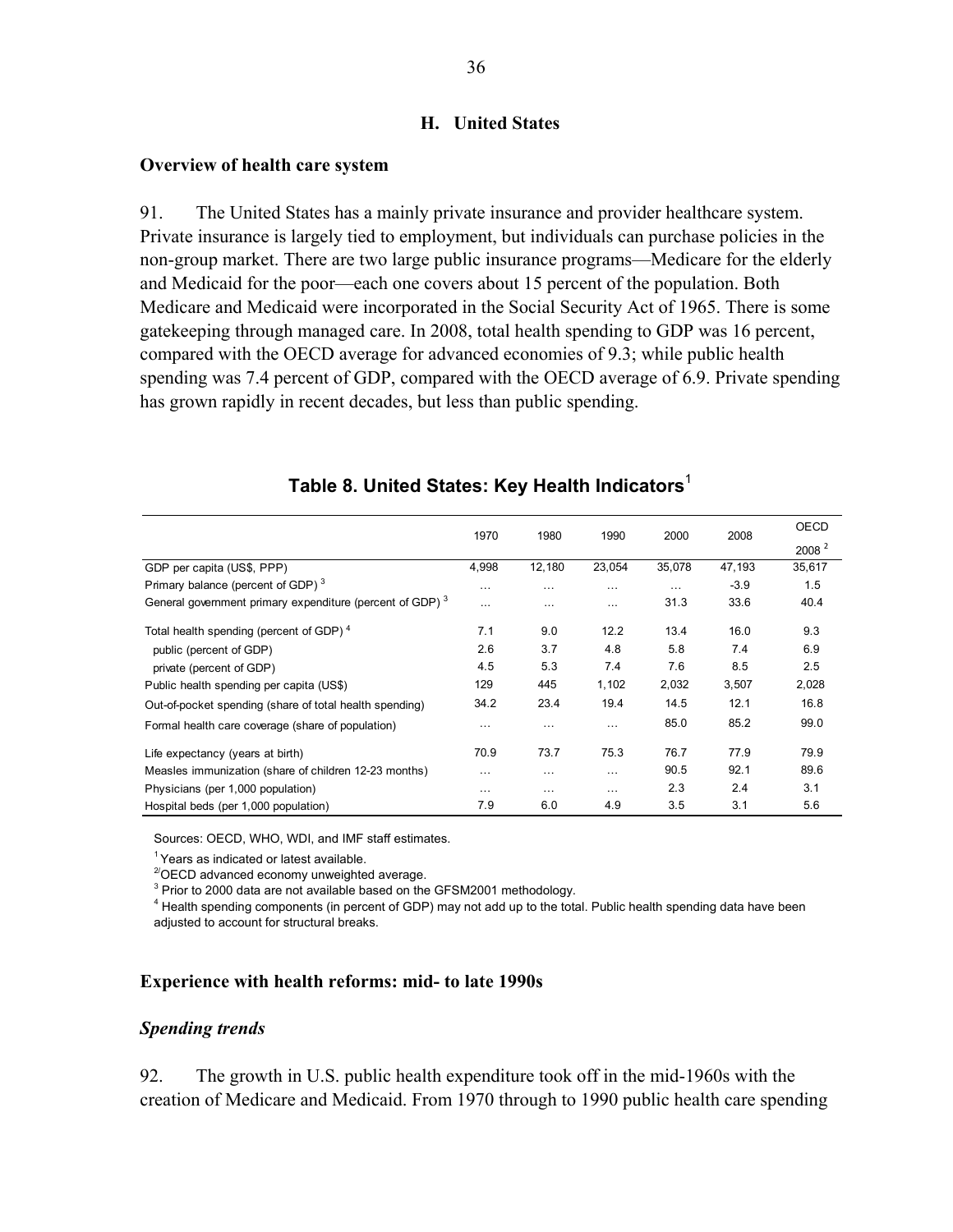in the United States grew at an average real rate of around 5.3 percent per year. Health expenditure climbed as a percent of GDP from 1.2 percent of GDP in 1960 to 6.1 percent in 1995. The Clinton administration focused on fiscal deficit reduction—over the 1990s the U.S. federal deficit was steadily reduced, becoming a surplus in 1997/98. Growth rates of health expenditure began to moderate in real terms in the first part of the 1990s and dipped below the rate of increase in output in the second part of the decade—by 1999 public health expenditure had dropped to 5.7 percent of GDP. However, expenditure growth resumed strongly in 2001 and public health spending to GDP rose by over 1½ percentage points by 2008.



**Figure 15. United States: Public Health Spending** 

(Percent)

Sources: OECD Health Data and IMF staff estimates.

## *Cost containment reforms*

## 93. **Public management and coordination—including the use of managed care.**

The developments that also helped control the growth of public health care expenditure in the 1990s could be broadly identified as public management and coordination reforms. In 1992, Medicare established a new fee schedule for physicians receiving payments from Medicare in order to help control costs and provide consistency—the Resource-Based Relative Value Scale assigns procedures performed by a physician or other medical provider a relative value, which is adjusted by geographic region and multiplied by a conversion factor. The conversion factor is adjusted annually. The new fee schedule set prices based on three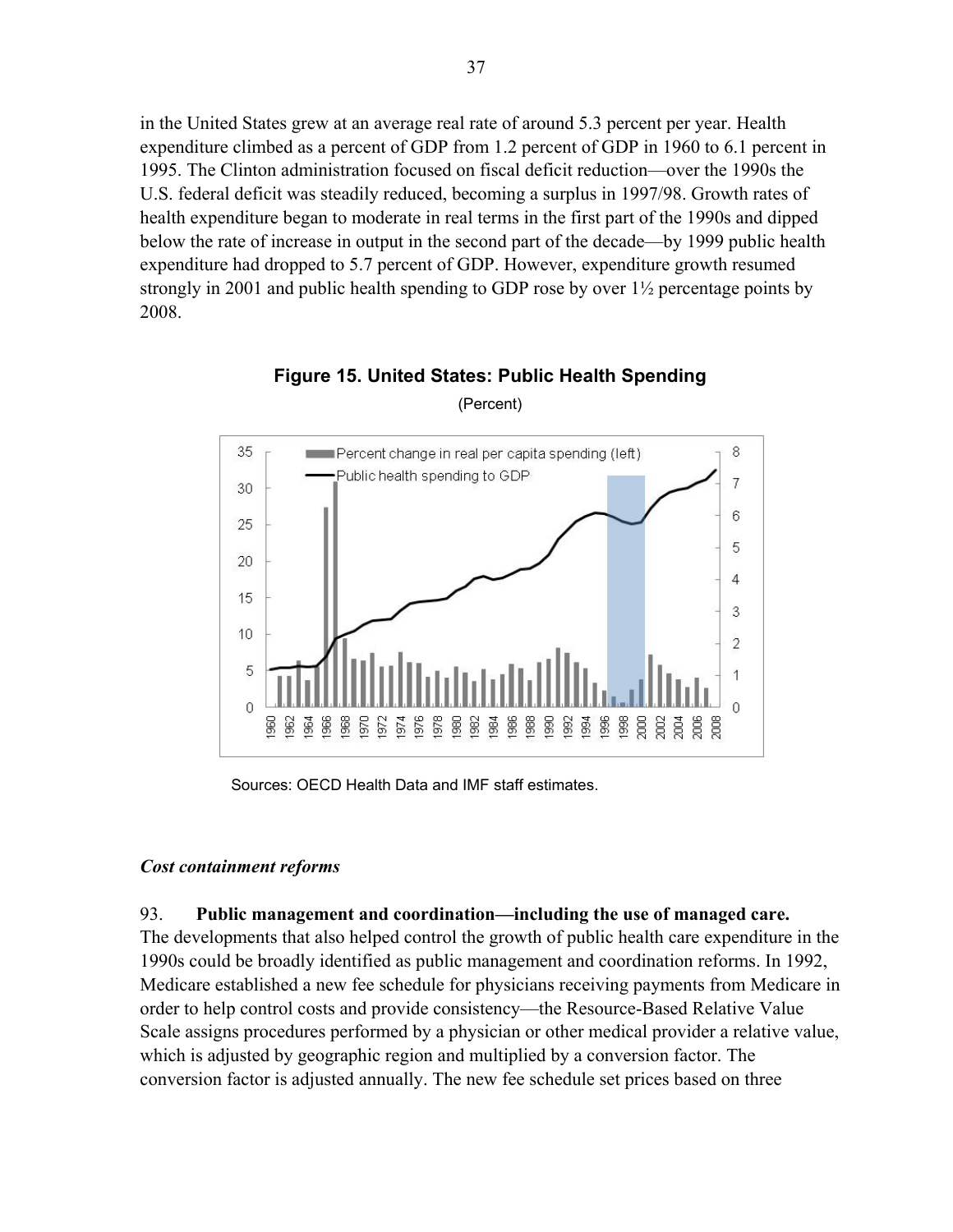separate producer factors: physician work, practice expense, and malpractice expense. It is currently used by Medicare and by nearly all Health Maintenance Organizations (HMOs).

94. The 1990s saw a rapid expansion in the managed care and away from the traditional fee-for-service reimbursement from insurance.<sup>29</sup> This was particularly true in the private sector, where employers embraced it as an opportunity to gain control over sharply increasing costs. However, the popularity of managed care in the private sector encouraged its adoption by the public sector, for example, through the expansion of Medicare managed care—enrollment in Medicare managed care increase from 1 million in 1991 to more than 6 million in 1999 (Lagoe, and others, 2005). State governments also availed themselves of managed care plans for Medicaid to constrain the growth of costs.

95. **Other reforms.** An attempt to reduce Medicare spending by reducing payments to providers such as hospitals and nurse practitioners took place in 1997–98. However, those payments were raised in subsequent legislation a year later. The Medicare+Choice program was established, which pays private health plans a monthly capitation fee based on the amount the Medicare spends per beneficiary in that area, leaving the administration of benefits and payment of providers to each health plan. This period witnessed also the introduction of the State Children's Health Insurance Program, which was an effort to expand the coverage of uninsured children. States could obtain matching funding at a higher rate than available under Medicaid for children in poor families.

## *Impact and durability of reforms*

96. Studies have found evidence that managed care arrangements— particularly HMOs can reduce health care costs, at least in the short term, resulting from the transfer of purchasing power toward well-informed and price-sensitive insurers and employers. Also, their presence is associated with reduced cost growth in the areas with a higher penetration of managed care plans (Docteur and Oxley, 2003). Managed care in the United States appears to have been fairly effective in reducing public sector expenditure, with excess cost growth dropping fairly steadily, by -0.7 percent, over the second half of the1990s as use of this system was expanded.

97. However, the same strategies (i.e., limits on patient choice of provider and treatment, intervention in physician practice decisions and selective contracting with alternative providers and suppliers) that helped contain costs fed discontent among both health care

 $\overline{a}$ <sup>29</sup>Managed care is a general term for health plans that are proactive in seeking to affect the type or amount of care their enrollees receive. Unlike traditional insurance-based plans, they tend to have detailed contractual or employment relationships with health care providers. Cost-containment approaches used by managed care include requiring pre-authorization for services (gatekeeping), selective contracting with providers who are willing to accept the plan's payment arrangements and utilization reviews.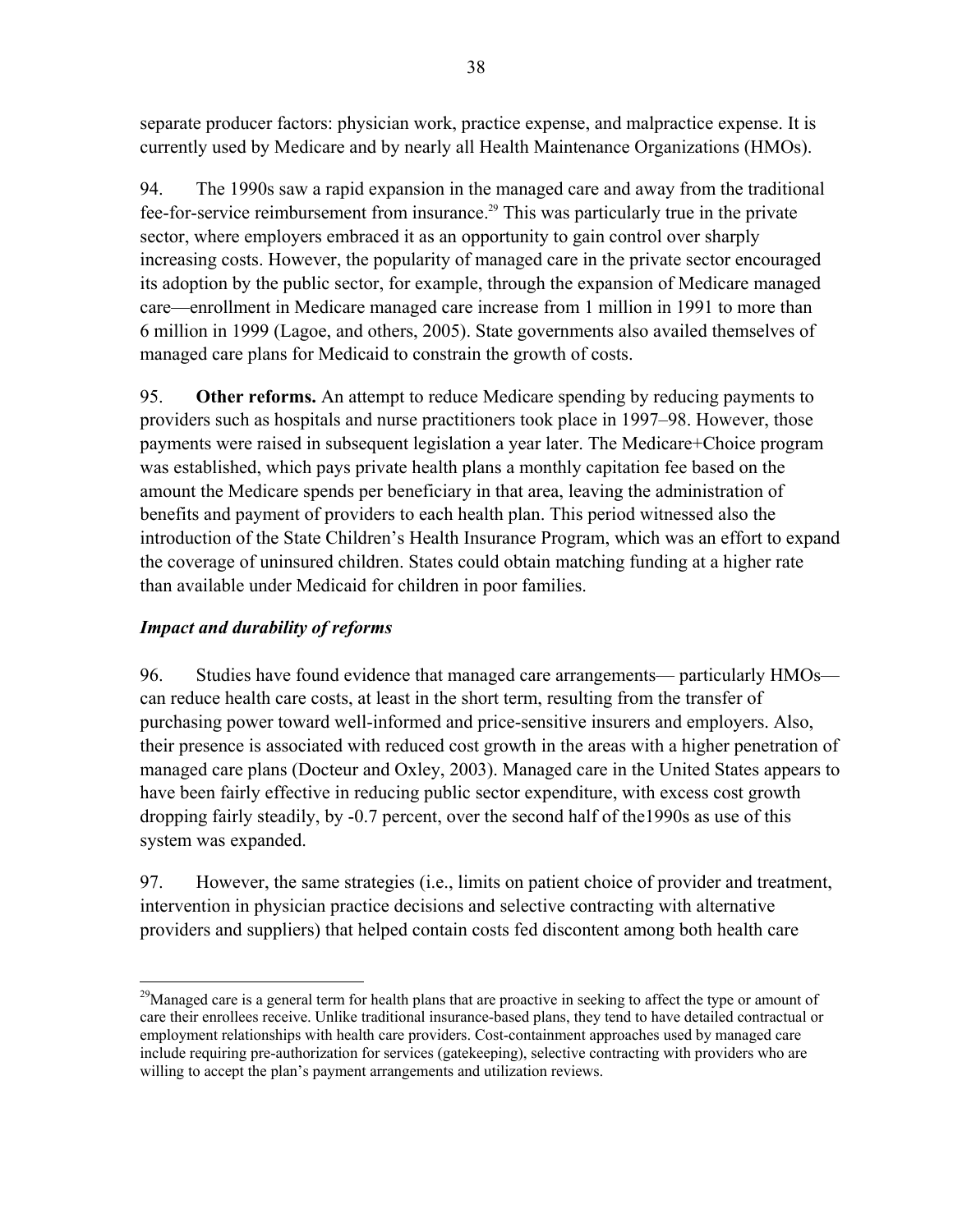providers and patients, resulting in a backlash against managed care's most restrictive characteristics. There followed a move away from such tight plan management and a rise in the concept of patients' rights—this led to Congressional debate on national legislation to establish certain patients' rights; passage of state-level patients' rights laws; and the imposition by many purchasers, including the federal government, of patient rights on the health plans with which they do business.



**Figure 16. United States: Excess Cost Growth and Key Reform Episodes**  (Percent)

Source: OECD Health Database and IMF staff estimates.

### **Lessons**

98. The major slowdown in health spending in the United States in the 1990s was attributable to the widespread adoption of managed care that introduced gatekeeping and utilization reviews into the system. Negotiated prices for health services between the managed care plans and providers also contributed to lower care costs.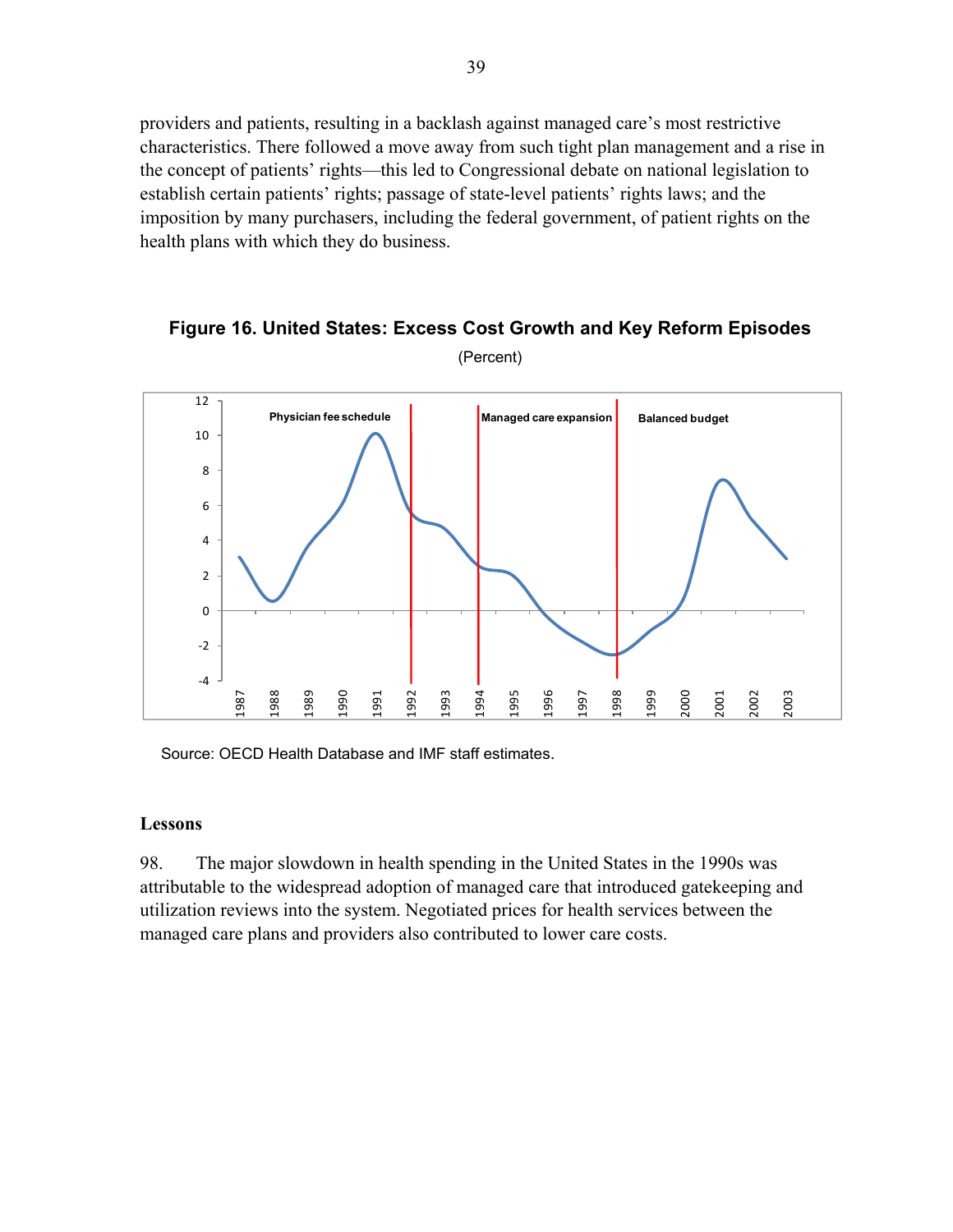### **III. EMERGING ECONOMIES**

### **A. Estonia**

### **Overview of health care system**

99. The health care system in Estonia is predominately publicly funded through mandatory health insurance contributions, with a mix of public and private provision. The earmarked social payroll tax accounts for almost two-thirds of total health spending, and private spending comprises a quarter of total health spending, mostly in the form of copayments for pharmaceuticals and dental care. Most of the specialists and hospitals are public, owned by local governments. Private provision is largely restricted to primary care, ambulatory services, and pharmacies.

100. The health status of the population lags behind OECD averages. Life expectancy stood at 73.9 years in 2008, 5.6 years below the OECD average of 79.8 years. The infant mortality rate was 5.0 deaths per 1,000 live births in 2008, above the OECD average of 3.9.

101. Public health spending as a share of GDP is moderate compared with other OECD countries. In 2008, total health spending was 5.4 percent of GDP, below the OECD average of 9.2 percent. Public health expenditures as a share of GDP decreased during the 1990s (while private out-of-pocket payments as a share of total health spending nearly doubled), and has remained relatively stable since the early 2000s. However, in absolute terms, per capita public health expenditures more than doubled between 2000 and 2008, from US\$398 to US\$836.

|                                                         | 1995     | 2000     | 2008 <sup>1</sup> | High income:<br>nonOECD<br>average<br>2008 | <b>OECD</b><br>average |
|---------------------------------------------------------|----------|----------|-------------------|--------------------------------------------|------------------------|
|                                                         |          |          |                   |                                            | 2008                   |
| GDP per capita (US\$, PPP)                              | 6,318    | 9,876    | 20,640            | 34,549                                     | 37,899                 |
| Total health spending (percent of GDP)                  | 6.2      | 5.3      | 5.4               | 5.1                                        | 9.2                    |
| public (percent of GDP)                                 | 5.6      | 4.1      | 4.1               | 3.4                                        | 6.8                    |
| private (percent of GDP)                                | 0.6      | 1.2      | 1.3               | 2.6                                        | 2.4                    |
| Public health spending per capita (US\$)                | 365      | 398      | 836               | 1,189                                      | 2,541                  |
| Out-of-pocket spending (share of total health spending) | 10.2     | 19.9     | 22.1              | 25.2                                       | 17.0                   |
| Formal health care coverage (share of population)       | $\cdots$ | $\cdots$ | 100.0             | $\cdots$                                   | 97.8                   |
| Life expectancy (years at birth)                        | 67.7     | 70.6     | 73.9              | 75.5                                       | 79.8                   |
| Infant mortality (per 1,000 life births)                | 14.9     | 8.4      | 5.0               | 12.2                                       | 3.9                    |
| Measles immunization (share of children 12-23 months)   | $\cdots$ | 93.4     | 95.4              | 90.5                                       | 93.6                   |
| Physicians (per 1,000 population)                       | 3.2      | 3.3      | 3.4               | 2.3                                        | 3.2                    |
| Hospital beds (per 1,000 population)                    | 8.3      | 7.2      | 5.7               | 3.8                                        | 5.7                    |

## **Table 9. Estonia: Key Indicators**

Sources: WDI, WHO, and OECD.

All spending data uses 2007 for 2008.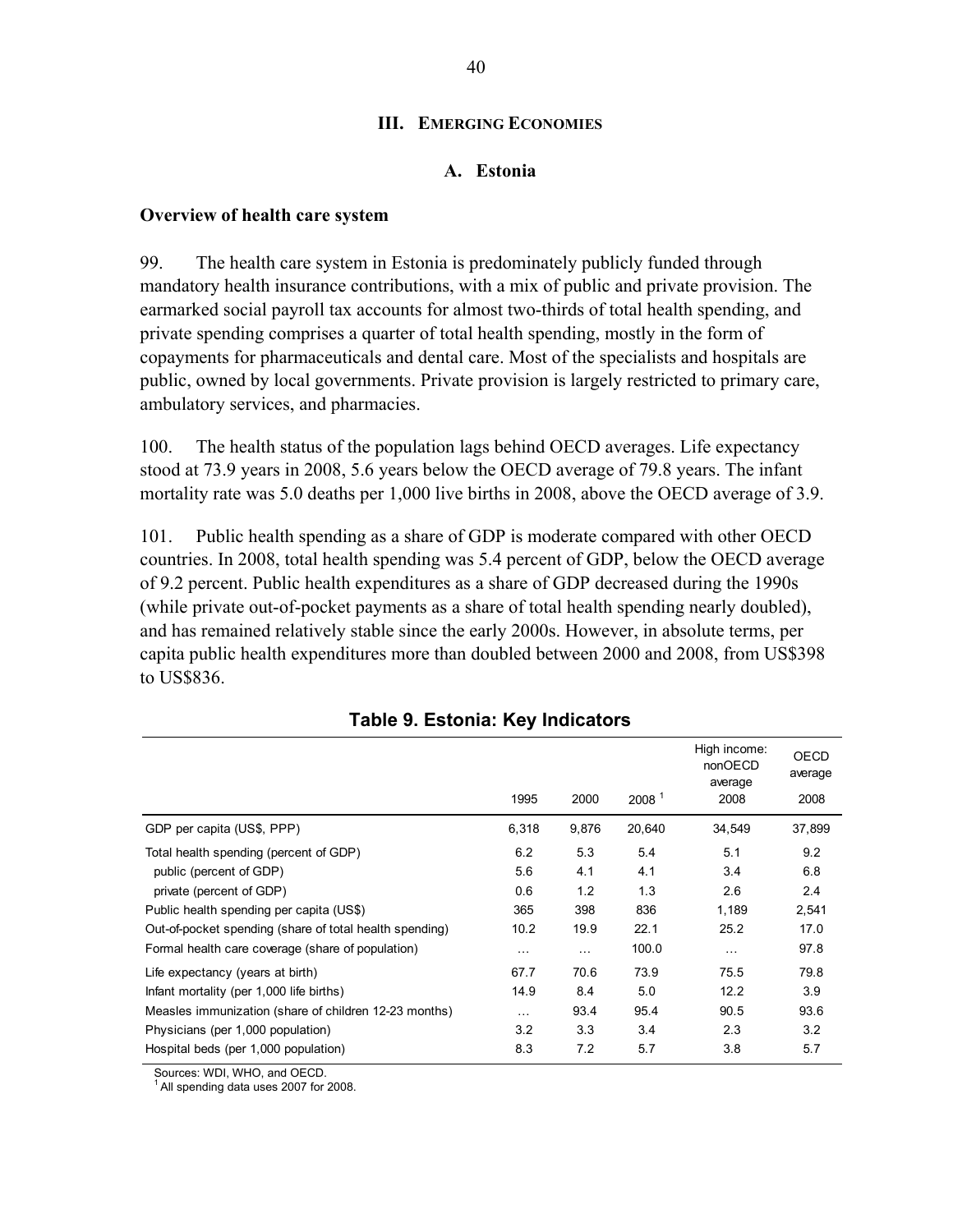### **Experience with health reforms**

102. Following the breakup of the Soviet Union, there was a strong desire to move away from the input-based system and embrace market principles, centered on meeting patient needs at an affordable cost. Since the beginning of the 1990s, the health care system underwent several major reforms:

- **Introducing a compulsory social health insurance system.** In 1992, an earmarked health insurance fund independent of the state budget was established.<sup>30</sup> The health insurance fund was financed by a 13 percent payroll tax on salaries, paid fully by employers. Initially, there were 22 non-competing, district-based funds. As a result, some of the more deprived districts had lower resources than others. In 2001, the funds were reorganized into a single independent public agency, legally obliged to balance yearly revenues and expenditures, a requirement fulfilled almost every year since its inception.
- **Primary care system reform.** The main tasks of the primary care reform included introduction of family medicine as a specialty into health care practice and changing the remuneration system of primary care doctors. The major steps of primary care reform included: creating a list system through which the population could register with a primary care doctor; introducing a partial gatekeeping system which controls most access to specialist care; introducing a mixed payment system for primary care (age-adjusted capitation, fee-for-service payments and basic allowances complemented by a quality bonus system); and granting doctors the status of independent contractors.
- **Rationalizing the size of the hospital sector.** An important milestone in hospital sector reform was the reduction in the number of acute-care hospital beds by twothirds and the decrease in the number of acute-care hospitals in 2003.<sup>31</sup> In addition, all public hospitals had to be incorporated under private law as foundations or joint-stock companies.32 As a result, all public hospitals have full managerial rights over assets and access to financial markets. DRG-based payment methods were introduced in 2004 and have been used in combination with other payment methods for hospital reimbursement.

<u>.</u>

<sup>&</sup>lt;sup>30</sup>The Health Insurance Act.

<sup>&</sup>lt;sup>31</sup>Hospital Master Plan 2015.

<sup>&</sup>lt;sup>32</sup> Health Care Services Organization Act that took effect in 2001.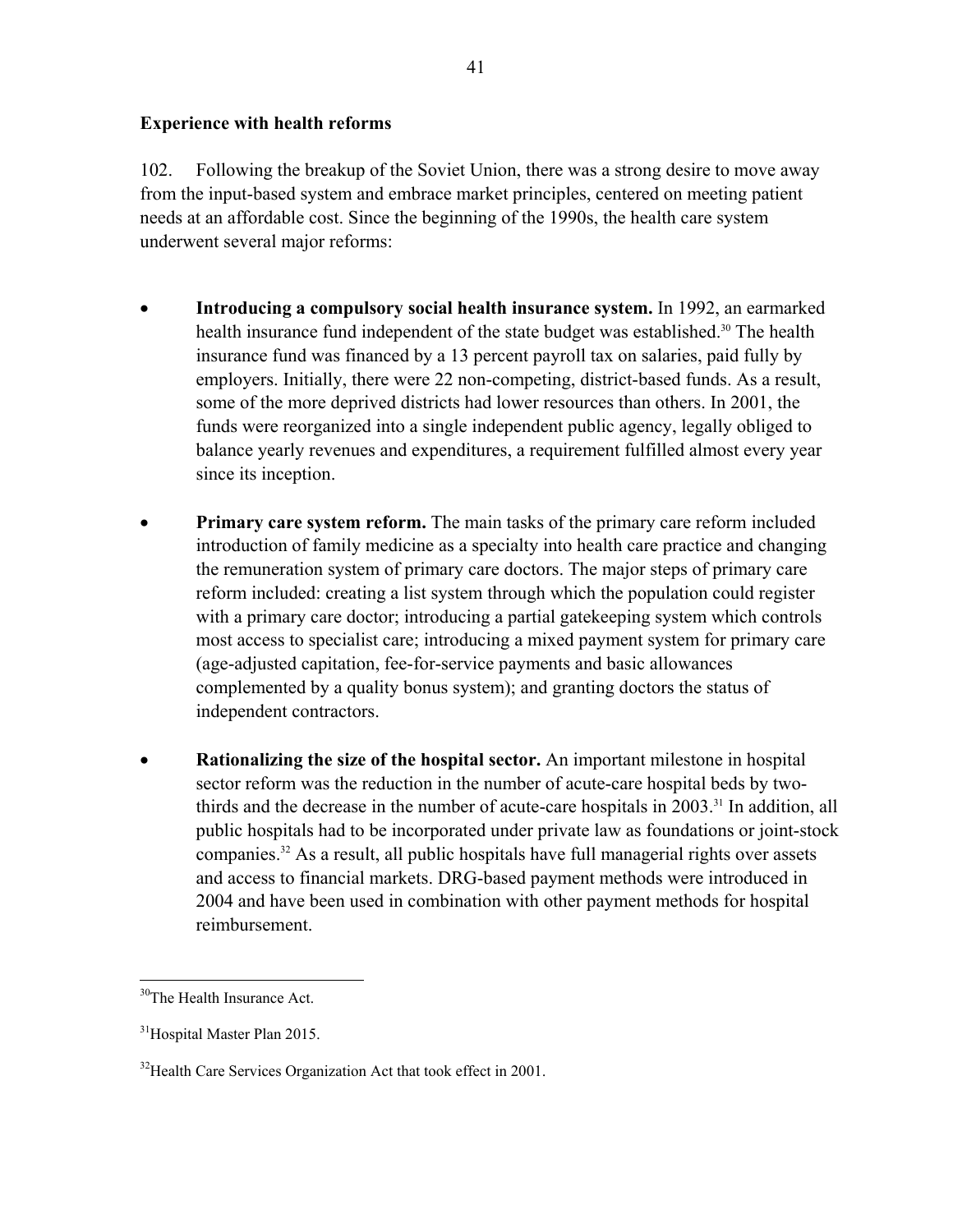- **Other public health system reforms.** The public health reforms included a number of measures, such as the creation of an institutional structure, establishment of a financial mechanism and defining the responsibilities of different shareholders.
- **Patient cost-sharing.** In 1993, the prescription pharmaceutical reimbursement system was introduced, based on some cost-sharing. Cost-sharing of dental care is substantial and about 23 percent of out-of-pocket spending goes toward these services. Flat copayments are charged for certain types of health services such as primary care physician home visits, outpatient visits, and hospital bed-days.

## **Main challenges**

103. **Growing lack of medical professionals.** The number of doctors and nurses per 1,000 people has been declining. In 2008, the number of doctors per 1,000 people was roughly in line with the EU average, while there was a shortage of nursing personnel and an uneven distribution of specialist services across the country. EU accession in 2004 led to a temporary spike in the number of doctors and nurses migrating to neighboring EU countries. In recent years, however, migration has decreased and the main challenge is to retain qualified professionals in the health care sector.

104. **Rising health care costs.** Wide population coverage has been maintained and a comprehensive range of services are available to the population. Health spending per capita grew, in real terms, by an average of 8.8 percent per year between 2000 and 2008, which was more than double the OECD average of 4.2 percent. In addition, demographic factors, technology improvements, and the need to raise the relatively low salaries of medical professionals are likely to put upward pressure on public health spending.

105. **High life-style related risks.** The main disease burden challenges are premature mortality caused by external causes and lifestyle-related risk factors. The smoking rate remains high; HIV incidence rates are high; and alcohol consumption, at 14 liters per year per adult, is well above the OECD average of 9.3 (OECD, 2010a).

## **Lessons**

106. Careful planning is crucial for the successful transition from a tax-based health care system to a compulsory social insurance system**.** Health insurance reforms included a dedicated 13 percent payroll tax accompanied by carefully phased major changes in the delivery system and regulatory environment. Primary care reform included both thorough changes in the medical educational system together with changes in institutional settings and payment mechanisms. A long-term strategy with explicit objectives and direction was developed to reduce hospital capacity and improve system efficiency.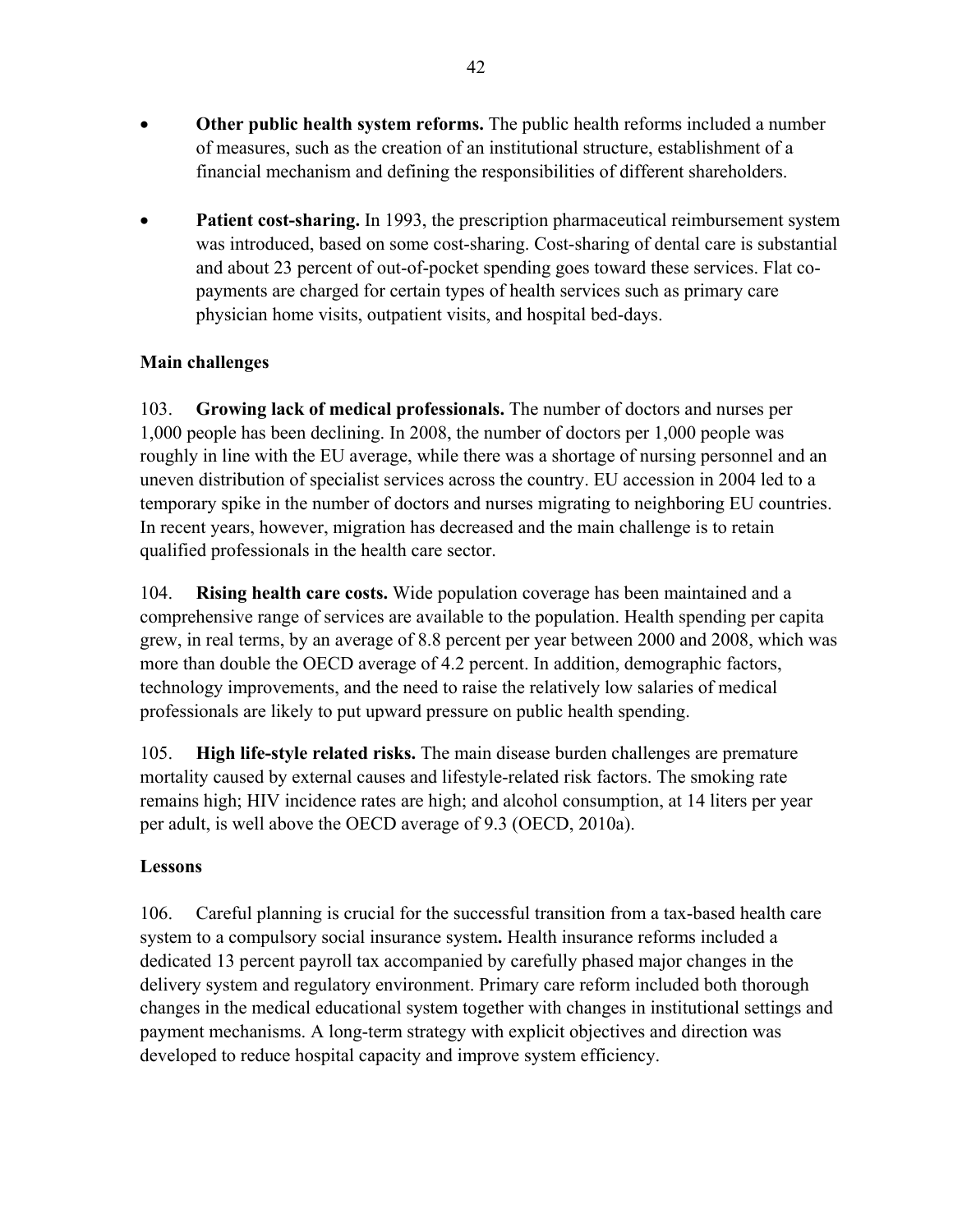107. The development and successful implementation of a long-term strategy was the key to a successful hospital sector reform. The plan to reduce hospital beds included an assessment of future capacity and set targets on the number of hospitals and beds. In 1990, there were about 120 hospitals with 14,000 acute-care beds (Habicht and others, 2006). The number of hospitals and beds has fallen dramatically since then. As a result, inpatient care utilization has decreased while ambulatory care utilization has increased.

108. Global budgets, if well enforced, can be an effective tool in containing public health spending. The health insurance fund is the main source of health care financing and is independent of the government budget. It is legally obliged to balance yearly revenues and expenditures and has achieved this requirement almost every year since its inception. Consequently, the share of public health spending in Estonia, as a share of GDP, remains well below the OECD average, although health care spending in Estonia has been growing more rapidly between 2000 and 2008 than in most OECD countries.

109. A single health insurance fund allows for more extensive risk pooling, and can also help improve efficiency and control costs. With 22 sickness funds originally, some of the funds were small and did not provide sufficient risk pooling. A single fund, on the other hand, can facilitate redistribution of revenues between regions, have lower administrative costs, and achieve more economic use of resources. The success of Estonia in using a single insurance fund to control spending echoes the experience of advanced economies (Oxley and MacFarlan, 1995).

## **B. Hungary**

## **Overview of health care system**

110. Hungary has a compulsory social insurance system with mostly public provision. Most spending (71 percent in 2008) is financed by compulsory health insurance contributions paid by employees and employers. Municipalities are responsible for primary care, such as doctor services, family physicians services, dental care, and mother and child health nursing services. Provision of secondary care is shared among municipalities, the national government, and private providers. The national government owns hospitals that provide acute and chronic care.

111. The health status of the Hungarian population has lagged since the 1960s. Life expectancy in Hungary increased by only 1.3 years between 1960 and 1990 while life expectancy increased by 8.7 years, on average, in OECD countries (Orosz and Burns, 2000). In 2008, life expectancy in Hungary was 73.8 years, compared with the OECD average of 79.8 years; infant mortality was 5.6 per 1,000 live births, higher than the OECD average of 3.9.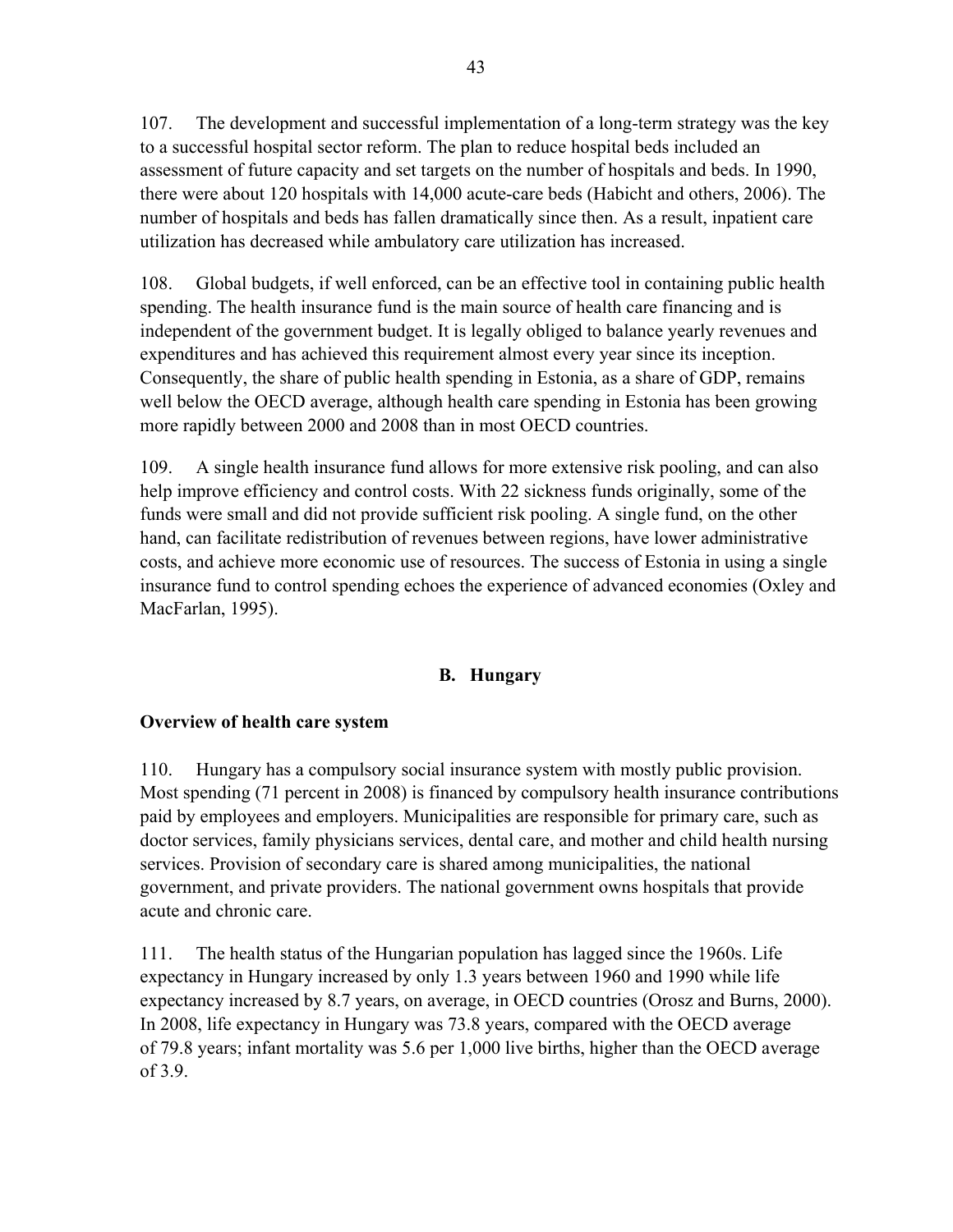112. Public health spending as a share of GDP is well below the OECD average. Public health spending as a share of GDP decreased during the 1990s (while the share of out-ofpocket payments increased), and has remained relatively stable since the early 2000s. However, in absolute terms, per capita public health spending increased rapidly, from US\$602 in 2000 to US\$980 in 2008.

|                                                         |          |        |                      | High income:          | OECD            |
|---------------------------------------------------------|----------|--------|----------------------|-----------------------|-----------------|
|                                                         | 1995     | 2000   | 2008 <sup>1</sup>    | OECD, average<br>2008 | average<br>2008 |
| GDP per capita (US\$, PPP)                              | 8,535    | 11,211 | 18,989               | 37,899                | 37,899          |
| Total health spending (percent of GDP)                  | 7.3      | 6.9    | 7.4                  | 9.2                   | 9.2             |
| public (percent of GDP)                                 | 6.1      | 4.9    | 5.2                  | 6.8                   | 6.8             |
| private (percent of GDP)                                | 1.2      | 2.0    | 2.2                  | 2.4                   | 2.4             |
| Public health spending per capita (US\$)                | 554      | 602    | 980                  | 2,541                 | 2,541           |
| Out-of-pocket spending (share of total health spending) | 16.0     | 26.3   | 24.9                 | 17.3                  | 17.0            |
| Formal health care coverage (share of population)       | $\cdots$ | 100.0  | $\sim$ $\sim$ $\sim$ | $\cdots$              | 97.8            |
| Life expectancy (years at birth)                        | 69.9     | 71.7   | 73.8                 | 79.8                  | 79.8            |
| Infant mortality (per 1,000 life births)                | 10.7     | 9.2    | 5.6                  | 3.9                   | 3.9             |
| Measles immunization (share of children 12-23 months)   | 99.8     | 99.8   | 99.9                 | 93.6                  | 93.6            |
| Physicians (per 1,000 population)                       | 3.0      | 2.7    | 3.1                  | 3.2                   | 3.2             |
| Hospital beds (per 1,000 population)                    | 8.8      | 8.1    | 7.0                  | 5.7                   | 5.7             |

**Table 10. Hungary: Key Indicators** 

Sources: WDI, WHO, and OECD.

 $<sup>1</sup>$  All spending data uses 2007 for 2008.</sup>

## **Experience with health reform**

113. Recognizing that the health care system was inefficient and ineffective and that health care costs needed to be reduced, the government has initiated a series of health care reforms since the mid-1980s, which intensified after the transition to a market economy in the 1990s.

 **Compulsory social health insurance system.** The Health Insurance Fund (HIF), established under the compulsory social insurance system, collects premium contributions from formal sector workers and the self-employed. Provisions for the non-contributing groups are shared between the HIF and the government. The HIF is separated from the government budget, and although the government cannot use its surpluses for other purposes, it is obligated to cover its deficit. In addition, the HIF is only responsible for recurrent costs while fixed costs and investments are the responsibilities of the owners of health facilities (local governments and the state). The HIF has been effective in imposing discipline on aggregate health spending.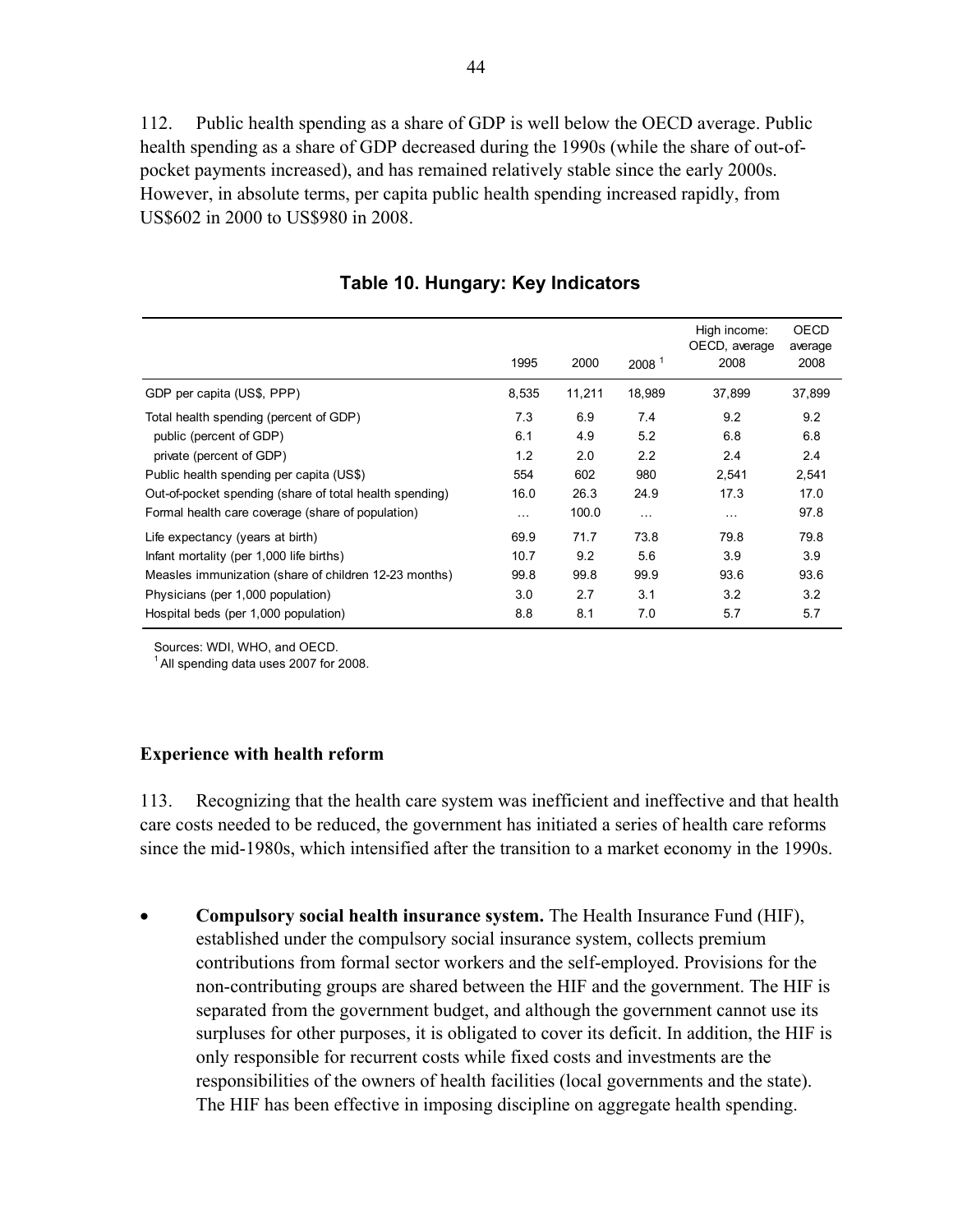- **Primary care system.** A system of family physicians was established in the early 1990s to deliver continuous, personal, and comprehensive health care, with greater emphasis on prevention, rehabilitation, and home nursing services. Patients are required to seek referral from a GP of their choice to limit access to more expensive specialist services. The payments for GPs are based on a capitation fee and the number of patients registered.
- **Hospital system.** The hospital system was excessively costly in the pre-transition era. The overall number of hospital beds was too high, while the number of hospital beds in intensive care, chronic care, and rehabilitation was too low. Reform efforts have been made to fit the distribution of medical services to the health needs of each specific region. To provide incentives for efficiency, DRGs were introduced for inpatient care in 1993. Outpatient specialty services are paid under a fee-for-service system.
- Patient cost-sharing. Another area of reform focused on individual incentives, such as the introduction of copayments for pharmaceuticals and long-term chronic care. Copayments in primary and outpatient care and a hospital daily fee for inpatient care were introduced during the 2006/07 reform. Demand fell in response. However, these measures were subsequently repealed by a national referendum in 2008. The generosity of the health package has also been reduced by the exclusion of dental coverage from national health insurance, effectively increasing cost sharing.

## **Main challenges**

114. **Rising pressure on public health spending.** The population health status is among the worst in the EU region two decades after health care reform started. In addition, cost pressures on the health care system are likely to increase owing to demographic factors, technology improvements, and low salaries of medical professionals. The need to achieve fiscal consolidation, however, suggests financial resources for health care are limited, and improving the efficiency of spending will thus be essential for improving health outcomes.

115. **High lifestyle-related risks.** The lifestyle-related risks include high alcohol consumption, smoking, an unhealthy diet, and lack of physical activity. For example, alcohol consumption is about one third higher than the OECD average (OECD, 2010b); Hungarian men have one of the highest lung cancer mortality rates in the world; and two-thirds of men and one-half of women are overweight or obese.

116. **Imbalance of health services professionals.** While the overall health workforce/population ratio is comparable to the OECD average, the geographic and interspecialty distribution is unbalanced and the workforce is biased towards high-skilled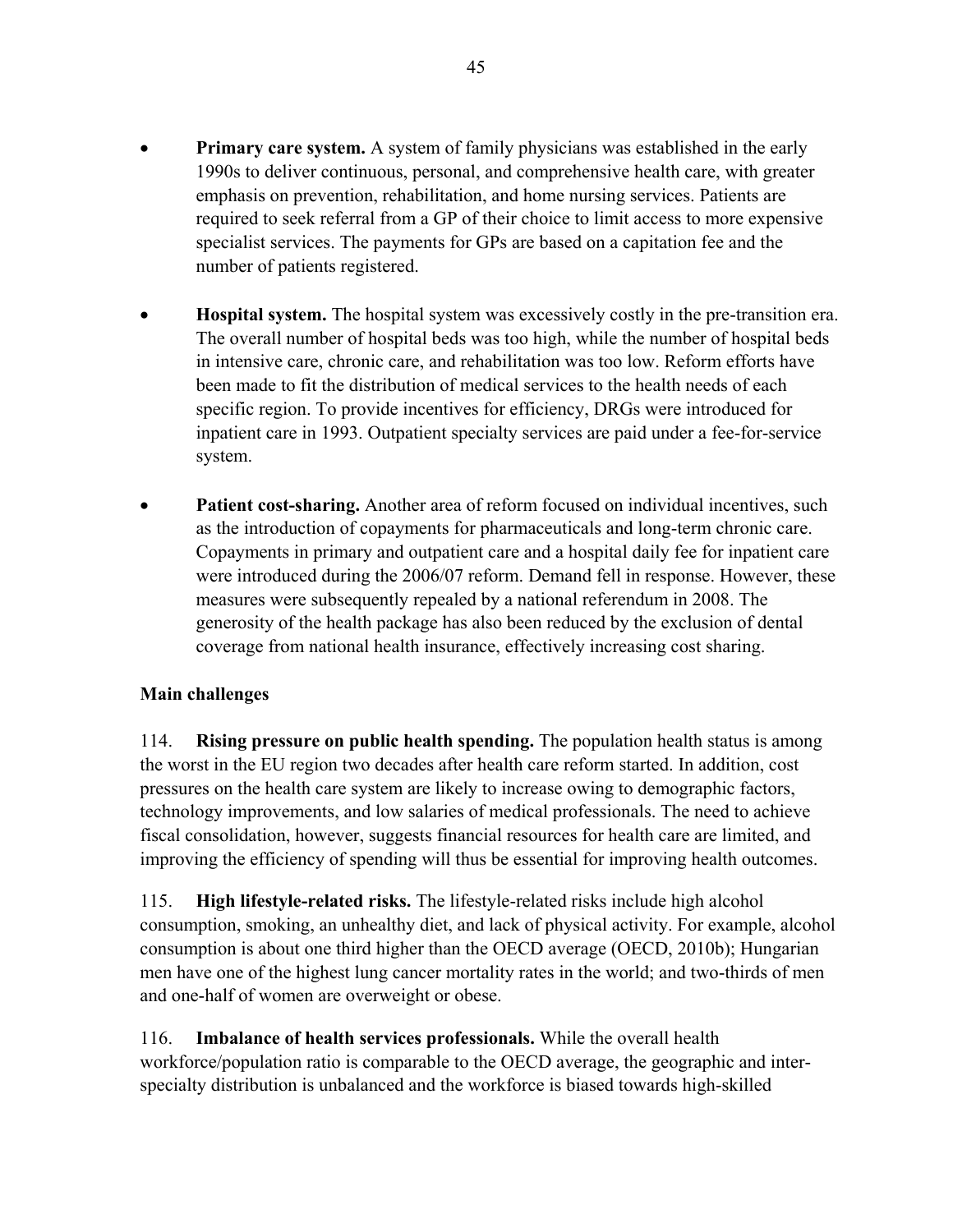specialists. Some geographic areas do not have enough doctors and nurses, and there are shortages in certain specialties such as primary care, public health, and diagnostic specialties.

117. **Inefficient use of health care resources.** The inefficiency of the health care system is reflected in the excess use of hospital based care and specialty care. Despite reforms, the rate of hospitalization has increased and the share of primary care in health care spending has decreased. High utilization of the health care system also suggests inefficiencies and the need for an appropriate regime of copayments to rationalize demand. In 2007, the number of per capita physician-patient contacts was 10.8, about 50 percent higher than the OECD average (Utca, 2009).

## **Lessons**

118. Development of a consistent long-term strategy is essential for a successful health system reform. The Hungarian health system was transformed from a centrally controlled, tax-based system to a social health insurance system and different types of reforms have been introduced since the beginning of the 1990s. Nonetheless, reforms that promote the cooperation between agencies have received less attention, and reforms have often contradicted each other.

119. Rectifying the provider payment system and getting the incentive system right are necessary to improve efficiency. The payment system does not provide sufficient incentives for GPs to treat patients within primary care because the payments for GPs are based on a capitation fee and the number of patients registered. The tendency for hospitals to treat patients on an in-patient basis reflects the higher reimbursements given for in-patient (rather than out-patient) treatment. Furthermore, health institutions have no incentive to use medical equipment in the most economic manner, since provider payments do not cover depreciation costs and the funding for capital costs are the responsibility of the governments.

120. Over-extended benefit packages are difficult to roll back. Under the communist regime, health care coverage was comprehensive and was provided for free. The benefit package has remained relatively generous. It appears increasingly difficult to roll back health care benefits as the copayment in primary and outpatient care and hospital daily fee for inpatient care have been repealed.

121. Global budgets are an effective way to reduce public health spending, but should be monitored and refined to improve overall system performance. The HIF sets sub-budgets for each type of health care services such as in-patient care, out-patient care, chronic care, and primary care. However, there was no spending cap for pharmaceuticals, which may have contributed to the growth of pharmaceutical spending. In addition, the lack of flexibility in the distribution of the health care budget across different types of health care services provides perverse incentives, since the funding proportions are based on historical spending patterns rather than medium- to long-term analysis of health care needs.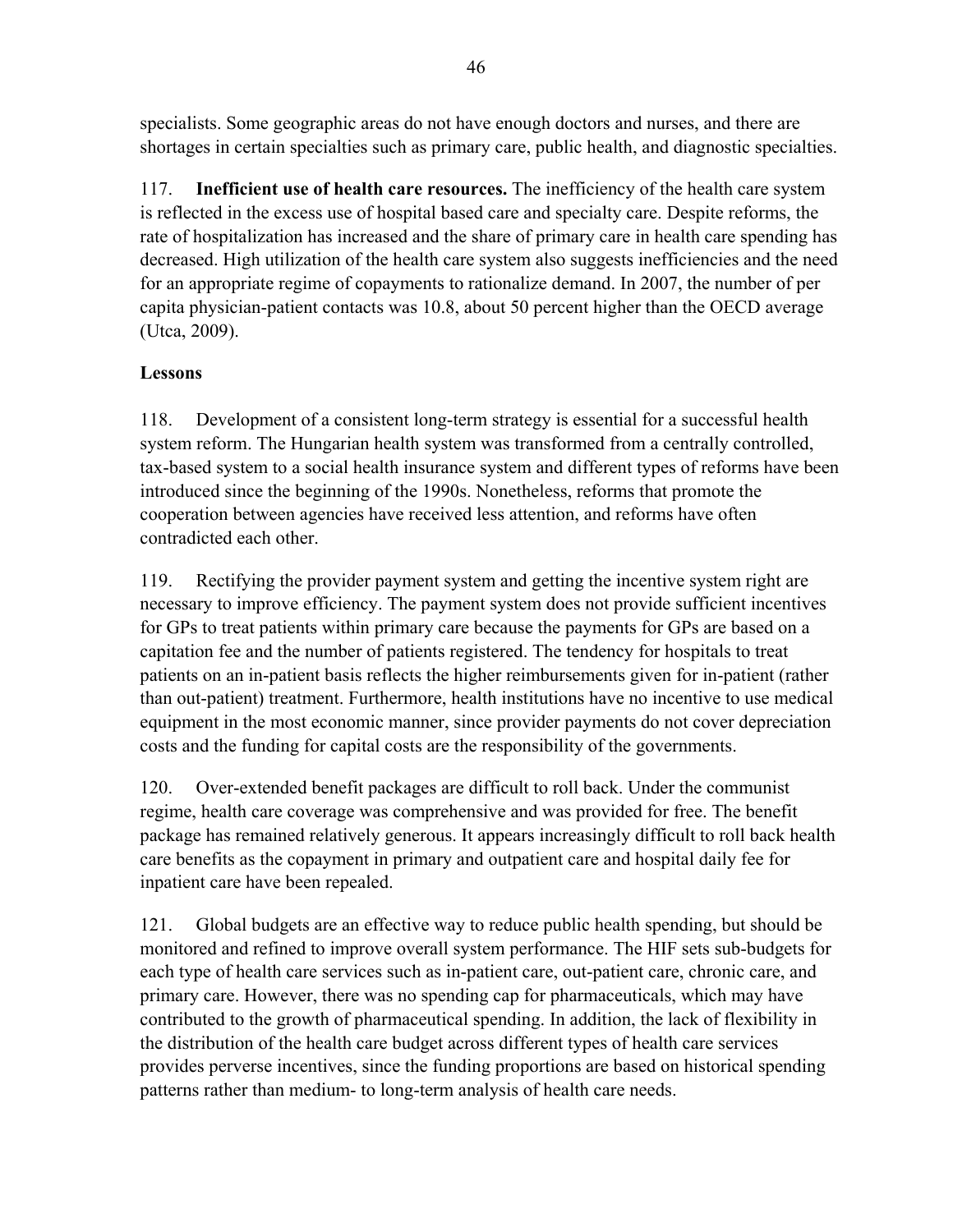## **C. China**

## **Overview of health care system**

 $\overline{a}$ 

122. China's health insurance system is evolving toward a social health insurance system, with dominant public provision. The system consists of the basic insurance scheme for urban formal-sector workers, an urban resident scheme for the rest of the urban population, and the cooperative scheme for all rural residents. All three systems involve a mix of different financing sources, as described below. The medical assistance program provides financial assistance for the poorest and most vulnerable. Only a very small share of the population is under private coverage. Public hospitals provide most of the health care services while private hospitals and clinics play a complementary role (Huang and others, 2009).

123. The health status of the population has improved dramatically during the last 60 years. Life expectancy has more than doubled (to 74.0 years in 2008) and infant mortality has decreased to 18 deaths per 1,000 live births.

124. Prior to economic reforms in the late-1970s, China had a well-functioning health care system for its level of income. Public health and preventive care were highly developed and prioritized. The health care system dramatically improved the health of the population, as reflected by the remarkable increase in life expectancy and reduction in infant mortality.

125. In spite of rapid economic growth over the past 30 years, improvements in health care have slowed and in many respects the health of the population has deteriorated. Although China's economy grew rapidly, with real annual GDP growth averaging 10 percent since 1980, total health spending did not rise in similar fashion; in 2007, it equaled 4½ percent of GDP (with less than half public), substantially less than countries at comparable income levels. 33 In addition, out-of-pocket spending is also high and accounts for more than 50 percent of health care spending (OECD, 2010d).

<sup>&</sup>lt;sup>33</sup>Based on CEIC data, public health spending has increased by 0.8 percentage point of GDP since 2007. CEIC data are generally lower than WHO data. In 2007, CEIC estimated public health spending at 0.8 percent of GDP, while WHO data indicate spending of 1.9 percent of GDP.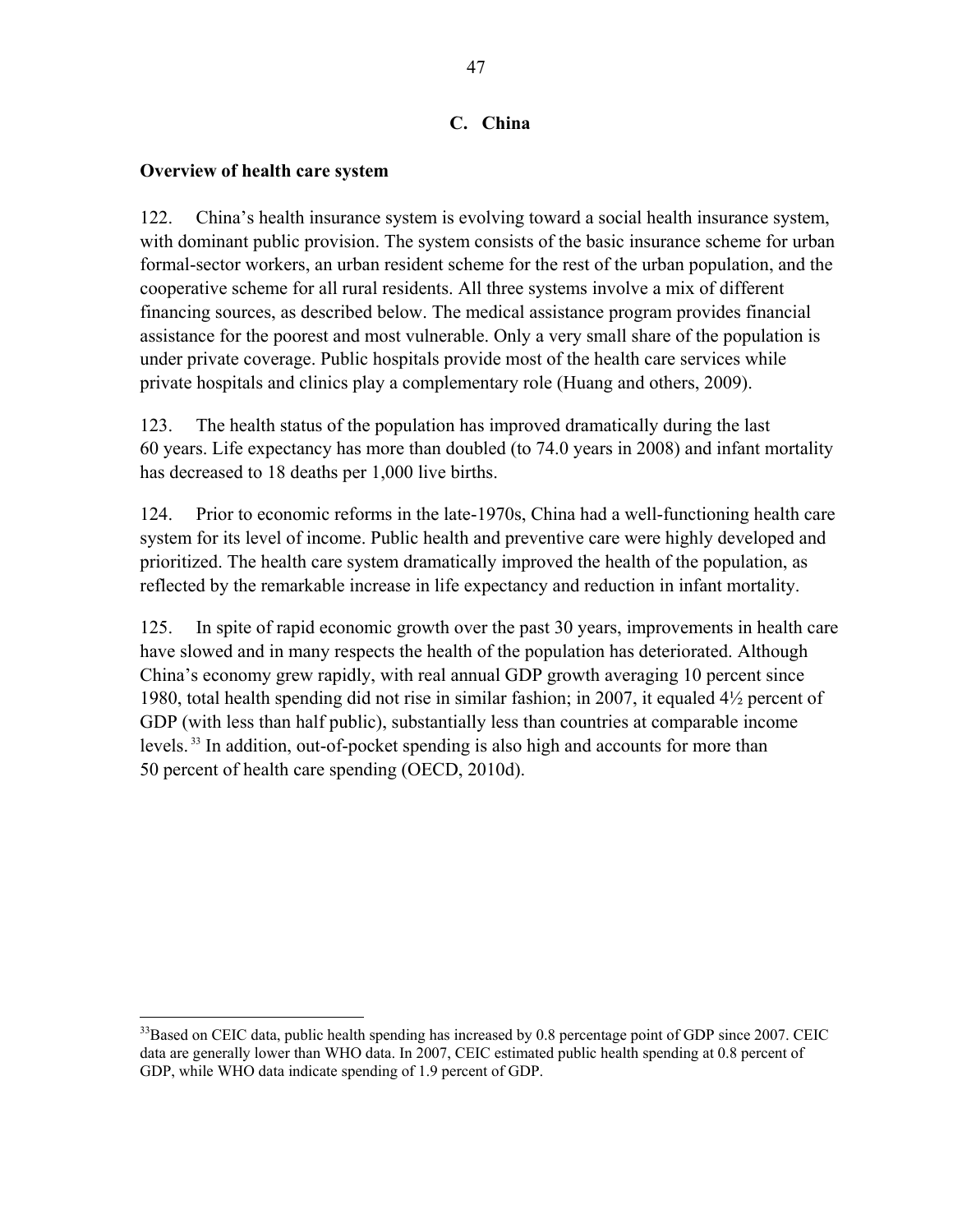|                                                         | 1995     | 2000     | 2008 <sup>1</sup> | Lower middle<br>income, average<br>2008 | OECD<br>average<br>2008 |
|---------------------------------------------------------|----------|----------|-------------------|-----------------------------------------|-------------------------|
| GDP per capita (US\$, PPP)                              | 1,351    | 2,163    | 5,389             | 5,894                                   | 37,899                  |
| Total health spending (percent of GDP)                  | 3.5      | 4.6      | 4.3               | 6.0                                     | 9.2                     |
| public (percent of GDP)                                 | 1.8      | 1.8      | 1.9               | 3.6                                     | 6.8                     |
| private (percent of GDP)                                | 1.7      | 2.8      | 2.4               | 2.4                                     | 2.4                     |
| Public health spending per capita (US\$)                | 46       | 70       | 104               | 177                                     | 2,541                   |
| Out-of-pocket spending (share of total health spending) | 46.4     | 59.0     | 50.8              | 35.4                                    | 17.0                    |
| Formal health care coverage (share of population)       | $\cdots$ | $\cdots$ | 85.0              | $\cdots$                                | 97.8                    |
| Life expectancy (years at birth)                        | 70.8     | 71.0     | 74.0              | 65.6                                    | 79.8                    |
| Infant mortality (per 1,000 life births)                | 37       | 30       | 18                | 39.9                                    | 3.9                     |
| Measles immunization (share of children 12-23 months)   | 98       | 85       | 94                | 85.7                                    | 93.6                    |
| Physicians (per 1,000 population)                       | 1.6      | 1.6      | 1.6               | 1.0                                     | 3.2                     |
| Hospital beds (per 1,000 population)                    | .        | 2.3      | 2.2               | 2.2                                     | 5.7                     |

## **Table 11. China: Key Indicators**

Sources: WDI and WHO.

 $<sup>1</sup>$  All spending data uses 2007 for 2008.</sup>

### **Experience with health reform**

126. **Coverage expansion.** China has taken a step-by-step approach to expand health coverage by gradually covering different segments of the population.

- At the end of 1998, basic insurance scheme for formal sector workers was introduced in urban areas to replace the labor insurance and the government insurance schemes. The basic insurance is an employment-based coverage financed operating through an employer-funded collective fund (approximately 6 percent of wages) and a beneficiary-funded personal account (about 2 percent of wages). It consists of a pooled fund for inpatient stays, and individual medical savings accounts for outpatient visits.
- Introduced in 2003, the rural residents' scheme is financed largely by government premium subsidies and enrollee contributions. The benefit package varies geographically, but a typical package includes a modest household medical savings account for outpatient expenses and a social pooling account for inpatient expenses with high deductibles. Both rates and ceilings for reimbursements have been low. However, as additional funding has gone into the program, coverage has become more generous (Wagstaff and others, 2009a).
- The medical assistance safety net program was introduced in 2003 to provide financial assistance for the poorest and most vulnerable. This program is jointly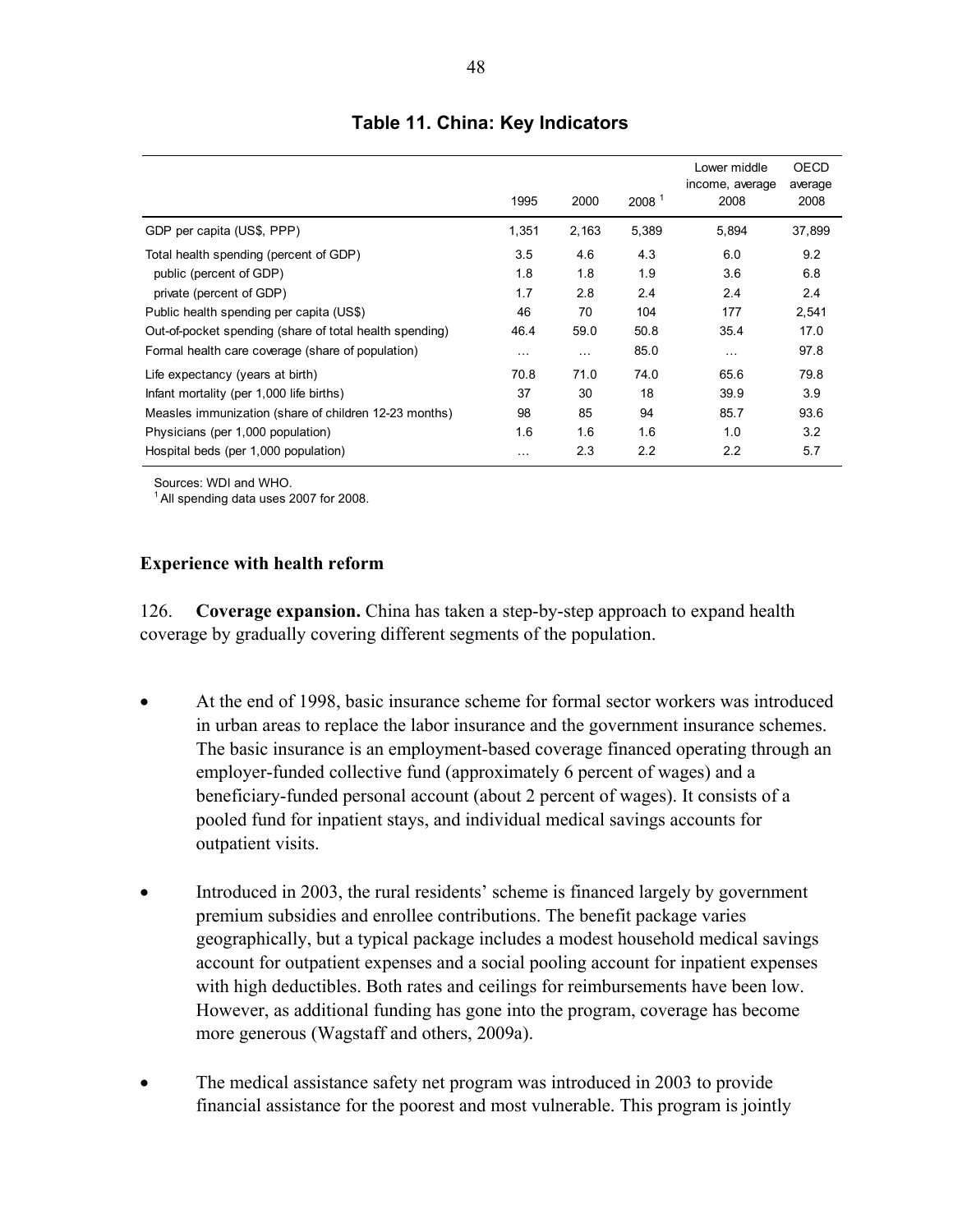funded by central and provincial governments. Early evidence suggests that the program is well targeted (Wagstaff and others, 2009b).

• The urban resident scheme, targeting children, the elderly, the disabled and other nonworking urban residents, was introduced in 2007 and is financed largely by government premium subsidies and enrollee contributions. Enrollment is at the household level, partly to reduce administrative costs, and partly to reduce adverse selection.

127. **Payment reform.** Fee-for-service remains the most common payment method, with the government setting prices for most of the services. China attempted to address affordability and access by setting prices below cost for preventive care and basic services, and above cost for drugs and high-tech tests. This introduced incentives for providers to shift resources away from low-margin basic health services to high-margin services, and has resulted in heavy investment in high-tech equipment, a high share of spending on drugs, and the delivery of medically unnecessary care. In 2000, the government sought to reduce price distortions by increasing the prices of professional services and reducing the prices of hightech care.<sup>34</sup> Beyond reforms to the price schedule, the government also experimented with other payment methods, including global budgets, capitation payments, and DRGs.<sup>35</sup>

## **Main challenges**

128. **High out-of-pocket expenditures.** Rapidly rising health care costs and limited insurance coverage has made health care increasingly unaffordable. Even if universal coverage is achieved as planned, because of the limited insurance benefits, many families may still face high out-of-pocket expenditures, and limited financial protection in case of catastrophic health care events. Addressing these shortcomings will require further government subsidies, especially for rural residents, residents of less developed regions, and low-income families.<sup>36</sup>

 $\overline{a}$ <sup>34</sup>Studies suggest that this resulted in a shift from high-tech to basic professional services and a reduction in growth rates of expenditures for secondary and tertiary hospitals, but high-tech services still appears to be very profitable (Eggleston and others, 2008).

 $35$ Payment reforms have been associated with lower expenditures, compared with FFS; however, evaluation of the effects on quality of care, risk selection, and cost shifting are not yet available (Eggleston and others, 2008).

<sup>&</sup>lt;sup>36</sup>Studies show that the NCMS and other insurance have been unable to reduce out-of-pocket spending and improve access to care and health outcomes (Lei and Lin, 2009; Wagstaff and others, 2009a).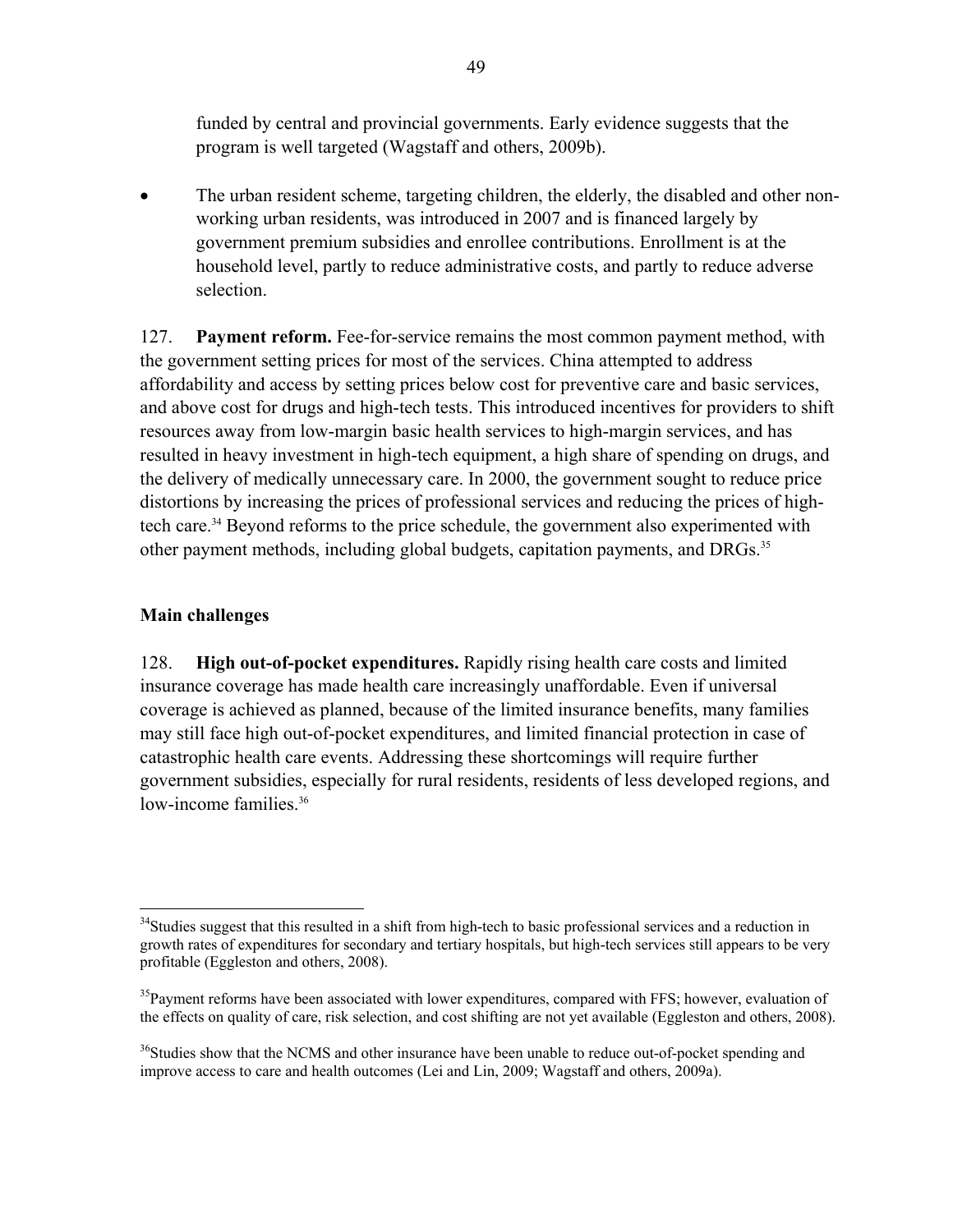129. **Wide inequalities.** Most of the health care resources are concentrated in urban areas and the benefits of urban insurance are much richer than those of the cooperative insurance. Government subsidies to big urban hospitals and insurance coverage for urban residents favor higher-income groups. In addition, there are wide regional disparities in public health spending across local governments at the provincial or county levels, reflecting their differing financing constraints (Wagstaff and others, 2009a).

130. **Inefficient use of resources and health care services.** Bed occupancy rates are low at 60 percent, compared with nearly 80 percent in OECD countries. Large hospitals have been expanding rapidly, while beds and healthcare personnel in small community hospitals and health centers have not been fully utilized. High-tech services and prescription drugs are overused, while preventive care and primary care services are underprovided. In addition, many preventive and primary care services are provided by large hospitals, and some patients who can be effectively treated on an outpatient basis are hospitalized. There is a need to shift from hospital-based care to primary physician services and from large hospitals to small facilities.

131. **Rapidly aging population and increasing disease burden.** The share of the population aged 60 or above is projected to reach 30 percent by 2050. In addition, the smoking rate remains high and the obesity rate has been rising rapidly. The incidence of cancer, cerebrovascular disease, and heart disease has increased, and these diseases are now the leading causes of death.

## **Lessons**

132. Rapid economic growth is not sufficient to ensure commensurate progress on health indicators. Health spending lagged China's spectacular growth, and flaws in the design of the health system led to slower improvements in health indicators.

133. An incremental approach can be an effective way to expand insurance coverage and access to adequate health care services. In China, this approach has initially involved limiting the health care packages to basic services and catastrophic events, and expanding coverage gradually from formal sector workers in urban areas, then to the rural population, and finally the rest of the urban population. Increasing both the depth and the breadth of health care package and ensuring universal coverage will require additional resources.

134. There is a need to re-emphasize preventive care and public health services. The importance of preventive care and public health services has been overlooked during the last few decades. Despite a large increase in public health care spending, progress in public health has slowed as most of the resources went to invasive care, high-tech tests, and expensive drugs. Public health and preventive care spending need to be expanded especially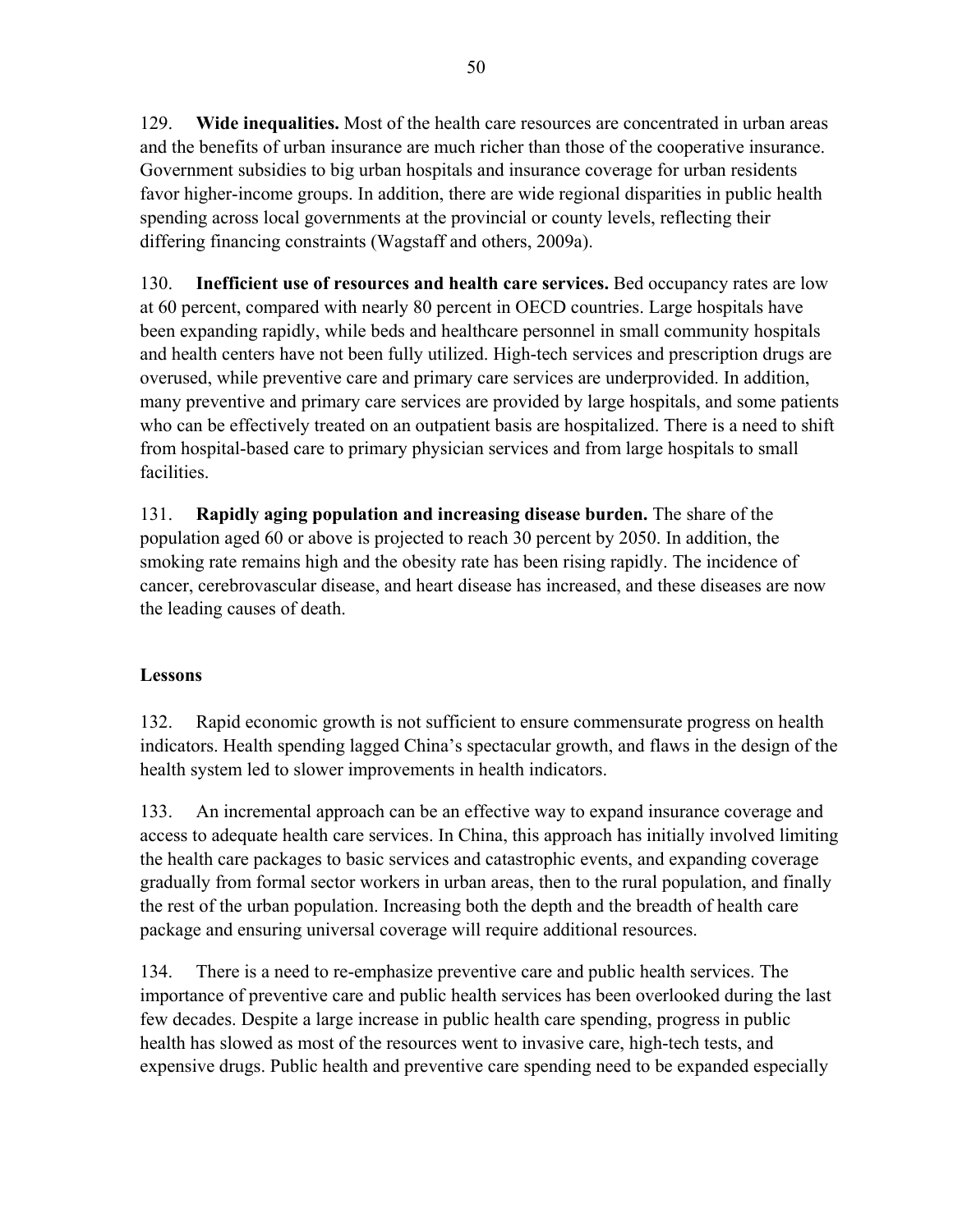in less developed regions and rural areas, possibly through more generous earmarked transfers for public health programs (Wagstaff and others, 2009a).

135. Improving the efficiency of the health care system will require reform of the provider payment system. Over the medium term, China's health care system will need to move toward a more efficient price schedule or payment method beyond fee-for-service. There have been many payment reform pilots at the provincial and city levels, and the payment method reforms that have been shown to be effective should be implemented at the national level.

## **D. Thailand**

## **Overview of health care system**

136. Thailand has a mixed health care system with public and private financing and provision. Since 2001, it has a tax-financed universal health care coverage policy which aims to ensure access to quality health care and a single standard benefits package for all. As a result, by 2007, 98 percent of the population was estimated to be covered by formal insurance (Wibulpolprasert and Thaiprayoon, 2008), and any uninsured citizen has the right to register and receive free care. The standard care package includes curative care, as well as health promotion and prevention.

137. There are four main insurance options in Thailand, mostly public: The Universal Coverage Scheme (UCS) (3/4 of the population); the Civil Servants Medical Benefits Scheme (CSMBS) (about 8 percent); the Social Security Scheme (SSS) (about 11 percent); and private insurance (about 2 percent). UCS and CSMBS are mainly tax-financed, whereas SSS is financed through compulsory 1.5 percent payroll contributions by employers, employees and the government each. Limited copayments apply in the case of CSMBS and SSS. Private insurance is voluntary and entirely financed through private and employer contributions.

138. Under all insurance schemes, patients can choose between public and private providers. In practice, public facilities provide most of the care under the UCS and CSMBS, whereas provision under SSS is split in about equal parts (Wibulpolprasert and Thaiprayoon, 2008). The health sector is dominated by the public sector that provides about three fourths of all hospital beds, with the private sector mainly providing high-quality care in and around Bangkok and other urban centers, including care for medical tourists. There are 4.5 hospital beds per 1,000 people in Bangkok, vis-à-vis 2.1 per 1,000 in all provinces. Similarly, the number of physicians per 1,000 people is only 0.3, but ranges between 1.2 for Bangkok and an extremely low 0.1 for the Northeastern region (Ministry of Public Health, 2009). Since the 1970s, village health volunteers have been trained to provide primary care services in rural areas and play an important role in health promotion and prevention.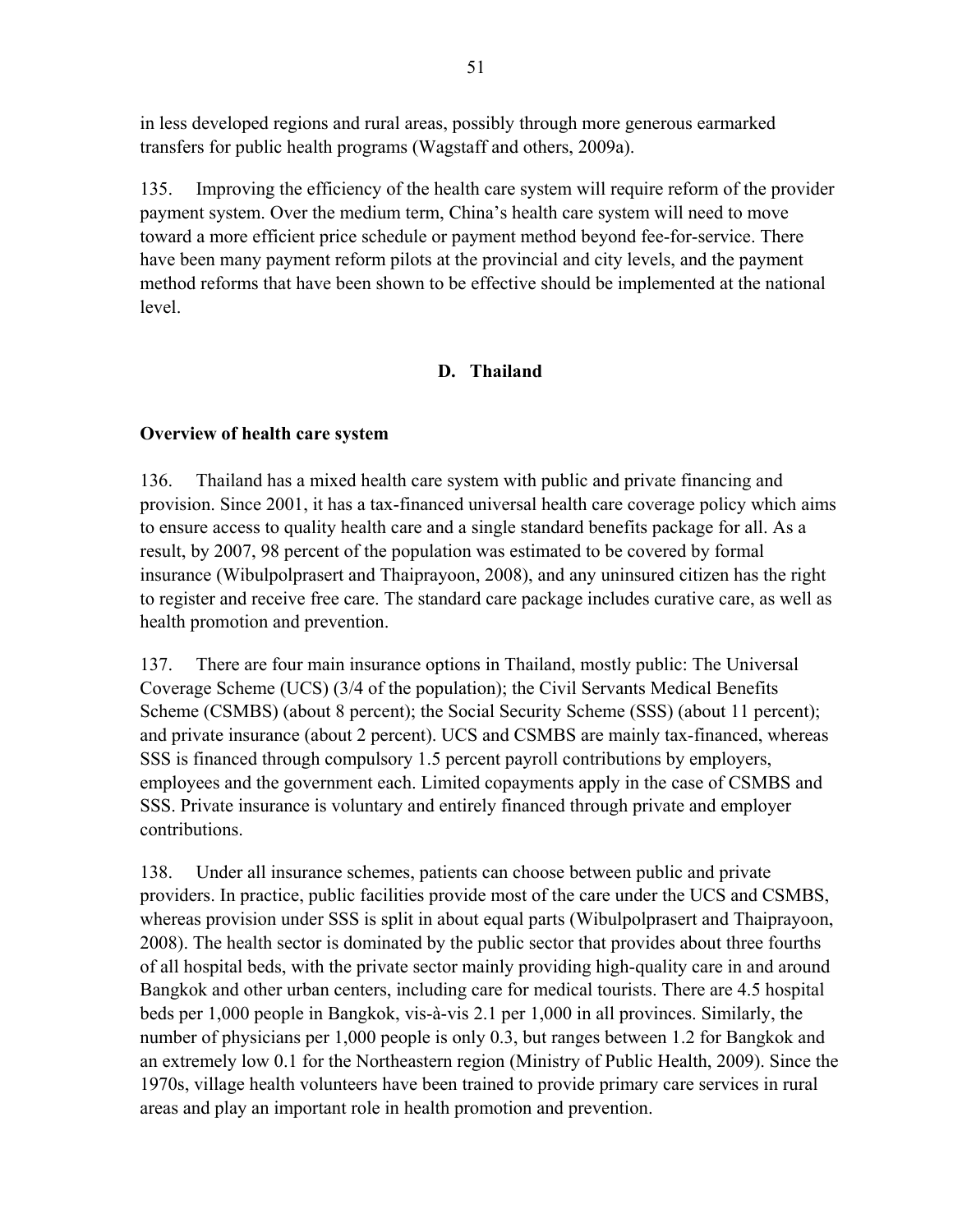139. Health indicators in Thailand are among the strongest in Southeast Asia. In 2008, life expectancy stood at 70 years and infant mortality had declined to 13 deaths per 1,000 live births, from 26 in 1995. Although there are still gaps in health outcomes between Thailand and OECD countries, Thailand performs considerably better than countries with a similar level of income. Thailand was hit hard by the HIV/AIDS epidemic, however, which continues to cause the highest disease burden overall.

140. Although overall health expenditures remain low, public health expenditures have been increasing rapidly. In 2007, total health spending equaled 3.7 percent of GDP relatively low even in comparison with other lower-middle income countries. Almost threefourths of total health spending was public, which amounted to 2.7 percent of GDP, an increase of 1.1 percent since 1995, while private spending almost halved as a share of GDP over the same period. The drop in private spending was driven by a significant reduction in out-of-pocket payments, which fell from 43 percent of total spending in 1995 to 19 percent in 2007.

141. The health care system has benefited from relatively stable economic growth and a sound fiscal position. Since the deep slump of the Asian crisis, Thailand's economy has performed relatively well with average annual GDP growth at 4.8 percent during 2000–08, and is projected to grow by more than 5 percent in 2010. Public finances have been relatively healthy, with modest fiscal surpluses prior to the economic crisis which created budget room for health care expansion in 2001. Public debt was around 45 percent of GDP in 2009.

|                                                         | 1995      | 2000  | 2008 <sup>1</sup> | Lower middle<br>income, average<br>2008 | OECD<br>average<br>2008 |
|---------------------------------------------------------|-----------|-------|-------------------|-----------------------------------------|-------------------------|
| GDP per capita (US\$, PPP)                              | 4,226     | 4,684 | 7,942             | 5,894                                   | 37,899                  |
| Total health spending (percent of GDP)                  | 3.5       | 3.4   | 3.7               | 6.0                                     | 9.2                     |
| public (percent of GDP)                                 | 1.6       | 1.9   | 2.7               | 3.6                                     | 6.8                     |
| private (percent of GDP)                                | 1.9       | 1.5   | 1.0               | 2.4                                     | 2.4                     |
| Public health spending per capita (US\$)                | 105       | 127   | 209               | 177                                     | 2,541                   |
| Out-of-pocket spending (share of total health spending) | 42.6      | 33.8  | 19.2              | 35.4                                    | 17.0                    |
| Formal health care coverage (share of population)       | 45.5      | 71.0  | 97.7              | $\cdots$                                | 97.8                    |
| Life expectancy (years at birth)                        | 68.0      | 68.0  | 70.0              | 65.6                                    | 79.8                    |
| Infant mortality (per 1,000 life births)                | 26        | 17    | 13                | 39.9                                    | 3.9                     |
| Measles immunization (share of children 12-23 months)   | 80        | 94    | 98                | 85.7                                    | 93.6                    |
| Physicians (per 1,000 population)                       | $\cdots$  | 0.3   | $\cdots$          | 1.0                                     | 3.2                     |
| Hospital beds (per 1,000 population)                    | $\ddotsc$ | 2.2   | $\cdots$          | 2.2                                     | 5.7                     |

| Table 12. Thailand: Key Indicators |  |
|------------------------------------|--|
|------------------------------------|--|

Sources: WDI and WHO.

All spending data uses 2007 for 2008.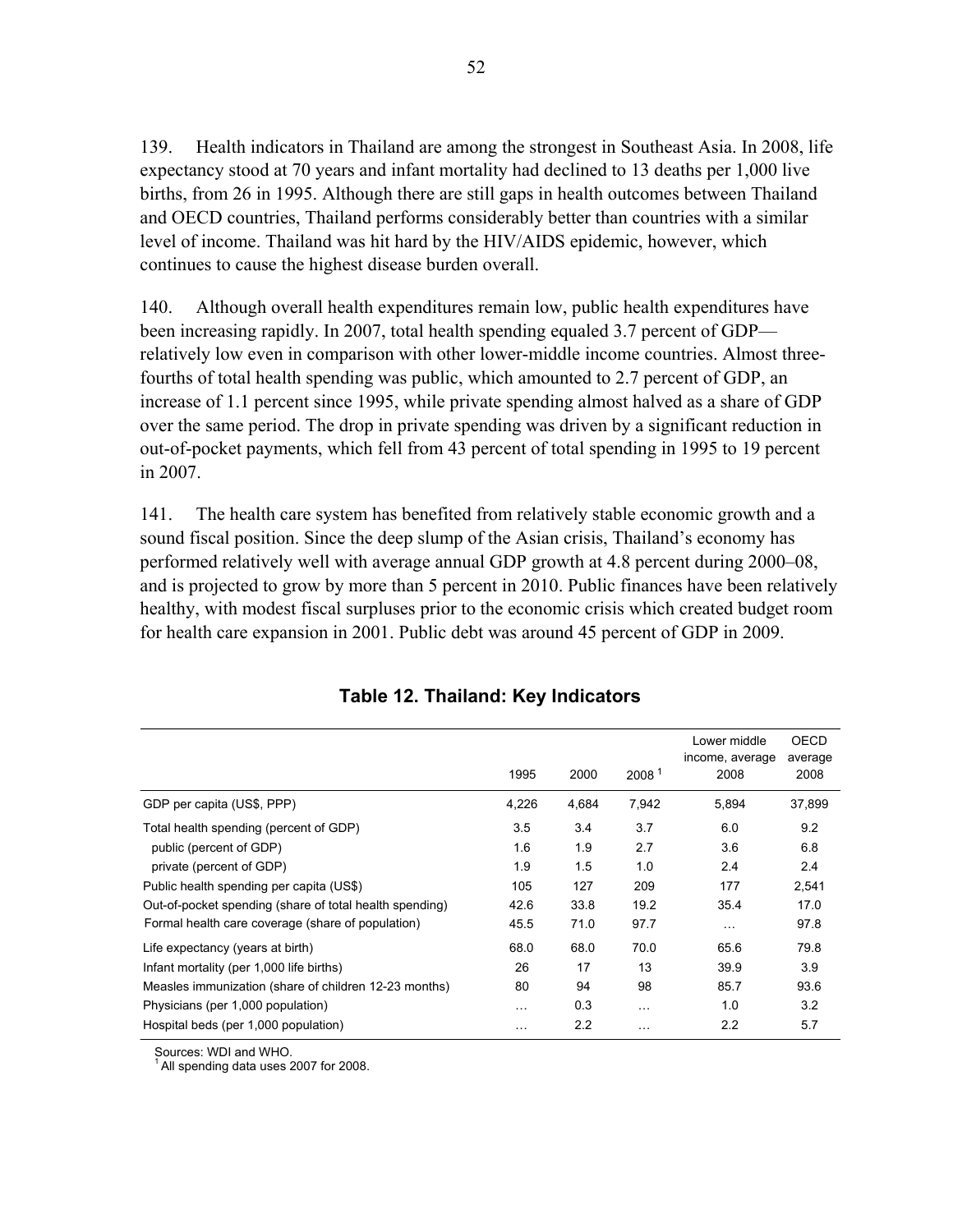## **Experience with health reforms**

142. While Thailand has undergone a series of health care reforms since the 1970s, the most significant reform was the introduction of universal coverage in 2001.

143. The main reforms from the 1970s to 1990s include the expansion of primary health care, in particular to rural areas, and the establishment of insurance schemes.

- After the end of military rule in 1973, rural health care infrastructure was aggressively expanded through district hospitals and health centers, the training of village health volunteers, and the establishment of community-financing schemes, such as village drug funds. The share of health service delivery through regional hospitals dropped from almost half in 1977 to just over a sixth in 2003 (Wibulpolprasert and Thaiprayoon, 2008).
- In 1975, the Medical Welfare Scheme (MWS) was established to provide free public health services to the poor and other selected groups; the subsidized Health Card Scheme (HCS) to cover the near-poor population on a voluntary basis was issued in 1990; and in 1992, the compulsory Social Security Scheme (SSS) started covering private-sector employees. All three schemes implemented a gatekeeper system and global budgets (MWS, HCS) or capitation payments (SSS). Public servants have been covered under the Civil Servants Medical Benefits Scheme (CSMBS) since 1963. Payments under CSMBS are fee-for-service.

144. The Universal Coverage Scheme (UCS) under the slogan "30 baht (about \$1) treats all diseases" was launched in 2001. Its main aim was to establish universal access to essential care and to reduce the risk of catastrophic illnesses and associated out-of-pocket health costs.

- After pilots in six provinces, UCS was scaled up nationwide within one year. Primary care provider units functioned as gatekeepers, and capitation rates were based on utilization and cost estimates derived from previous research. The capitation grant was set at 1,202 baht initially, and increased to 1,899 baht in 2007. Provinces receive a budget according to population and workload, and (introduced more recently) specific support to hospitals in more remote areas.
- Initially, 30 baht copayments were required and the standard care package did not include antiretroviral drugs (ARVs), renal replacement therapy, and services such as cosmetic surgery and fertility treatments. For high-cost care, a package similar to SSS was adopted, however, in order to reduce inequities in health care.
- The initial copayment of 30 baht under the UCS was abolished in 2006, and out-ofpocket charges now apply only in case of nonemergency services from nonregistered facilities. The standard care package was extended to include ARVs in 2003 and renal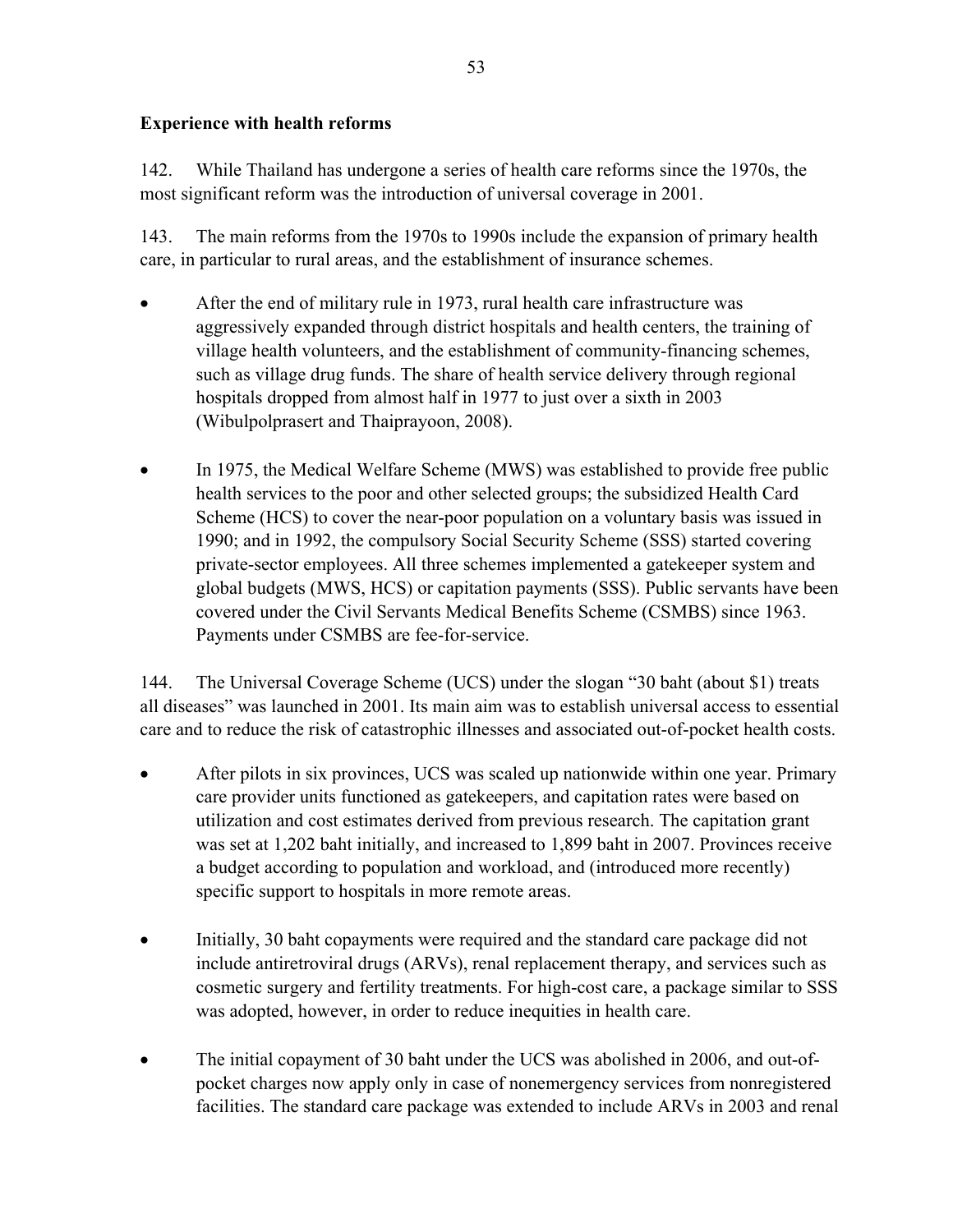replacement therapy in 2008. While capitation grants have increased rapidly since 2006, these additional benefits are managed separately. While the health package includes a wide array of services, in practice supply constraints and other cost containment incentives keep utilization low, especially utilization of high-cost services, and this is consistent with the observed low level of public spending to GDP.

## **Main challenges**

145. **Supply constraints.** The rapid scale-up of UCS and increase in demand for medical care resulted in a sharp increase in utilization rates of outpatient and inpatient care, by about 20 percent between 2002 to 2007, which put additional strain on the already relatively small number of primary health care doctors and nurses.

146. **Financing scheme.** Initial capitation grants were too low to cover the costs of many facilities, leading to severe financial stress, especially in affluent but small provinces with relatively high concentrations of health personnel. While some desirable redistribution of personnel occurred, salaries were excluded from capitation grants in 2003, and since 2005, resources are being allocated on the basis of capitation and facility workload, with additional support for hospitals in remote and hardship areas.

147. **Quality.** As a result of the financing scheme and overall supply constraint, the maintenance of quality standards within tightly set budget limits also posed a challenge (Ministry of Public Health, 2009).

148. **Rising costs.** With rising incomes, greater demand for more expensive, extended care packages, and further population aging, cost pressures are likely to increase and could require the re-introduction of copayments to supplement tax financing. In addition, subsidies could be reduced for those deciding to stay in private rooms.

## **Lessons**

149. Political consensus building is important for enacting successful heath reforms. Providing universal coverage was possible in Thailand owing to an overwhelming political consensus to subsidize quality care for all through tax revenues. This consensus was created through the collaboration of policymakers and civil society, and an effective public relations campaign describing the benefits of these reforms.

150. An adequate supply of health care professionals and health infrastructure should be ensured prior to expanding coverage. The Thailand experience illustrates that rapid expansion of coverage, without expanding supply, can lead to some undesirable reductions in quality.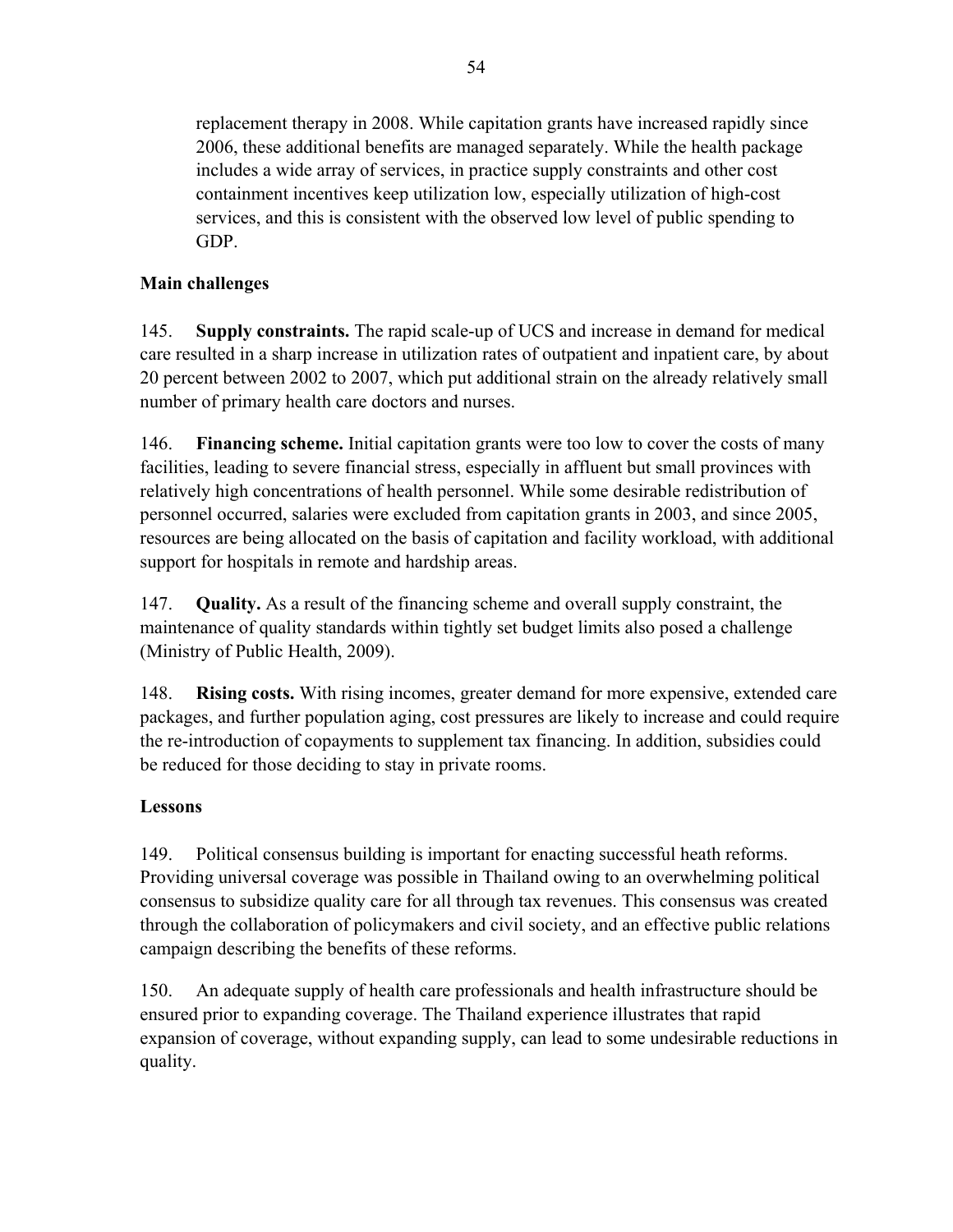151. Financing models and resource transfers need to be calibrated carefully to ensure quality of care and to attract and retain health care workers in remote areas. In Thailand, the initial capitation grants were too low to cover costs and led to financial stress of many facilities.

### **E. Chile**

### **Overview of health care system**

152. Chile has a dual health care system in which citizens can choose public or private insurance coverage. Its mandatory social security system ensures that about 90 percent of the population has formal coverage. Citizens can choose between the public health insurance fund (FONASA) and private health insurance companies (ISAPREs). About 67 percent of the population is covered by FONASA, and 15 percent opts for ISAPREs.<sup>37</sup> A mandatory and universal 7 percent contribution is levied on formal sector workers' or retirees' income, up to a ceiling of 60 UF per month.<sup>38</sup> The poor and the unemployed are entitled to free coverage under FONASA which relies on contributions (about a third), and receives additional funding through budgetary subsidies (about half) and copayments. ISAPREs are financed through contributions (70 percent) and copayments (30 percent).

153. The health care delivery system consists of a mix of public and private providers. Municipal governments own primary care facilities and deliver most primary care, including free medical, dental, nursing, and midwifery services at local health centers. Public hospitals are administered and owned by regional health authorities and deliver most secondary and tertiary care for publicly insured patients. The state owns and operates about 200 hospitals with two-thirds of Chile's total inpatient capacity (Edlin, 2009). Private for-profit and not-for-profit ambulatory centers and hospitals deliver care for patients with private insurance, and physicians in private practice deliver ambulatory specialty care on a fee-for-service basis (Bastias and others, 2008). While patients are free to choose their service provider, co-payments are significantly smaller or nonexistent for publicly provided services.

154. Chile, in terms of health outcomes, is one of the world's strongest performers. The health status of the Chilean population has been improving steadily. Life expectancy had increased from 75.1 years in 1995 to 78.7 years in 2008 which was only slightly below the OECD average of 79.8 years; infant mortality had declined to 7 deaths per 1,000 live births in 2008, from 13 in 1995, but was still higher than the OECD average of 3.9. Compared with

 $\overline{a}$ 

<sup>&</sup>lt;sup>37</sup>The remainder (18 percent) is covered by other not-for-profit agencies or has no coverage (about 10 percent, evenly distributed across income quintiles).

 $38$ UF is an inflation-indexed unit, worth about US\$40 in August 2010.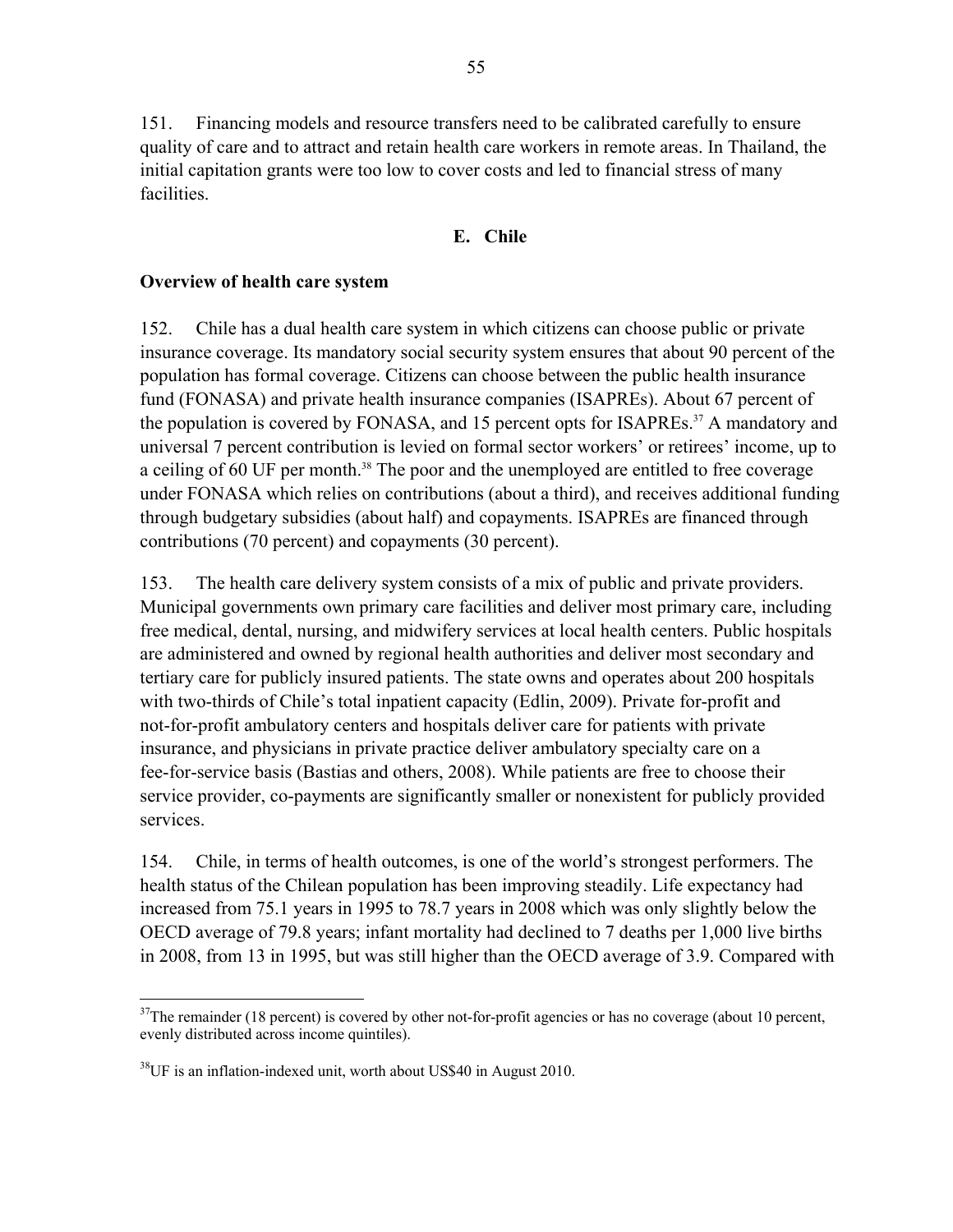countries with a similar level of income, health outcomes of the Chilean population are well above the average.

155. Public health spending has been growing rapidly, although not above economic growth. In 2008, total health spending in Chile remained almost constant at 6.2 percent of GDP since 1995. Per capita spending was about US\$507 a year—well below the OECD average although in line with countries with a similar level of income. Public health spending had increased from 3.3 percent of GDP in 1995 to 3.7 percent of GDP in 2008, while private spending as a share of GDP declined. In terms of composition, the share of out-of-pocket payments in total outlays decreased slightly, likely reflecting the expansion of coverage.

156. The expansion of the Chilean health care system was made possible by an extended period of economic growth. Chile's economy has performed strongly over the past decades, with GDP growth at above 5 percent annually, on average, between 1990 and 2009, and low and stable inflation. In 2008, the per capita income was US\$13,926 (PPP-adjusted) in Chile. Supported by a prudent fiscal framework, public finances have also been remarkably sound with significant fiscal surpluses, and central government gross debt stood at only 5 percent of GDP in 2009. Poverty declined from 19.9 percent in 1996 to 13.7 percent in 2006, but income inequality has remained stubbornly high, with a Gini coefficient of 0.54 in 2006 (OECD, 2010c).

|                                                         | 1995  | 2000  | 2008 <sup>1</sup> | Upper middle<br>income, average<br>2008 | <b>OECD</b><br>average<br>2008 |
|---------------------------------------------------------|-------|-------|-------------------|-----------------------------------------|--------------------------------|
| GDP per capita (US\$, PPP)                              | 6,828 | 9,018 | 13,926            | 14,150                                  | 37,899                         |
| Total health spending (percent of GDP)                  | 6.3   | 6.2   | 6.2               | 6.3                                     | 9.2                            |
| public (percent of GDP)                                 | 3.3   | 3.0   | 3.7               | 4.0                                     | 6.8                            |
| private (percent of GDP)                                | 3.0   | 3.2   | 2.6               | 2.7                                     | 2.4                            |
| Public health spending per capita (US\$)                | 244   | 280   | 507               | 518                                     | 2,541                          |
| Out-of-pocket spending (share of total health spending) | 25.1  | 25.0  | 22.0              | 27.6                                    | 17.0                           |
| Formal health care coverage (share of population)       | 86.6  | 86.6  | 89.5              | $\cdots$                                | 97.8                           |
| Life expectancy (years at birth)                        | 75.1  | 76.9  | 78.7              | 71.8                                    | 79.8                           |
| Infant mortality (per 1,000 life births)                | 13.0  | 8.9   | 7.0               | 17.4                                    | 3.9                            |
| Measles immunization (share of children 12-23 months)   | 97.0  | 97.0  | 96.0              | 90.8                                    | 93.6                           |
| Physicians (per 1,000 population)                       | 1.1   | 1.1   | $\cdots$          | 2.0                                     | 3.2                            |
| Hospital beds (per 1,000 population)                    | 3.1   | 2.7   | 2.3               | 3.6                                     | 5.7                            |

### **Table 13. Chile: Key Indicators**

Sources: FONASA, WDI, WHO, and OECD.

 $<sup>1</sup>$  All spending data uses 2007 for 2008.</sup>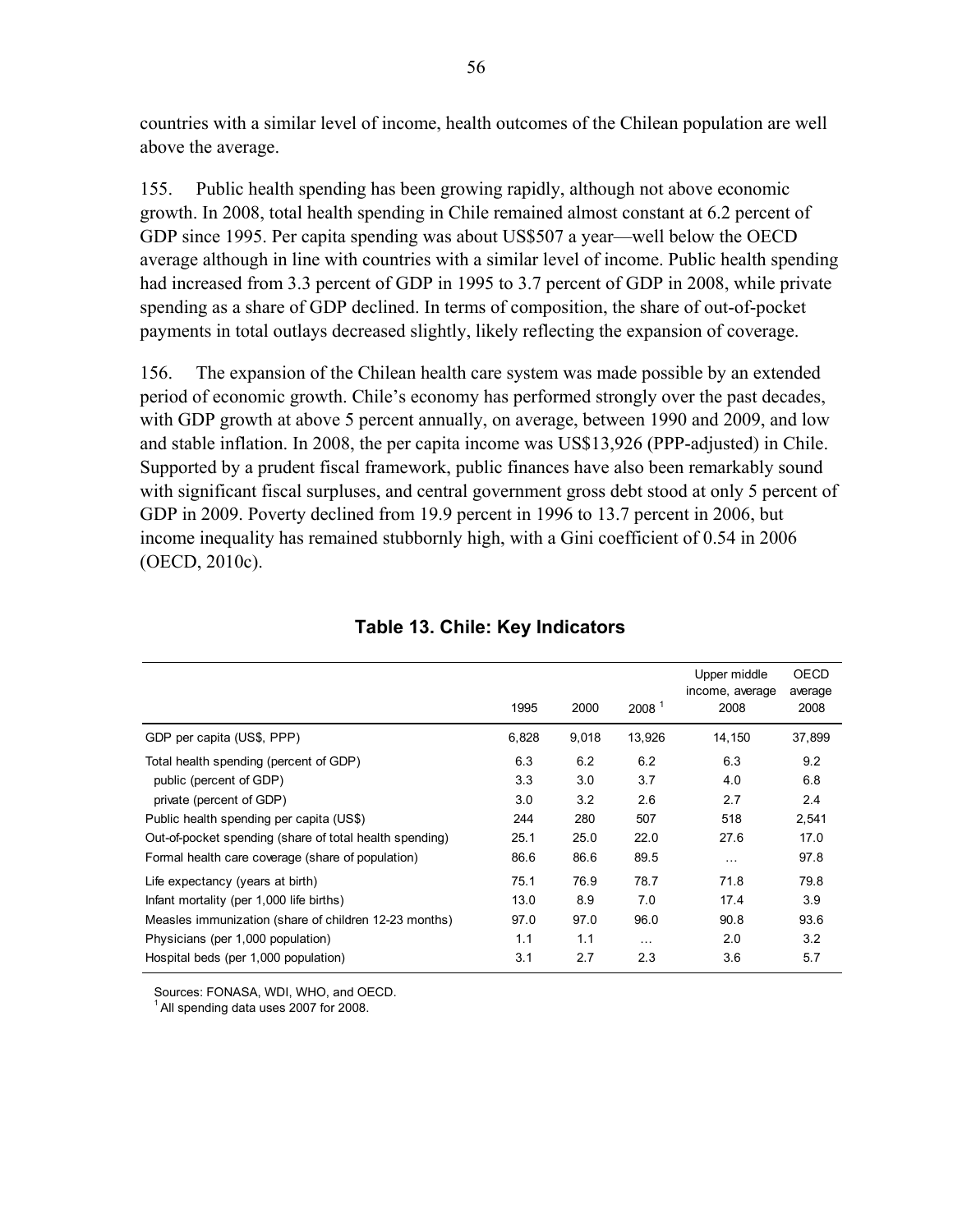## **Experience with health reforms**

157. **Decentralization and private sector participation.** The three main changes introduced under the military government in the 1980s included a fundamental restructuring of the system, introduction of private sector participation, and decentralization.

- In 1979/1980, the public sector was reorganized into three distinct branches, including the Ministry of Health (regulation), Health Services (execution) and FONASA (financing); and participants were given free choice between public and private providers.
- In 1981, private health insurance companies (ISAPREs) entered the insurance market and the responsibility for the provision of primary care was transferred to municipalities.

158. **Public management and coordination.** Since the democratic transition in 1990, several reform efforts have been initiated, aimed at addressing inequities and inefficiencies, strengthening the focus on primary care, introducing more competition among ISAPREs, and improving care for the growing elderly population.

- During the 1990s, main reform steps included increased public investment in the health sector; accelerated decentralization and strengthening of subnational governments; regulation of previously unregulated ISAPREs by a Superintendent of Health; enhanced public sector efficiency, including through separation of functions and new payment mechanisms; and increased coverage for low-income groups and extended benefits (Bitran and Urcullo, 2008).
- In 2000, the Lagos administration defined new goals that ultimately translated into a legislative packages separating regulation from provision; improving private sector regulation; securing public resources for the reform; establishing universal coverage, a minimum benefits package, and a set of explicit guarantees with regard to access, quality, and financial protection. 39

 $\overline{a}$ <sup>39</sup>Health Authority and Management Law, the Private Health Law, Financing Government Expenditure Law, and Regime of Explicit Guarantees in Health Law (AUGE).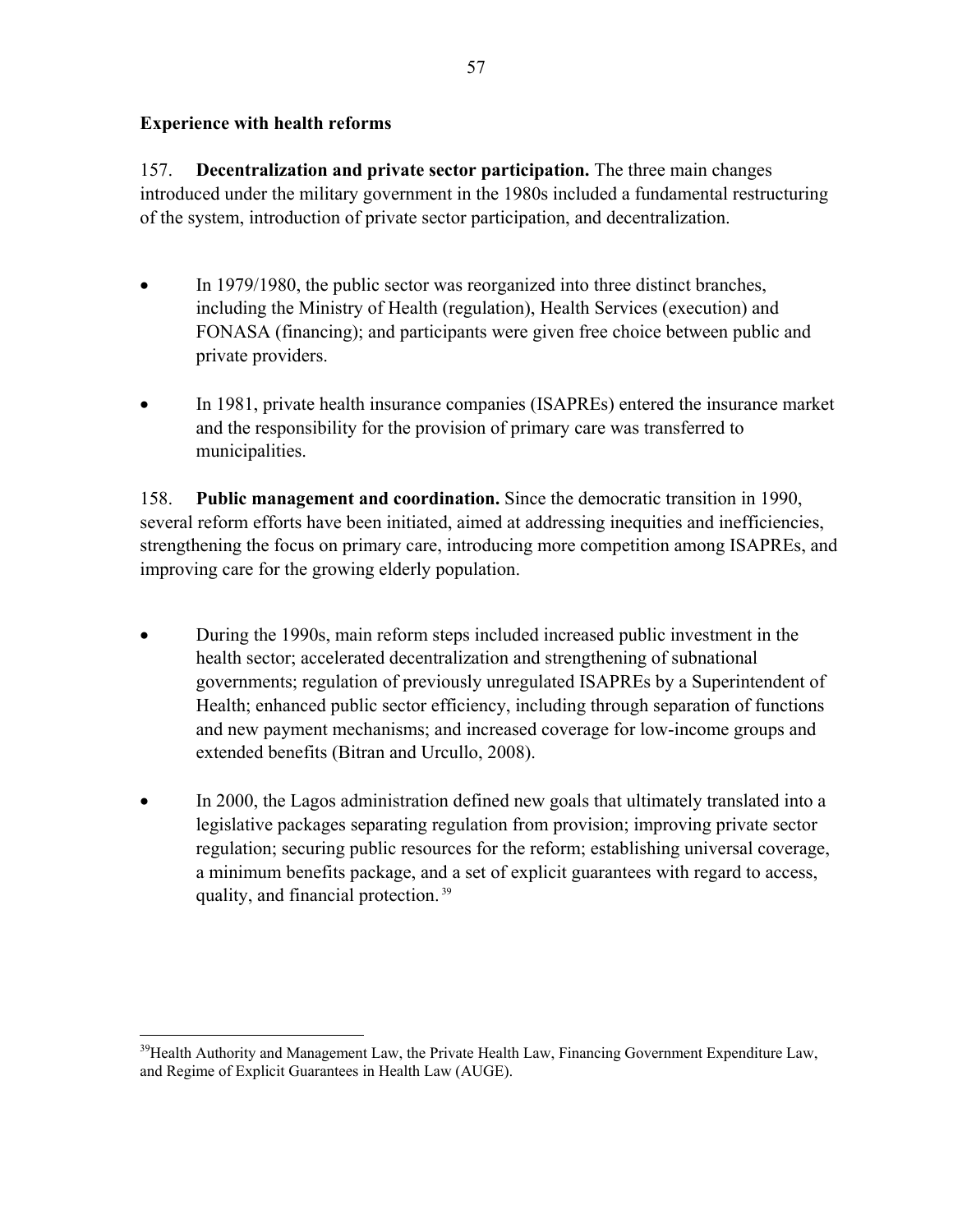## **Main challenges**

159. **Cost containment.** Public spending on health care has increased significantly over the past 15 years, as the public sector sought to extend coverage (especially to high-risk groups) and to improve the quality of care. In addition, new technologies and medicines have increased treatment costs and higher life expectancy implies higher incidence of chronic diseases. The public sector has been forced to purchase services from the private sector in order to meet its service guarantees (Bitran and Urcullo, 2008). Public providers' costs are currently controlled by budget ceilings. The elimination of supply-side subsidies has also helped containing costs, but additional cost containment measures may still be needed.

160. **Population aging.** Cost pressures on public budgets will be exacerbated as the population ages and the public sector continues to care disproportionately for the elderly.

161. **Inequities.** Reforms were aimed at improving the health status of the poor (Tsai and Ji, 2009), but fundamental socio-economic inequities remain, with two virtually separate health care systems and continued rationing in the public sector in contrast to superior access and services in the private sector.

## **Lessons**

162. Universal coverage requires sufficient resource mobilization. Providing universal coverage in an upper-middle income country is costly, and public sector health spending has been growing. This could be accommodated in Chile owing to strong public finances as well as a political consensus to subsidize quality care for all through tax revenues. In addition, a high percentage of workers in the formal sector and relatively high average income enabled significant private funding support through the universal tax deduction of 7 percent.

163. The delivery of cost-effective high-quality health care depends on efficient institutions. Health care is fraught with market imperfections. Administering a system of public insurance and provision as well as effectively regulating the private sector requires credible and independent institutions. This is a particularly critical factor in providing high quality of care in a cost-effective manner.

164. Public mandatory insurance is critical to ensure near-universal coverage. In Chile, mandatory insurance ensures the inclusion of low-income and high-risk individuals, reduces adverse selection, and contains public sector costs through some degree of risk pooling. However, cream-skimming by the private sector is a concern. As the Chilean population ages and the cost of care increases with technology advancements, FONASA may remain the only affordable option for the elderly and chronically ill.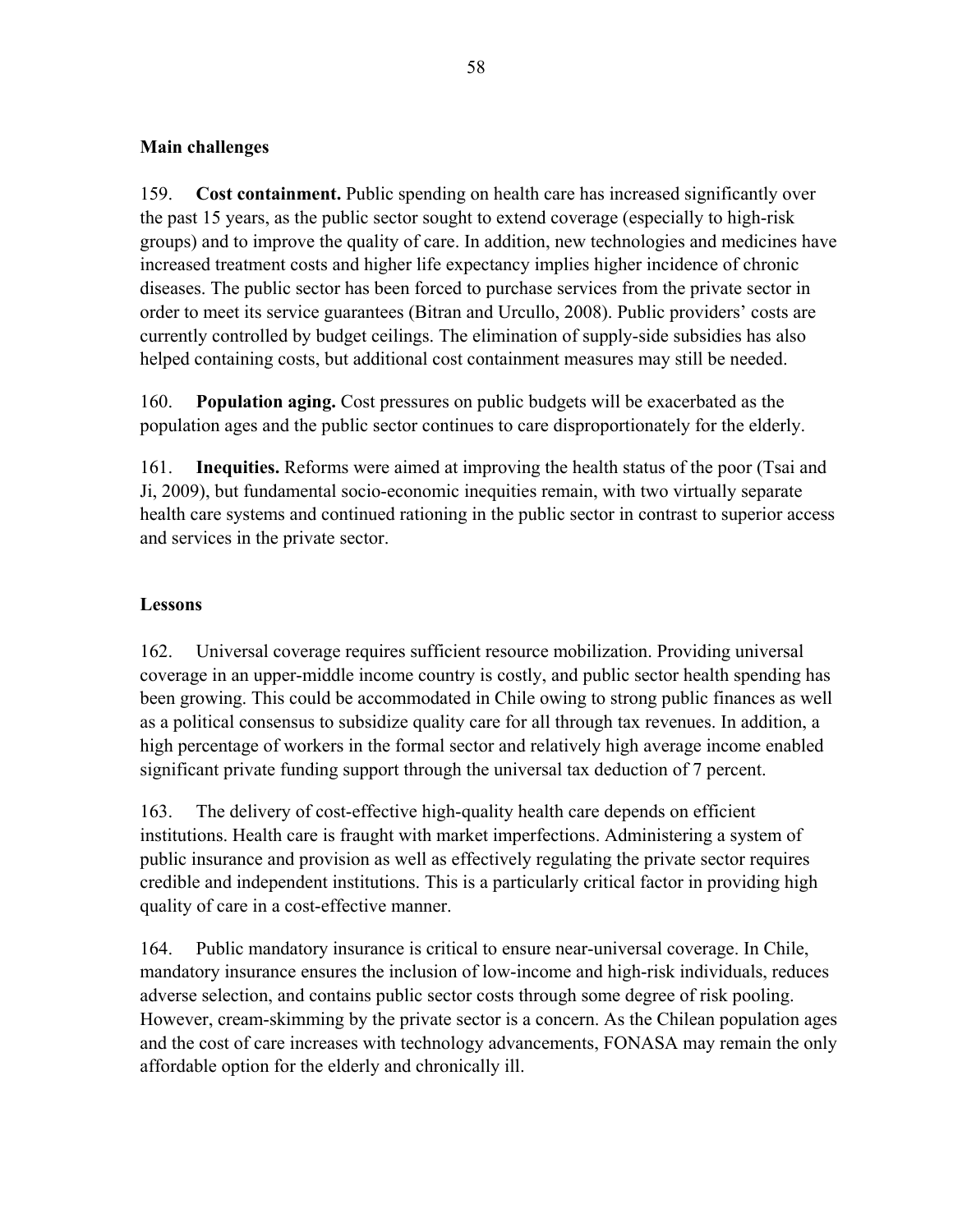### **F. Mexico**

### **Overview of health care system**

165. Mexico has a segmented social health insurance system. It consists of insurance for private-sector, formal salaried workers, government employees, and oil company workers; and Popular Health Insurance (PHI) for the rest of the population. Each of the institutions operating in the Mexican health care system owns and runs its own facilities and employs its own staff. While the federal Ministry of Health (MoH) still finances and controls a series of third-level providers, responsibility for the delivery of most health services has been decentralized to State Health Services (SHS). The private sector is heterogeneous, in terms of both the size of care institutions and the quality of care provided, and is weakly regulated. The health status of the Mexican population has experienced dramatic improvements over the past decades, but Mexico is still behind most OECD countries. In 2008, life expectancy in Mexico was 75.1 years, below the OECD average of 79.8 years, but higher than the 71.8 years for countries with a similar income level; infant mortality per 1,000 live births was well above the OECD average of 3.9, but comparable to countries with a similar income level (OECD, 2005).

166. Public health spending in Mexico is low while out-of-pocket spending is high. Mexico spends considerably less on health than other OECD countries, but is comparable to countries with a similar income level. In 2008, public health spending was only 2.7 percent of GDP, well below the OECD average of 6.8 percent and 4.0 percent among countries with a similar income level. On the other hand, out-of-pocket spending accounted for nearly half of total health spending. Supply of inputs to the health care sector is comparably low by OECD standards, with around 2.0 doctors per 1,000 people, compared with the OECD average of 3.2.

167. Mexico has not yet achieved universal insurance coverage of basic health services. It is estimated that the various social security institutes cover about 40 percent of the population, while the PHI run by the MoH accounts for another 25 percent (Schwellnus, 2009). Part of the uninsured population has access to a program providing health care services free of charge in remote areas without access to other health care facilities. Most of the uninsured resort to state health facilities and pay out-of-pocket for services and pharmaceuticals in the private sector.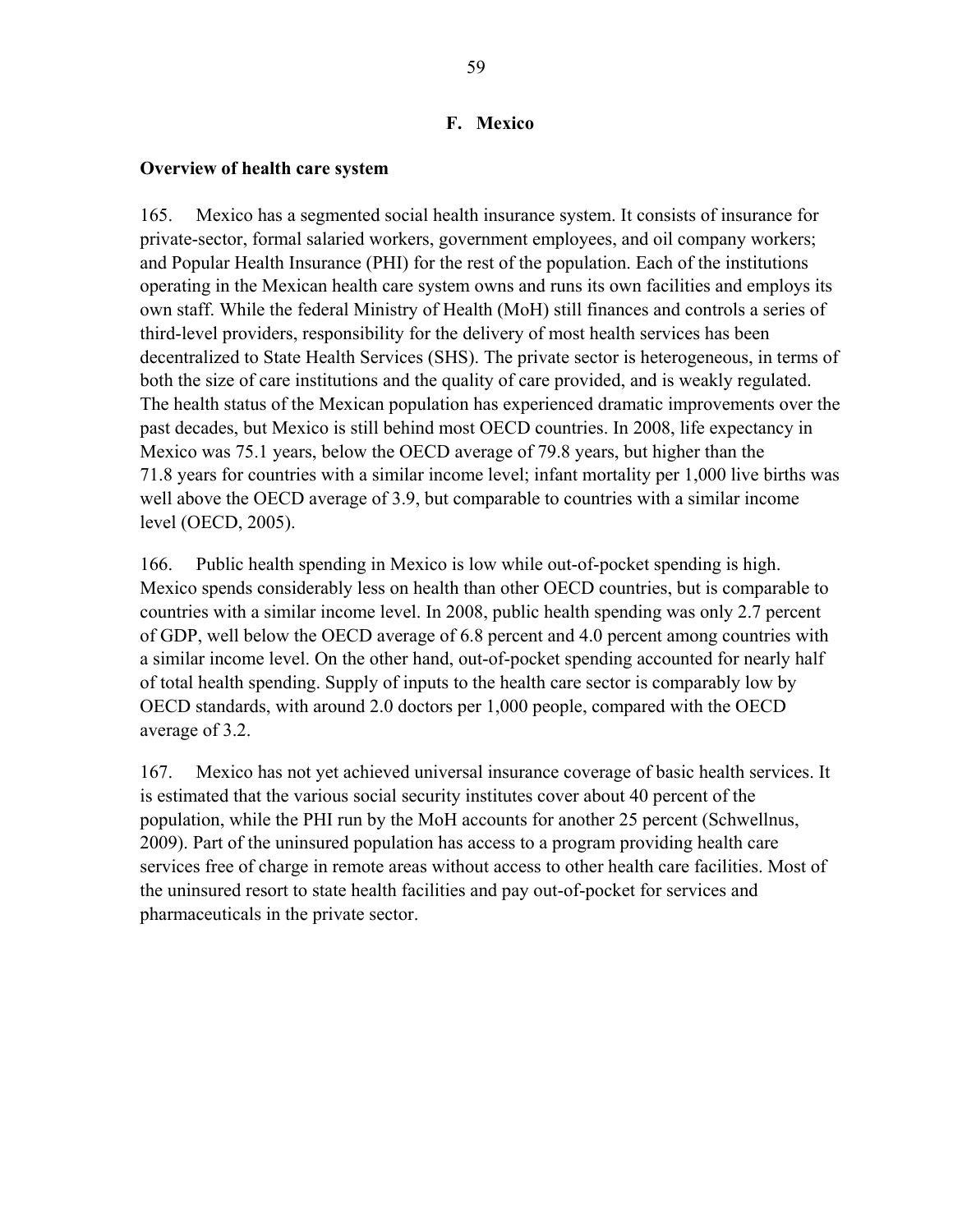|                                                         | 1995     | 2000     | 2008 <sup>1</sup> | Upper middle<br>income, average<br>2008 | OECD<br>average<br>2008 |
|---------------------------------------------------------|----------|----------|-------------------|-----------------------------------------|-------------------------|
| GDP per capita (US\$, PPP)                              | 7,486    | 10,028   | 14,502            | 14,150                                  | 37,899                  |
| Total health spending (percent of GDP)                  | 5.6      | 5.6      | 5.9               | 6.3                                     | 9.2                     |
| public (percent of GDP)                                 | 2.4      | 2.6      | 2.7               | 4.0                                     | 6.8                     |
| private (percent of GDP)                                | 3.2      | 3.0      | 3.2               | 2.7                                     | 2.4                     |
| Public health spending per capita (US\$)                | 166      | 236      | 372               | 518                                     | 2,541                   |
| Out-of-pocket spending (share of total health spending) | 56.2     | 50.9     | 50.8              | 27.6                                    | 17.0                    |
| Formal health care coverage (share of population)       | $\cdots$ | $\cdots$ | 65.0              | $\cdots$                                | 97.8                    |
| Life expectancy (years at birth)                        | 72.5     | 73.9     | 75.1              | 71.8                                    | 79.8                    |
| Infant mortality (per 1,000 life births)                | 27.7     | 19.4     | 15.2              | 17.4                                    | 3.9                     |
| Measles immunization (share of children 12-23 months)   | 89.9     | 95.9     | 91.9              | 90.8                                    | 93.6                    |
| Physicians (per 1,000 population)                       | 1.7      | 1.6      | 2.0               | 2.0                                     | 3.2                     |
| Hospital beds (per 1,000 population)                    | 1.9      | 1.8      | 1.7               | 3.6                                     | 5.7                     |

## **Table 14. Mexico: Key Indicators**

Sources: WDI, WHO, and OECD.

 $<sup>1</sup>$  All spending data uses 2007 for 2008.</sup>

### **Experience with health reforms**

168. Prior to 2003, the key element of the reforms was decentralization of health care services for the uninsured by transferring responsibilities to states. However, central fund allocations to the states continued to be based on historical budgets and as a result, funding disparities persisted and even increased as the wealthy states increased their own allocations.

169. The System of Social Protection in Health (SPSS) aimed to achieve universal coverage by 2011 and reduce the fragmentation of the system. The SPSS is part of the continued efforts to move away from a system of vertically integrated insurance/provider institutions toward a more universal system, by contracting SHS, the social security institutes, or private providers and encouraging competition among them. The SPSS was passed in 2003 and went into effect in 2004, and the primary objectives and measures of the reform include the following:

- Establishing a system of universal access based on social insurance. A system of family insurance, PHI or Seguro Popular, ensures that all individuals have access to affordable health insurance, particularly the poor. Family contributions to PHI are based on a sliding fee scale and are waived for families meeting the low-income criteria.
- Improving the allocation of resources by defining a package of essential services. The essential package is covered by a fund administered at the state level and includes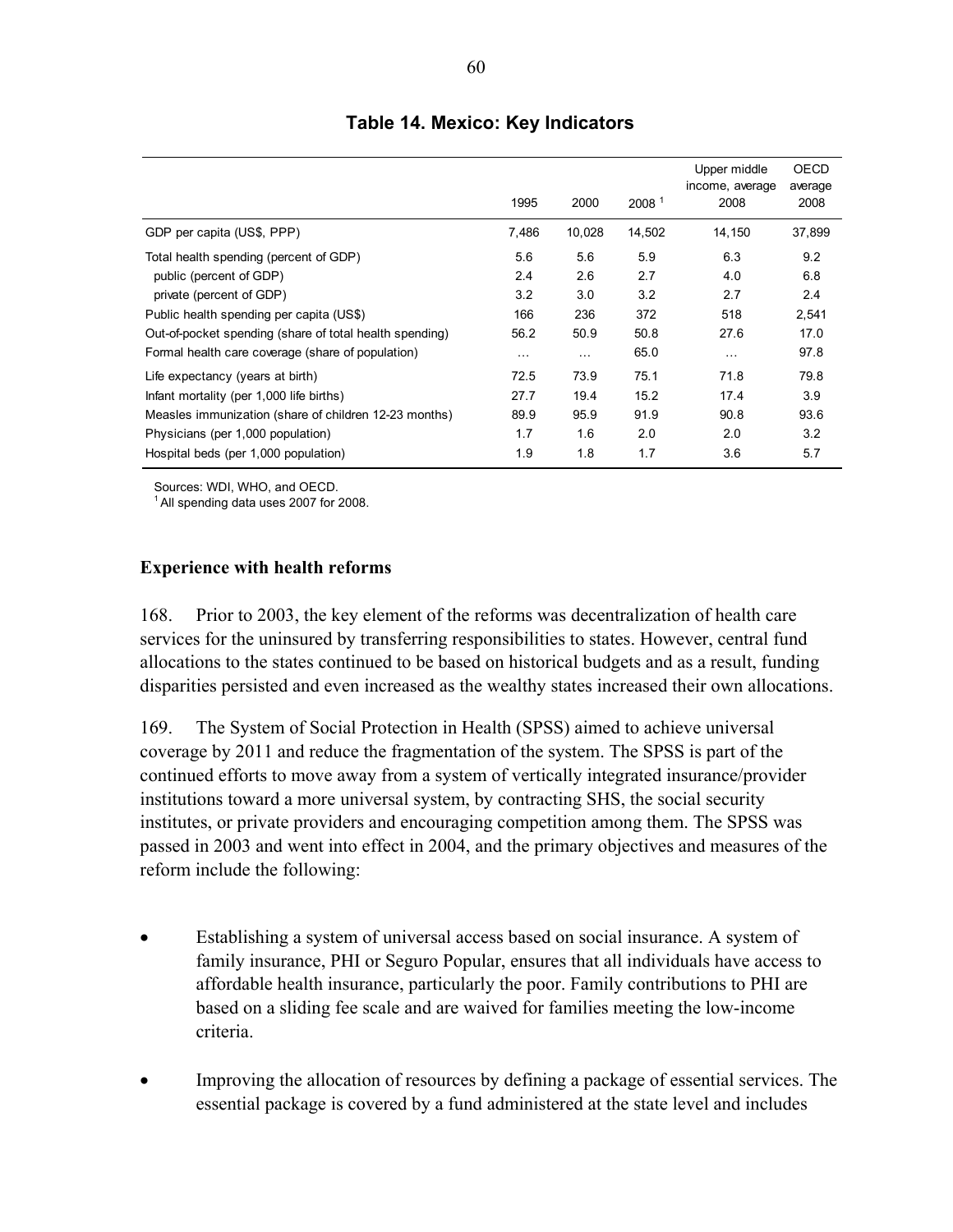ambulatory care at the primary level and outpatient consultation and hospitalization for the basic specialties at the secondary level.

- Making the distribution of federal resources to the states more equitable. The federal contributions are based on a per-enrolled family fee plus a solidarity supplement for the poorer states.
- Increasing competition among service providers to raise productivity levels and improving the quality and efficiency of health sector. The health care services covered by PHI can be provided by accredited public or private clinics and hospitals.
- Protecting the funding of public health interventions. Separate fund is allocated for community health services and can only be used to finance public health programs.
- Protecting families from excessive health expenditures. The package of catastrophic interventions is financed in a fund that aggregates risk at the national level because the state risk pool may be too small to finance these interventions.

## **Main challenges**

170. **Reducing fragmentation, inequality of access, and inefficiencies.** The public sector is characterized by the presence of several public purchasers that are vertically integrated with providers and serve different parts of the population with little connection between them. In addition, there is a very large and mostly unregulated private sector. Wide inequality exists in terms of access to care, financing, and health status. A recent cross country study (Schwellnus, 2009) indicates that Mexico has one of the least efficient health care systems in the OECD.

171. **Achieving universal coverage with voluntary enrollment.** In a voluntary system, such as PHI, healthy individuals may not take up health insurance in order to avoid paying the premia. Risk selection could eventually undermine the financial sustainability of the system through a deterioration of the risk pool. Mandatory enrollment may be considered to reduce adverse selection and ensure full coverage of the population. Expanding enrollment in PHI will also depend on improvements in quality of provision and access to care in SHS facilities.

172. **Meeting the extra demand for health care services.** The increase in insurance coverage would create extra demand for health care services. Given that the number of doctors per 1,000 people in Mexico is considerably lower than the OECD average; the health care system could have difficulties in meeting the increasing demand for health care services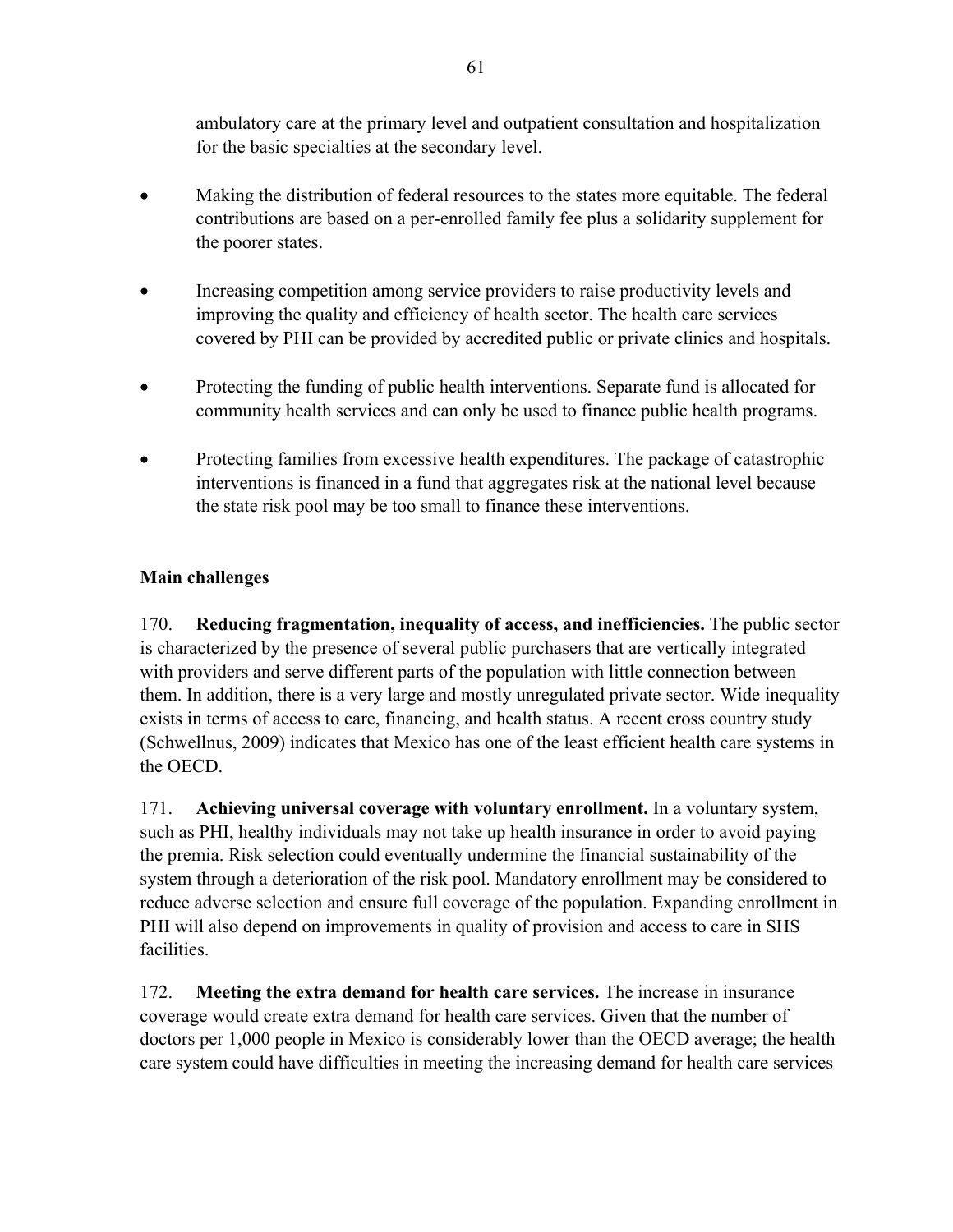as a result of coverage expansion, especially in poorer states with weaker capacity and in rural areas.

173. **Increasing funding.** Additional public funding is required both to reduce out-ofpocket spending and to meet the costly demands associated with the treatment of chronic diseases that arise as countries become more developed. Although some resources could be obtained by increasing efficiency, the absolute amount and the share of GDP spent on health from public sources will have to increase for the health care system to respond effectively to the demands of the population, achieve universal coverage and expand access to new medical interventions.

174. **Integration of the insurance system.** A major step will have to be made in breaking down the institutional barriers at the provider level in order for the states to successfully set up contracts and purchasing arrangements with all types of providers. Further progress toward a system of providers serving all patients on equal terms is likely to require moving toward a unified public health insurance system. The differences in benefit packages between those under social security and those with PHI, as well as differences in the quality of providers in the two systems, may act as a barrier to the integration of the systems.

## **Lessons**

175. Fragmentation and lack of competition are major sources of inefficiency. Social security institutes, private insurers, federal and state health services each have their own vertically integrated service providers with no access to each others' services. This has resulted in a costly duplication of health administration and infrastructure, curtailment of patient choice, and lack of competition between providers.

176. Separation of financing and provision will be necessary to allow competition and foster efficiency. Insurers should be allowed to contract with any provider. This would reduce the cost of provision because the insurers can choose the providers with the lowest cost, thereby encouraging providers to become more efficient.

177. Weaknesses in the provider payment system have impeded the best use of health resources. Current methods of payment of providers provide few incentives for improvements in productivity and efficiency. Virtually all of the institutional providers are financed through capped budgets while workers are paid on a salary basis.

178. A better balance in the ratio of nurses to doctors could help reduce costs. Compared with other OECD countries, Mexico has a relatively high ratio of doctors to nurses. As nurses are generally paid less than doctors, increasing the number of nurses per doctor, and increasing their responsibilities, could lead to a more cost-effective mix of inputs.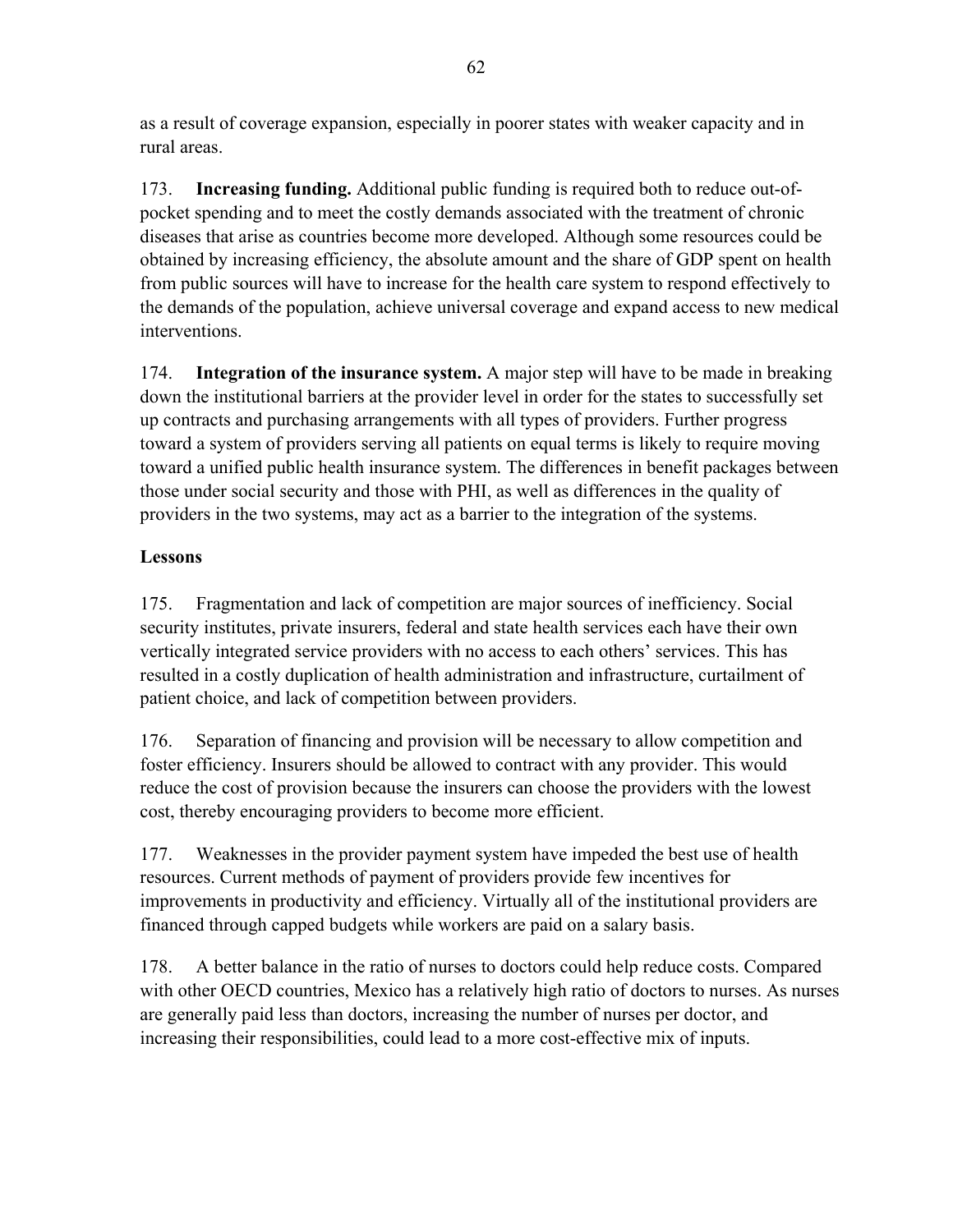## **Appendix: Reforms in Advanced Countries—A Typology**

Reforms implemented in advanced countries over the past three decades can be grouped into three categories (Oxley and MacFarlan, 1995):

## **Macro-level controls**

- **Budget caps**: These are the bluntest instrument for restraining resources allocated to the public health sector. They can be expressed as limits on overall healthcare spending or on sub-sectors, such as hospitals or pharmaceuticals. Examples include global budgets for hospitals or expenditure ceilings for general practitioners.
- **Supply constraints**: Here the focus is on regulating the volume of either inputs into or outputs from the health care system. Input controls include limits on admittance to physician training colleges, defining positive lists for drugs, or rationing of high-tech capital equipment. Output controls include delisting of certain treatments, such as eye tests and dental treatment.
- **Price controls**: Price controls regulate prices of inputs or outputs. They include wage controls for health care professionals, reference pricing for pharmaceuticals products, price controls on specific treatments, and set case-based payments such as capitation or diagnosis related groups (DRGs).

## **Micro-level reforms**

- **Public management and coordination**: These reforms seek to alter the organizational arrangements between different parts of the health care system in order to reduce costs through improved coordination, alignment of responsibility and accountability, better incentive structures, and/or reduction in overlap or redundancy. Examples of such changes include abolition of managerial levels, decentralization of health care functions, and introduction of gatekeeping arrangements (i.e., a physician who manages a patient's healthcare services, coordinates referrals to secondary and tertiary levels, and helps control healthcare costs by screening out unnecessary services).
- **Contracting**: How providers are reimbursed is one of the most important factors impacting the micro-level efficiency of health spending. There are many different ways to pay physicians, hospitals, and other providers but three of the most general methods include: (i) salaries or budgets; (ii) case-based payment like capitation or DRGs, and; (iii) fee-for-service.
- **Market mechanisms**: These reforms seek to improve micro-level efficiency and/or control costs by introducing varying degrees of market mechanisms into the health sector. These reforms operate not so much on the supply side, as on the nexus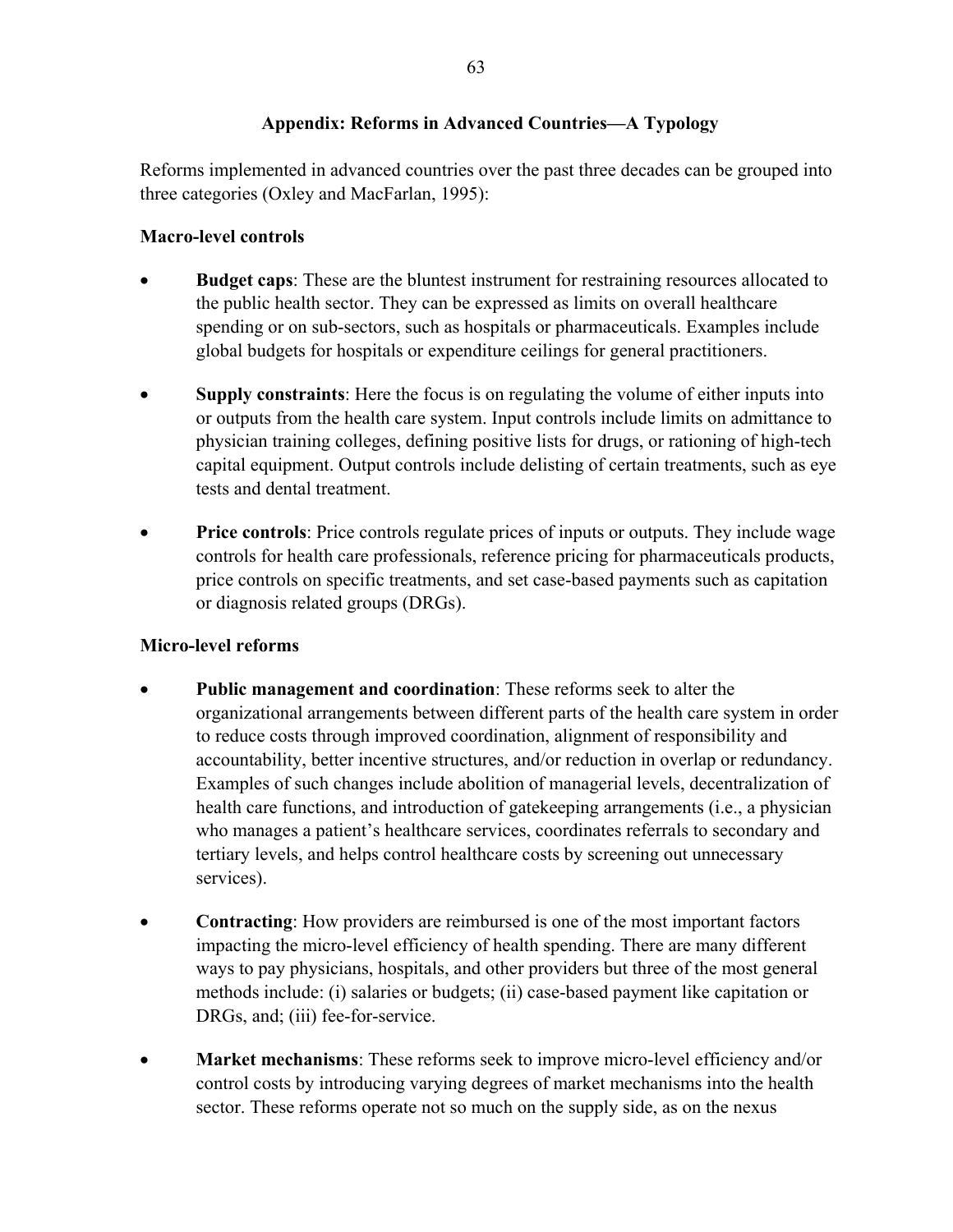between supply and demand. Examples include the creation of internal markets (e.g., where primary care physicians purchase services from hospitals), separating the purchase of health services from provision (thus allowing competition), and promoting patient choice (e.g., where patients can chose among primary care providers and hospitals).

### **Demand-side reforms**

These reforms include policies intended to increase the share of health care costs borne by patients, often with the objective of avoiding excessive consumption of specific health services. The two important issues on the demand side are the level of patient cost sharing (this can take form of lump-sum or percentage copayments) and the tax treatment of private health insurance.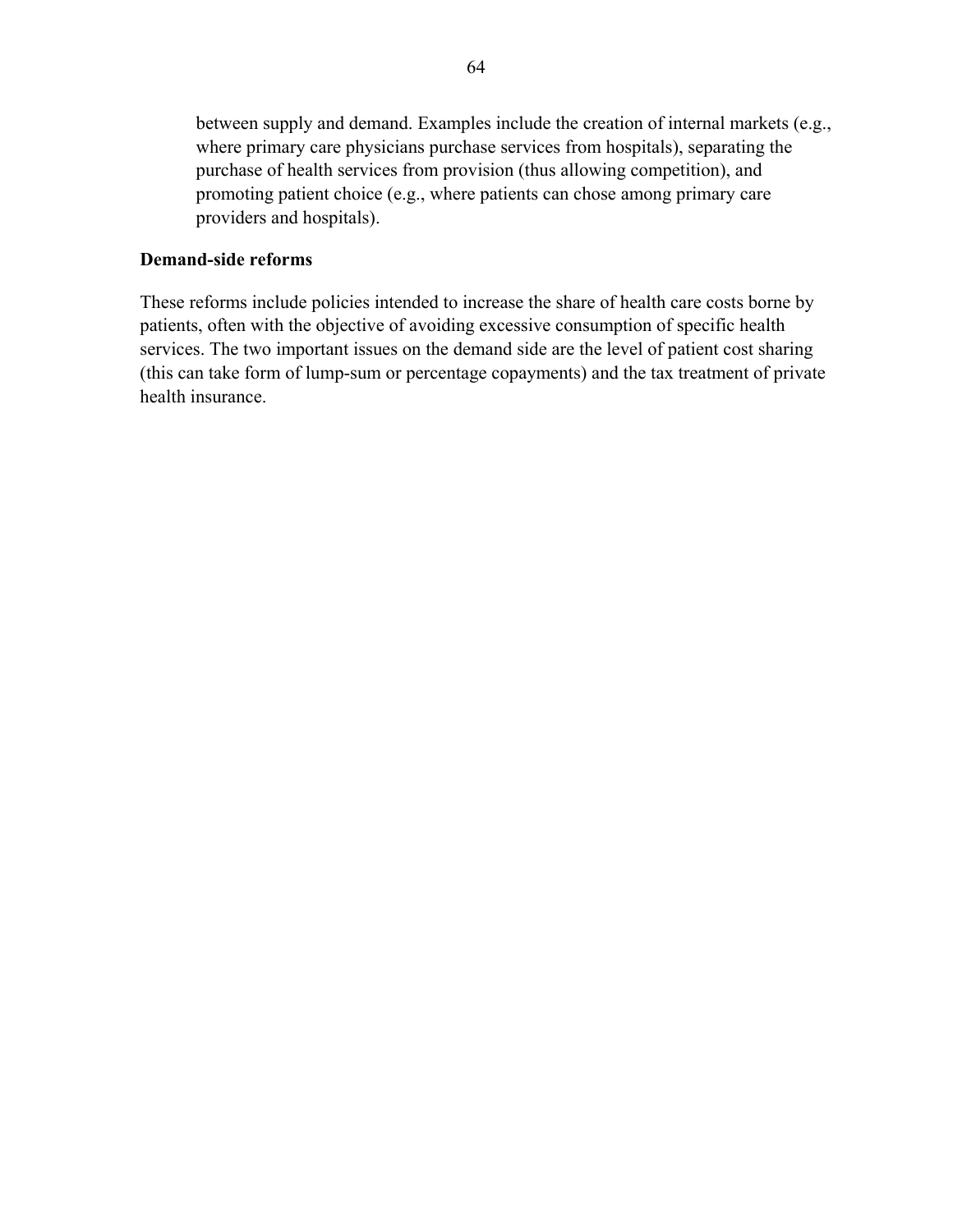#### **References**

- Bastias, G., and others, 2008, "Health Care Reform in Chile," *Canadian Medical Association Journal*, Vol. 179, No. 12 (December), pp. 1289–92.
- Bitran, R. D., and G. C. Urcullo, 2008, "Chile: Good Practice in Expanding Health Care Coverage—Lessons from Reforms," in *Good Practices in Health Financing: Lessons from Reforms in Low- and Middle-Income Countries*, ed. by P. Gottret, G. Schieber, and H. Waters (Washington: The World Bank).
- Bordignon, M. and G. Turati, 2009, "Bailing Out Expectations and Public Health Expenditure," *Journal of Health Economics*, pp. 305–21.
- Busse, R., and A. Riesberg, 2004, "Health Care Systems in Transition: Germany," *European Observatory on Health Care Systems and Policies*, Vol. 6, No. 9.
- Docteur, E., and H. Oxley, 2003, "Health-Care Systems: Lessons from the Reform Experience," OECD Health Working Papers No. 9 (Paris: Organization for Economic Cooperation and Development Publishing).
- Edlin, M., 2009, *Chile's Healthcare offers Public and Private Plans*, Managed Healthcare Executive, December 1, 2009.
- Eggleston, K., and others, 2008, "Health Service Delivery in China: A Literature Review," Health Economics, Vol. 17, pp. 149–65.
- Fattore, G., 1999, "Cost Containment and Reforms in the Italian National Health Service," in *Health Care and Cost Containment in the European Union,* ed. by E. Mossialos and J. Le Grand, pp. 733–81.
- Häkkinen, U., 2005, "The Impact of Changes in Finland's Health Care System," *Health Economics*, Vol. 14, pp. S101–18.
- Habicht, T., A. Aaviksoo, and A. Koppel, 2006, *Hospital Sector Reform in Estonia,* November, PRAXIS Center for Policy Studies.
- Huang, C., and others, 2009, "The Emerging Role of Private Health Care Provision in China: A Critical Analysis of the Current Health System," Asia Health Policy Program Working Paper No. 10 (Stanford: Stanford University Walter H. Shorenstein Asia-Pacific Research Center).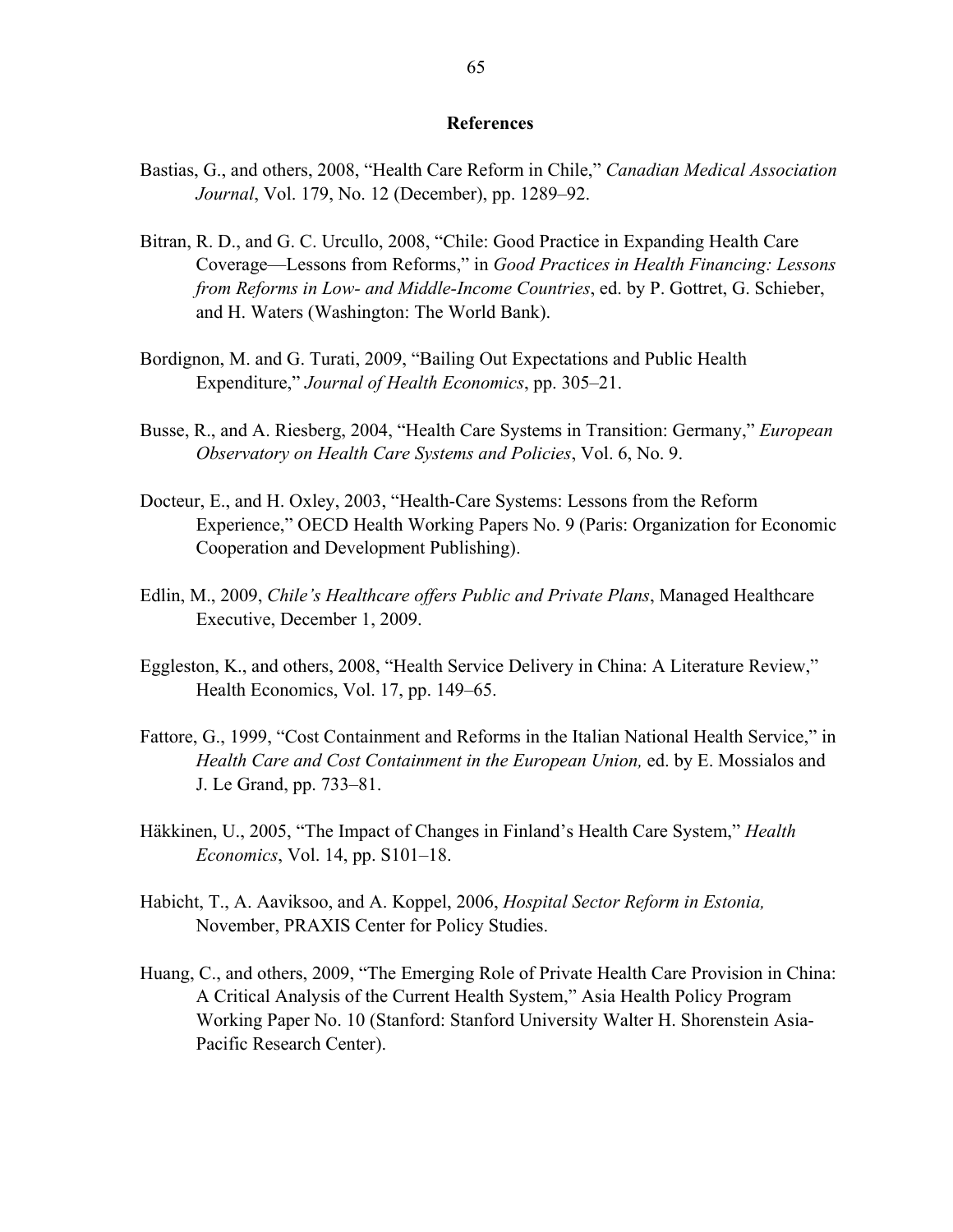- Lagoe, R., D. Aspling, and G. P. Westert, 2005, "Current and Future Developments in Managed Care in the United States and Implications for Europe," *Health Research Policy and Systems*, Vol. 3, No. 4, pp. 360–73.
- Lei, X., and Lin, W., 2009, "The New Cooperative Medical Scheme in Rural China: Does More Coverage Mean More Service and Better Health?" *Health Economics,* Vol. 18, pp. S25–46.
- Mayo, N., and others, 2001, "Waiting Time for Breast Cancer Surgery in Quebec," *Canadian Medical Association Journal*, Vol. 164, No. 8, pp. 1133–8.
- Organization for Economic Cooperation and Development (OECD), 2010a, *OECD Health Data 2010: How Does Estonia Compare*, (June 29<sup>th</sup>) www.oecd.org/dataoecd/19/58/45554798.pdf.

———, 2010b, *OECD Health Data 2010: How Does Hungary Compare*, (June 29th,) www.oecd.org/dataoecd/43/20/40904982.pdf *.*

- ———, 2010c, "Health Data 2010: How Does Chile Compare?" (Paris: Organization for Economic Cooperation and Development Publishing).
- ———, 2010d, *Economic Survey of China 2010: Improving the Health Care System* (Paris: Organization for Economic Cooperation and Development Publishing).

———, 2005, *OECD Review of Health System: Mexic*o, (Paris: Organization for Economic Cooperation and Development Publishing).

- Or, Z., and others, 2009, "Are Health Problems Systemic? Politics of Access and Choice under Beveridge and Bismarck Systems," Working Paper DT 27, (Paris: Institute for Research and Information in Health Economics).
- Orosz, E., and A. Burns, 2000, "The Healthcare System in Hungary," OECD Economics Department Working Papers, No. 241 (Paris: Organization for Economic Cooperation and Development).
- Oxley, H., and M. MacFarlan, 1995, "Health Care Reform: Controlling Spending and Increasing Efficiency," OECD Economic Studies No. 24 (Paris: Organization for Economic Cooperation and Development).
- Paris, V. and E. Docteur, 2008, "Pharmaceutical Pricing and Reimbursement Policies in Germany," OECD Health Working Papers 39 (Paris: Organization for Economic Cooperation and Development).